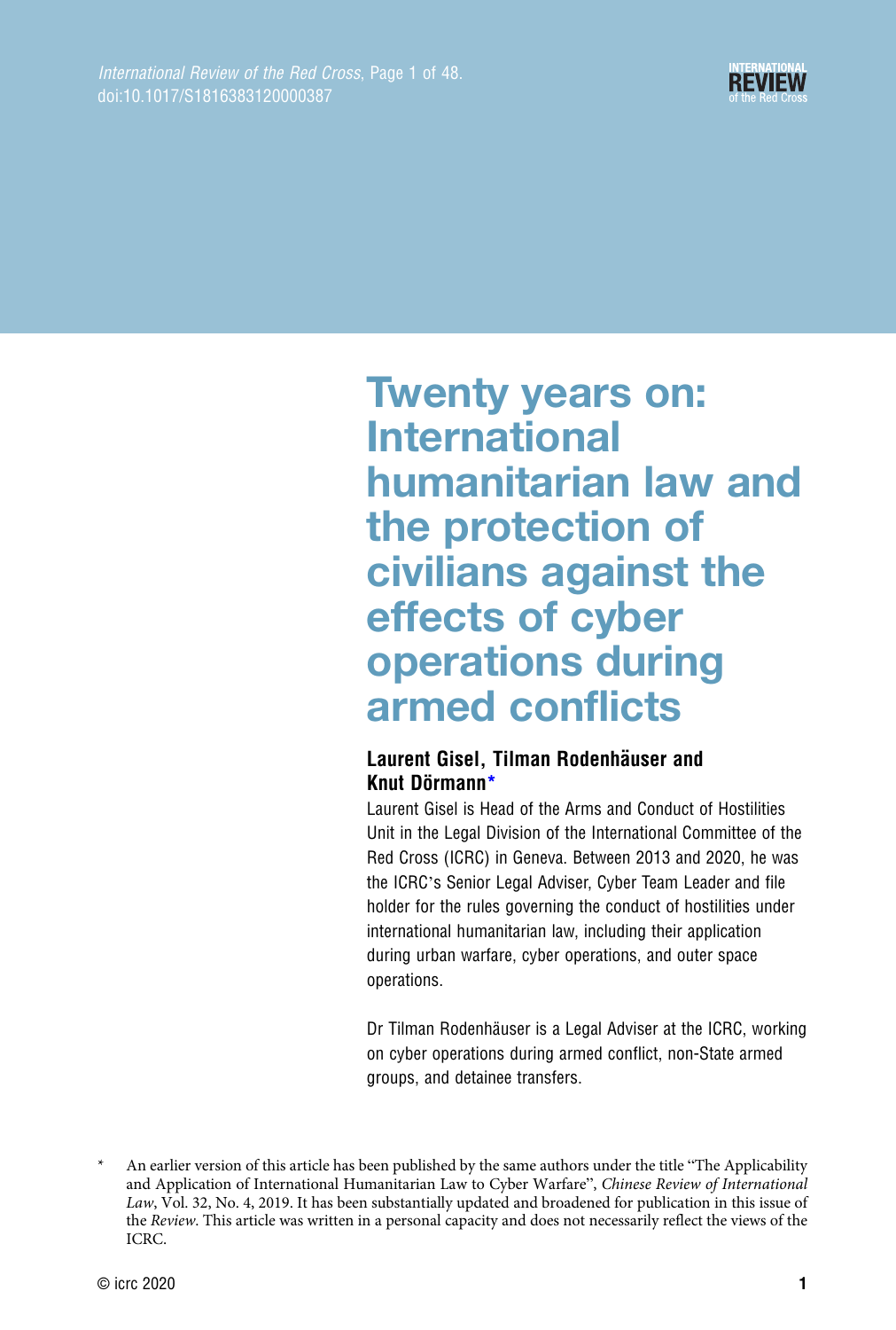Dr Knut Dörmann is Head of the ICRC's Delegation to the EU, NATO and the Kingdom of Belgium (Brussels), and former Chief Legal Officer and Head of the Legal Division (2007–19). Prior to that, he was Deputy Head of the ICRC's Legal Division (2004–07) and a Legal Adviser to the ICRC (1999–2004), including on cyber operations.

## **Abstract**

The use of cyber operations during armed conflicts and the question of how international humanitarian law (IHL) applies to such operations have developed significantly over the past two decades. In their different roles in the Legal Division of the International Committee of the Red Cross (ICRC), the authors of this article have followed these developments closely and have engaged in governmental and non-governmental expert discussions on the subject. In this article, we analyze pertinent humanitarian, legal and policy questions. We first show that the use of cyber operations during armed conflict has become a reality of armed conflicts and is likely to be more prominent in the future. This development raises a number of concerns in today's increasingly cyber-reliant societies, in which malicious cyber operations risk causing significant disruption and harm to humans. Secondly, we present a brief overview of multilateral discussions on the legal and normative framework regulating cyber operations during armed conflicts, looking in particular at various arguments around the applicability of IHL to cyber operations during armed conflict and the relationship between IHL and the UN Charter. We emphasize that in our view, there is no question that cyber operations during armed conflicts, or cyber warfare, are regulated by  $IHL - just$  as is any weapon, means or methods of warfare used by a belligerent in a conflict, whether new or old. Thirdly, we focus the main part of this article on how IHL applies to cyber operations. Analyzing the most recent legal positions of States and experts, we revisit some of the most salient debates of the past decade, such as which cyber operations amount to an "attack" as defined in IHL and whether civilian data enjoys similar protection to "civilian objects". We also explore the IHL rules applicable to cyber operations other than attacks and the special protection regimes for certain actors and infrastructure, such as medical facilities and humanitarian organizations.

Keywords: cyber operations, armed conflict, cyber warfare, human cost, international humanitarian law.

r r r r r r r

The use of cyber operations during armed conflicts and the question of how international humanitarian law (IHL) applies to such operations have developed significantly over the past two decades. This finding is true at the operational, legal and political levels. Operationally, the use of cyber operations during armed conflict has become a reality of armed conflicts and is likely to be more prominent in the future. This development raises a number of concerns in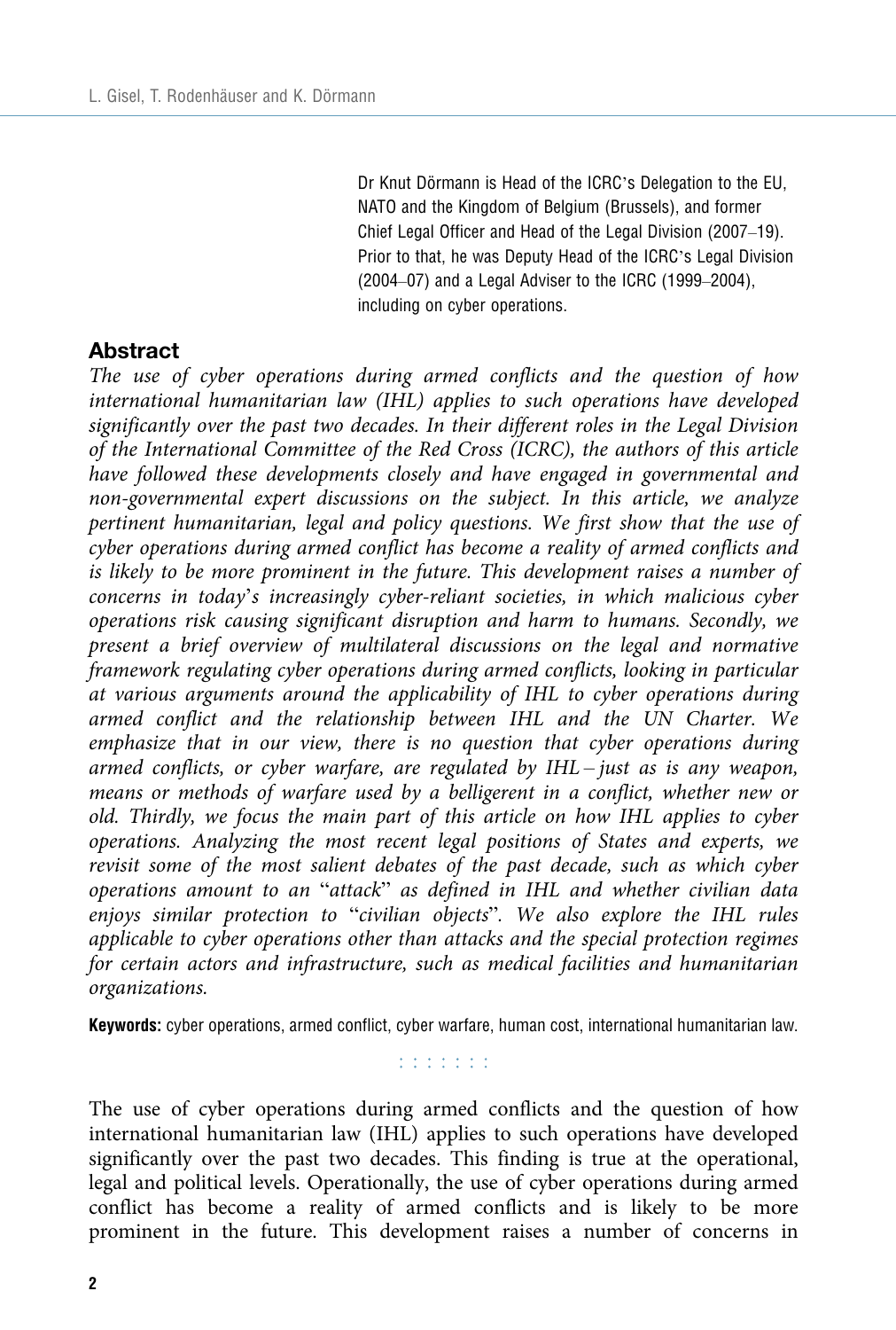

today's ever more cyber-reliant societies, in which malicious cyber operations risk causing significant disruption and harm to humans. At the political and legal levels, through multilateral processes States have achieved agreement on some aspects of the legal and normative framework regulating cyber operations; however, the application of IHL to cyber operations during armed conflict remains the subject of intense discussion. A few States have published positions on how IHL applies to cyber operations during armed conflicts, and a wealth of academic studies exist on the matter, yet key issues remain controversial and lack agreement among States and other experts, or require further analysis. These include the notion of "attack", the question of how civilian data are protected against harmful cyber operations, and which IHL rules apply to cyber operations other than attacks. In their different roles in the Legal Division of the International Committee of the Red Cross (ICRC), the authors of this article have followed these developments and debates closely and have engaged in governmental and non-governmental expert discussions on the applicability and application of IHL to cyber operations during armed conflicts since their beginning.

The ICRC has recently published a comprehensive institutional position on International Humanitarian Law and Cyber Operations during Armed Conflicts, which was submitted to the United Nations (UN) Group of Governmental Experts (GGE) and Open-Ended Working Group (OEWG).<sup>1</sup> In this article, we expand on this position and first explain why the potential human cost of cyber operations is a humanitarian concern. We then underline that IHL applies to – and therefore restricts – cyber operations during armed conflicts and examine different States' views on this subject. Third, we analyze when cyber operations may trigger an armed conflict and how this threshold relates to the prohibition of the use of force and the right to self-defence under the UN Charter and customary international law. In the last and most substantial part of the article, we delve into some of the long-standing questions on how IHL applies to cyber operations during armed conflicts and what positions States have taken on some of the key issues.

Operationally, the use of cyber technology has become a reality in today's armed conflicts and is likely to increase in the future. Some States have acknowledged publicly that they have conducted cyber operations in ongoing armed conflicts. In particular, the United States, the United Kingdom and Australia have disclosed that they used cyber operations in their conflict against the Islamic State group.<sup>2</sup> There are also public reports suggesting that Israel used

<sup>1</sup> ICRC, International Humanitarian Law and Cyber Operations during Armed Conflicts, Position Paper submitted to the Open-Ended Working Group on Developments in the Field of Information and Telecommunications in the Context of International Security and the Group of Governmental Experts on Advancing Responsible State Behaviour in Cyberspace in the Context of International Security, 2019, available at: [www.icrc.org/en/document/international-humanitarian-law-and-cyber-operations](https://www.icrc.org/en/document/international-humanitarian-law-and-cyber-operations-during-armed-conflicts)[during-armed-conflicts](https://www.icrc.org/en/document/international-humanitarian-law-and-cyber-operations-during-armed-conflicts) (all internet references were accessed in August 2020). Also available in the "Reports and Documents" section of this issue of the Review.

<sup>2</sup> See, in particular, Mike Burgess, Australian Signals Directorate, "Offensive Cyber and the People Who Do It", speech given to the Lowy Institute, 27 March 2019, available at: [www.asd.gov.au/speeches/20190327](https://www.asd.gov.au/speeches/20190327-lowy-institute-offensive-cyber-operations.htm) [lowy-institute-offensive-cyber-operations.htm](https://www.asd.gov.au/speeches/20190327-lowy-institute-offensive-cyber-operations.htm); Paul M. Nakasone, "Statement of General Paul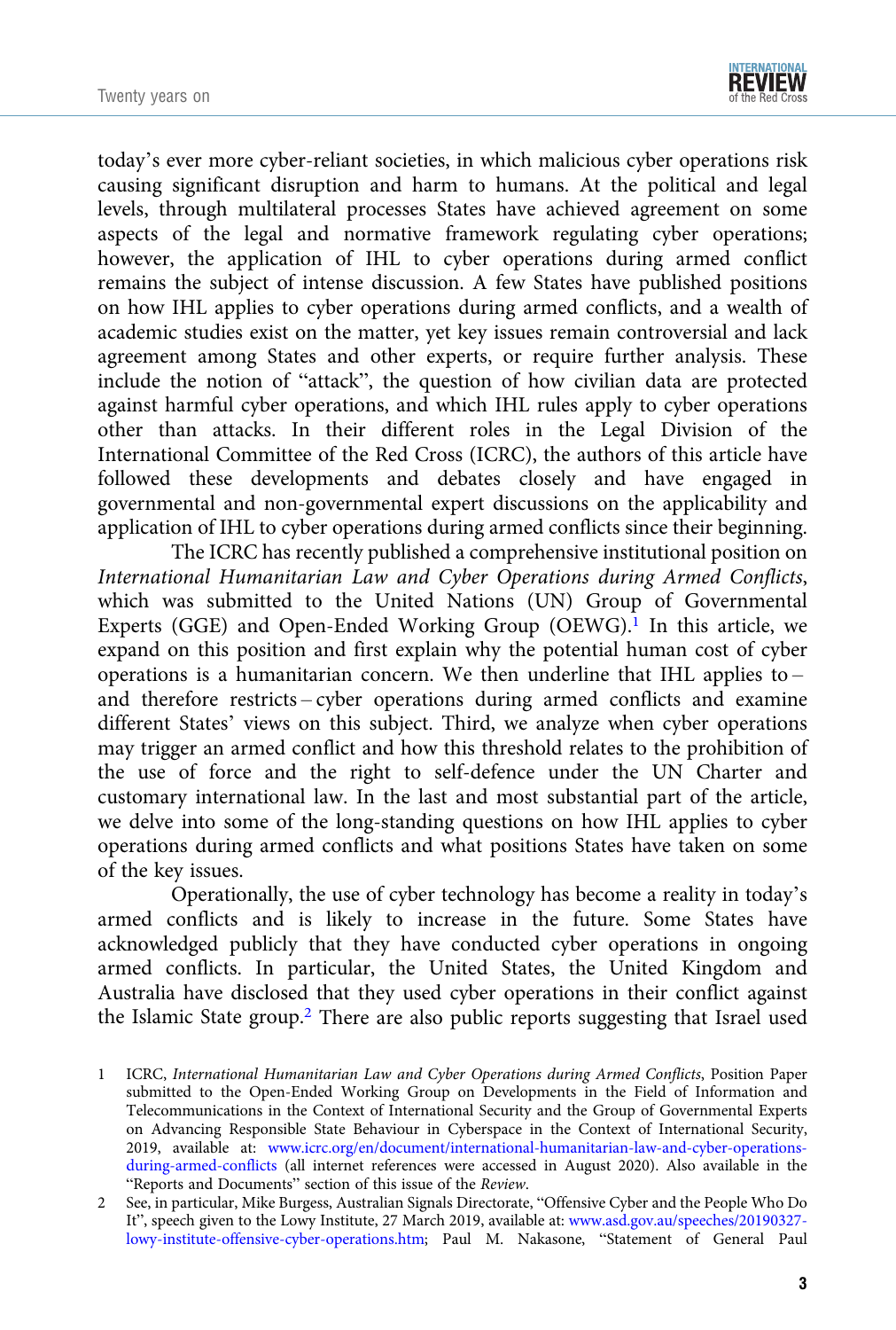cyber operations against Hamas – and allegations that Hamas used cyber operations against Israel.3 Furthermore, cyber operations have affected other countries involved in armed conflicts, such as Georgia in  $2008<sup>4</sup>$  Ukraine in  $2015-17<sup>5</sup>$  and Saudi Arabia in 2017,<sup>6</sup> though the authors of these cyber attacks remain unknown and attribution of responsibility is contested. It is therefore unclear whether these operations had a nexus to the respective armed conflicts and thus whether IHL applied. Moreover, there have been reports of cyber operations by States in other situations where the legal classification may not be straightforward, including in what is sometimes referred to as a "grey zone".<sup>7</sup> These examples show an increase in military cyber operations over the past decade – a change in warfare that might continue. Indeed, an increasing number of States are said to have or to be developing cyber military capabilities, including the five permanent member States of the UN Security Council.8 Examples of the use of cyber operations

M. Nakasone, Commander, United States Cyber Command, before the Senate Committee on Armed Services", 14 February 2019, available at: [www.armed-services.senate.gov/imo/media/doc/Nakasone\\_02-](https://www.armed-services.senate.gov/imo/media/doc/Nakasone_02-14-19.pdf) [14-19.pdf;](https://www.armed-services.senate.gov/imo/media/doc/Nakasone_02-14-19.pdf) Jeremy Fleming, GCHQ, "Director's Speech at CyberUK18", 12 April 2018, available at: [www.gchq.gov.uk/pdfs/speech/director-cyber-uk-speech-2018.pdf.](https://www.gchq.gov.uk/pdfs/speech/director-cyber-uk-speech-2018.pdf)

3 "Hackers Interrupt Israeli Eurovision WebCast with Faked Explosions", BBC News, 15 May 2019, available at: [www.bbc.co.uk/news/technology-48280902](https://www.bbc.co.uk/news/technology-48280902); Zak Doffman, "Israel Responds to Cyber Attack with an Air Strike on Cyber Attackers in World First", Forbes, 6 May 2019, available at: [www.](https://www.forbes.com/sites/zakdoffman/2019/05/06/israeli-military-strikes-and-destroys-hamas-cyber-hq-in-world-first/#1c692f73afb5) [forbes.com/sites/zakdoffman/2019/05/06/israeli-military-strikes-and-destroys-hamas-cyber-hq-in](https://www.forbes.com/sites/zakdoffman/2019/05/06/israeli-military-strikes-and-destroys-hamas-cyber-hq-in-world-first/#1c692f73afb5)[world-first/#1c692f73afb5.](https://www.forbes.com/sites/zakdoffman/2019/05/06/israeli-military-strikes-and-destroys-hamas-cyber-hq-in-world-first/#1c692f73afb5) While the purported target of the alleged cyber operation by Hamas has not been publicly released, the targeting of Hamas' building by kinetic means was said to be based on

intelligence gained as part of the Israeli Defence Forces' cyber defence effort.

- 4 David Hollis, "Cyberwar Case Study: Georgia 2008", Small War Journal, 2010, available at: [https://](https://smallwarsjournal.com/blog/journal/docs-temp/639-hollis.pdf) [smallwarsjournal.com/blog/journal/docs-temp/639-hollis.pdf.](https://smallwarsjournal.com/blog/journal/docs-temp/639-hollis.pdf)
- 5 Andy Greenberg, "How an Entire Nation Became Russia's Test Lab for Cyberwar", Wired, 20 June 2017, available at: [www.wired.com/story/russian-hackers-attack-ukraine/](https://www.wired.com/story/russian-hackers-attack-ukraine/); Andy Greenberg, "The Untold Story of NotPetya, the Most Devastating Cyberattack in History", Wired, 22 August 2018, available at: [www.](https://www.wired.com/story/notpetya-cyberattack-ukraine-russia-code-crashed-the-world/) [wired.com/story/notpetya-cyberattack-ukraine-russia-code-crashed-the-world/](https://www.wired.com/story/notpetya-cyberattack-ukraine-russia-code-crashed-the-world/).
- 6 Blake Johnson et al., "Attackers Deploy New ICS Attack Framework 'TRITON' and Cause Operational Disruption to Critical Infrastructure", Fireeye Blogs, 14 December 2017, available at: [www.fireeye.com/](https://www.fireeye.com/blog/threat-research/2017/12/attackers-deploy-new-ics-attack-framework-triton.html) [blog/threat-research/2017/12/attackers-deploy-new-ics-attack-framework-triton.html.](https://www.fireeye.com/blog/threat-research/2017/12/attackers-deploy-new-ics-attack-framework-triton.html)
- 7 For example, there have been various media reports based on anonymous official sources that the United States has carried out cyber operations against targets in Russia and Iran, and that Israel has carried out a cyber operation against a port in Iran. See Ellen Nakashima, "U.S. Cyber Command Operation Disrupted Internet Access of Russian Troll Factory on Day of 2018 Midterms", Washington Post, 27 February 2019, available at: <https://tinyurl.com/yxs8twyv>; David E. Sanger and Nicole Perlroth, "U.S. Escalates Online Attacks on Russia's Power Grid", New York Times, 15 June 2019, available at: [www.nytimes.com/2019/06/15/us/politics/trump-cyber-russia-grid.html](https://www.nytimes.com/2019/06/15/us/politics/trump-cyber-russia-grid.html); Julian E. Varnes and Thomas Gibbons-Neff, "U.S. Carried out Cyberattacks on Iran", New York Times, 22 June 2019, available at: [www.nytimes.com/2019/06/22/us/politics/us-iran-cyber-attacks.html](https://www.nytimes.com/2019/06/22/us/politics/us-iran-cyber-attacks.html); Joby Warrick and Ellen Nakashima, "Officials: Israel Linked to a Disruptive Cyberattack on Iranian Port Facility", Washington Post, 18 May 2020, available at: [https://tinyurl.com/y4onsrt9.](https://tinyurl.com/y4onsrt9) On so-called "grey zones" and cyber technology, see Camille Faure, "Utilisation contemporaine et future des technologies cyber/numériques dans les conflits armés", in Gabriella Venturini and Gian Luca Beruto (eds), Whither the Human in Armed Conflict? IHL Implications of New Technology in Warfare, 42nd Round Table on Current Issues of International Humanitarian Law, International Institute of Humanitarian Law, Sanremo, 2020 (forthcoming); Gary Corn, "Punching on the Edges of the Grey Zone: Iranian Cyber Threats and State Cyber Responses", Just Security, 11 February 2020, available at: [www.justsecurity.org/68622/punching](https://www.justsecurity.org/68622/punching-on-the-edges-of-the-grey-zone-iranian-cyber-threats-and-state-cyber-responses/)[on-the-edges-of-the-grey-zone-iranian-cyber-threats-and-state-cyber-responses/](https://www.justsecurity.org/68622/punching-on-the-edges-of-the-grey-zone-iranian-cyber-threats-and-state-cyber-responses/). On the threshold of application of IHL, see the section below entitled "Cyber Operations that Are Governed by IHL".
- 8 In addition to the United States and the United Kingdom, France has set out the objective of "acquir[ing] a cyber defence capability" to defend against "foreign States or terrorist groups [which] could attack the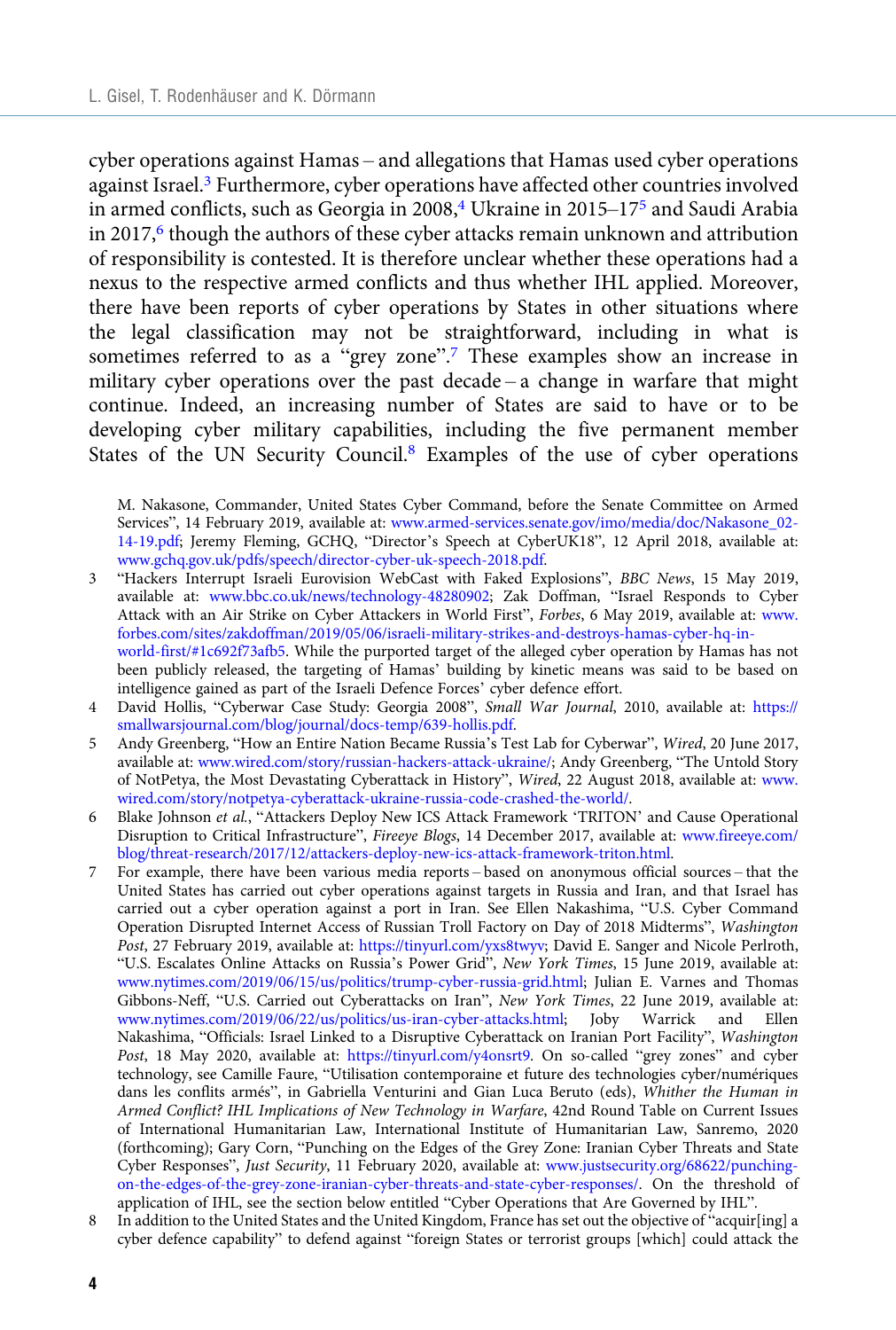

during conflicts include espionage; target identification; information operations to affect the enemy's morale and will to fight; the interruption, deception or obfuscation of the enemy's communication systems aimed at hindering force coordination; and cyber operations in support of kinetic operations.<sup>9</sup> An example of the latter is the disabling of an enemy's military radar stations in support of air strikes.10 Moreover, as seen in a range of cyber operations over the past decade – which may not necessarily have occurred in the context of armed conflicts – cyber operations against electricity grids, health-care systems, nuclear facilities or other critical infrastructure risk causing significant human harm.<sup>11</sup> Legally, discussions on whether and how international humanitarian law applies to, and restricts, cyber operations during armed conflicts began over two decades ago.<sup>12</sup> The drafting processes for the two Tallinn Manuals on the International Law Applicable to Cyber Operations (Tallinn Manuals) have shown that there is

critical infrastructures". France, Agence Nationale de la Sécurité des Système d'Information, Information System Defence and Security: France's Strategy, 2011, available at: [www.ssi.gouv.fr/uploads/IMG/pdf/](https://www.ssi.gouv.fr/uploads/IMG/pdf/2011-02-15_Information_system_defence_and_security_-_France_s_strategy.pdf) [2011-02-15\\_Information\\_system\\_defence\\_and\\_security\\_-\\_France\\_s\\_strategy.pdf.](https://www.ssi.gouv.fr/uploads/IMG/pdf/2011-02-15_Information_system_defence_and_security_-_France_s_strategy.pdf) The 2015 White Paper on China's Military Strategy states that "in response to the increasing development of cyber military capabilities from other states, China will develop a defensive cyber military capacity". See Government of China, White Paper on China's Military Strategy, 2015, available at: [www.gov.cn/](https://www.gov.cn/zhengce/2015-05/26/content_2868988.htm) [zhengce/2015-05/26/content\\_2868988.htm](https://www.gov.cn/zhengce/2015-05/26/content_2868988.htm). Russia has been less explicit on the subject, but the Russian Federation's Doctrine of Information Security identifies "upgrading the information security system of the Armed Forces of the Russian Federation, other troops, military formations and bodies, including forces and means of information confrontation" as a "key area of ensuring information security in the field of national defence". See Ministry of Foreign Affairs of the Russian Federation, Doctrine of Information Security of the Russian Federation, 5 December 2016, available at: [https://tinyurl.com/](https://tinyurl.com/y6yhp7pv) [y6yhp7pv](https://tinyurl.com/y6yhp7pv). See also Ministry of Defence of the Russian Federation, "Western MD Operators Repelled Cyberattack of the Simulated Enemy in the Course of the Union Shield – 2015", 2015, available at: [https://eng.mil.ru/en/news\\_page/country/more.htm?id=12056193@egNews](https://eng.mil.ru/en/news_page/country/more.htm?id=12056193@egNews). For general estimates on the spread of cyber tools, see Anthony Craig, "Understanding the Proliferation of Cyber Capabilities", Council on Foreign Relations, 2018, available at: [www.cfr.org/blog/understanding-proliferation-cyber](https://www.cfr.org/blog/understanding-proliferation-cyber-capabilities)[capabilities](https://www.cfr.org/blog/understanding-proliferation-cyber-capabilities). According to the United Nations Institute for Disarmament Research (UNIDIR) Cyber Index, in 2012 forty-seven States had cyber security programmes that gave some role to their armed forces (UNIDIR, The Cyber Index: International Security Trends and Realities, UN Doc. UNIDIR/2013/ 3, Geneva, 2013, p. 1), while in 2020 Digital Watch Observatory recorded twenty-three and thirty States with respectively evidence or indications of offensive cyber capabilities (Digital Watch Observatory, "UN GGE and OEWG", available at: <https://dig.watch/processes/un-gge>).

- 9 ICRC, Avoiding Civilian Harm from Military Cyber Operations during Armed Conflicts, forthcoming.
- 10 Sharon Weinberger, "How Israel Spoofed Syria's Air Defense System", Wired, 4 October 2007, available at: [www.wired.com/2007/10/how-israel-spoo/](https://www.wired.com/2007/10/how-israel-spoo/); Lewis Page, "Israeli Sky-Hack Switched Off Syrian Radars Countrywide", The Register, 22 November 2007, available at: [www.theregister.co.uk/2007/11/22/israel\\_](https://www.theregister.co.uk/2007/11/22/israel_air_raid_syria_hack_network_vuln_intrusion/) [air\\_raid\\_syria\\_hack\\_network\\_vuln\\_intrusion/](https://www.theregister.co.uk/2007/11/22/israel_air_raid_syria_hack_network_vuln_intrusion/).
- 11 In November 2018, the ICRC convened an expert meeting to develop a realistic assessment of cyber capabilities and their potential humanitarian consequences in light of their technical characteristics. See Laurent Gisel and Lukasz Olejnik (eds), ICRC Expert Meeting: The Potential Human Cost of Cyber Operations, ICRC, Geneva, 2019, available at: [www.icrc.org/en/download/file/96008/the-potential](https://www.icrc.org/en/download/file/96008/the-potential-human-cost-of-cyber-operations.pdf)[human-cost-of-cyber-operations.pdf.](https://www.icrc.org/en/download/file/96008/the-potential-human-cost-of-cyber-operations.pdf) See also Sergio Caltagirone, "Industrial Cyber Attacks: A Humanitarian Crisis in the Making", Humanitarian Law and Policy Blog, 3 December 2019, available at: [https://blogs.icrc.org/law-and-policy/2019/12/03/industrial-cyber-attacks-crisis/.](https://blogs.icrc.org/law-and-policy/2019/12/03/industrial-cyber-attacks-crisis/) The World Economic Forum (WEF) Global Risks Report 2020 ranks cyber attacks among the top ten risks in terms of both likelihood and impact; see WEF, The Global Risks Report 2020, 2020, p. 3, available at: [www3.weforum.org/docs/WEF\\_Global\\_Risk\\_Report\\_2020.pdf.](http://www3.weforum.org/docs/WEF_Global_Risk_Report_2020.pdf)
- 12 See US Department of Defense Office of General Counsel, An Assessment of International Legal Issues in Information Operations, 1999, available at: [https://fas.org/irp/eprint/io-legal.pdf;](https://fas.org/irp/eprint/io-legal.pdf) for one of the early academic examinations of these questions, see Knut Dörmann, "Computer Network Attack and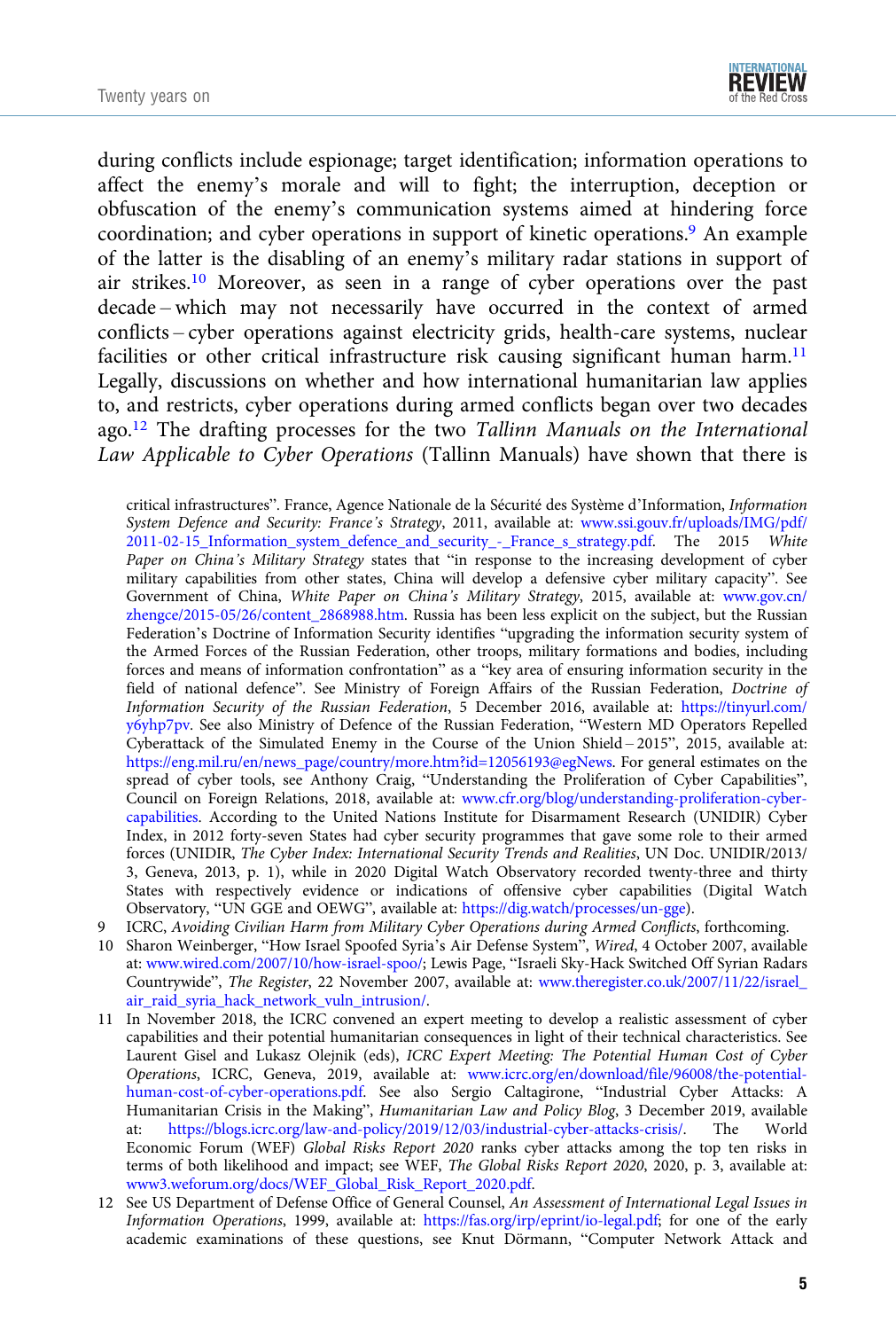significant consensus among experts that IHL applies in cyberspace and that its basic rules and principles can and must be applied when conducting cyber operations during armed conflict.13 As seen in the diverging views recorded in the Tallinn Manuals as well as in a growing number of State positions and the rich body of academic publications on cyber-related issues, however, various aspects of how certain rules of IHL apply in this field remain under-explored and disagreement exists on other questions, including some of the most-examined ones (see the section below on "The Limits that IHL Imposes on the use of Cyber Capabilities during Armed Conflicts"). At the political level, recent and ongoing discussions in the UN have shown that finding agreement on the applicability of IHL to cyber operations and furthering the study of how its rules should be interpreted remains challenging.<sup>14</sup> Discussions on questions relating to "information security" started when the Russian Federation introduced a first resolution on the subject at the UN General Assembly in 1998. These discussions have intensified over the course of the last few years. Since 2004, governmental experts have been meeting in six consecutive Groups of Governmental Experts on questions relating to information and telecommunications in the context of international security. In 2018, the UN General Assembly also established the OEWG, which runs in parallel to the GGEs. Both groups are mandated, inter alia, to study "how international law applies to the use of information and communications technologies by States".<sup>15</sup> These discussions should build on the important conclusions reached by previous GGEs. In 2013 and 2015, States in the GGE affirmed that "international law and in particular the Charter of the United Nations is applicable" in the information and communication technology environment and cited "the established international legal principles, including, where applicable, the principles of humanity, necessity, proportionality and distinction".<sup>16</sup> Yet, it appears from recent discussions in these UN processes, and as discussed further below, that finding agreement on the applicability of IHL to cyber operations and furthering the study of how its rules should be interpreted is challenging.

International Humanitarian Law", 2001, available at: [www.icrc.org/en/doc/resources/documents/article/](https://www.icrc.org/en/doc/resources/documents/article/other/5p2alj.htm) [other/5p2alj.htm](https://www.icrc.org/en/doc/resources/documents/article/other/5p2alj.htm).

- 13 See Michael N. Schmitt (ed.), Tallinn Manual on the International Law Applicable to Cyber Warfare, Cambridge University Press, Cambridge, 2013 (Tallinn Manual); Michael N. Schmitt and Liis Vihul (eds), Tallinn Manual 2.0 on International Law Applicable to Cyber Operations, 2nd ed., Cambridge University Press, Cambridge, 2017 (Tallinn Manual 2.0).
- 14 See, notably, OEWG, "Initial 'Pre-draft' of the Report of the OEWG on Developments in the Field of Information and Telecommunications in the Context of International Security", 11 March 2020, available at: [https://unoda-web.s3.amazonaws.com/wp-content/uploads/2020/03/200311-Pre-Draft-](https://unoda-web.s3.amazonaws.com/wp-content/uploads/2020/03/200311-Pre-Draft-OEWG-ICT.pdf)[OEWG-ICT.pdf](https://unoda-web.s3.amazonaws.com/wp-content/uploads/2020/03/200311-Pre-Draft-OEWG-ICT.pdf).
- 15 UNGA Res. 73/27, "Developments in the Field of Information and Telecommunications in the Context of International Security", UN Doc. A/RES/73/27, 11 December 2018, para. 5; UNGA Res. 73/266, "Advancing Responsible State Behaviour in Cyberspace in the Context of International Security", UN Doc. A/RES/73/266, 2 January 2019, para. 3.
- 16 UN General Assembly, "Group of Governmental Experts on Developments in the Field of Information and Telecommunications in the Context of International Security: Note by the Secretary-General", UN Doc. A/70/174, 22 July 2015, paras 24, 28(d).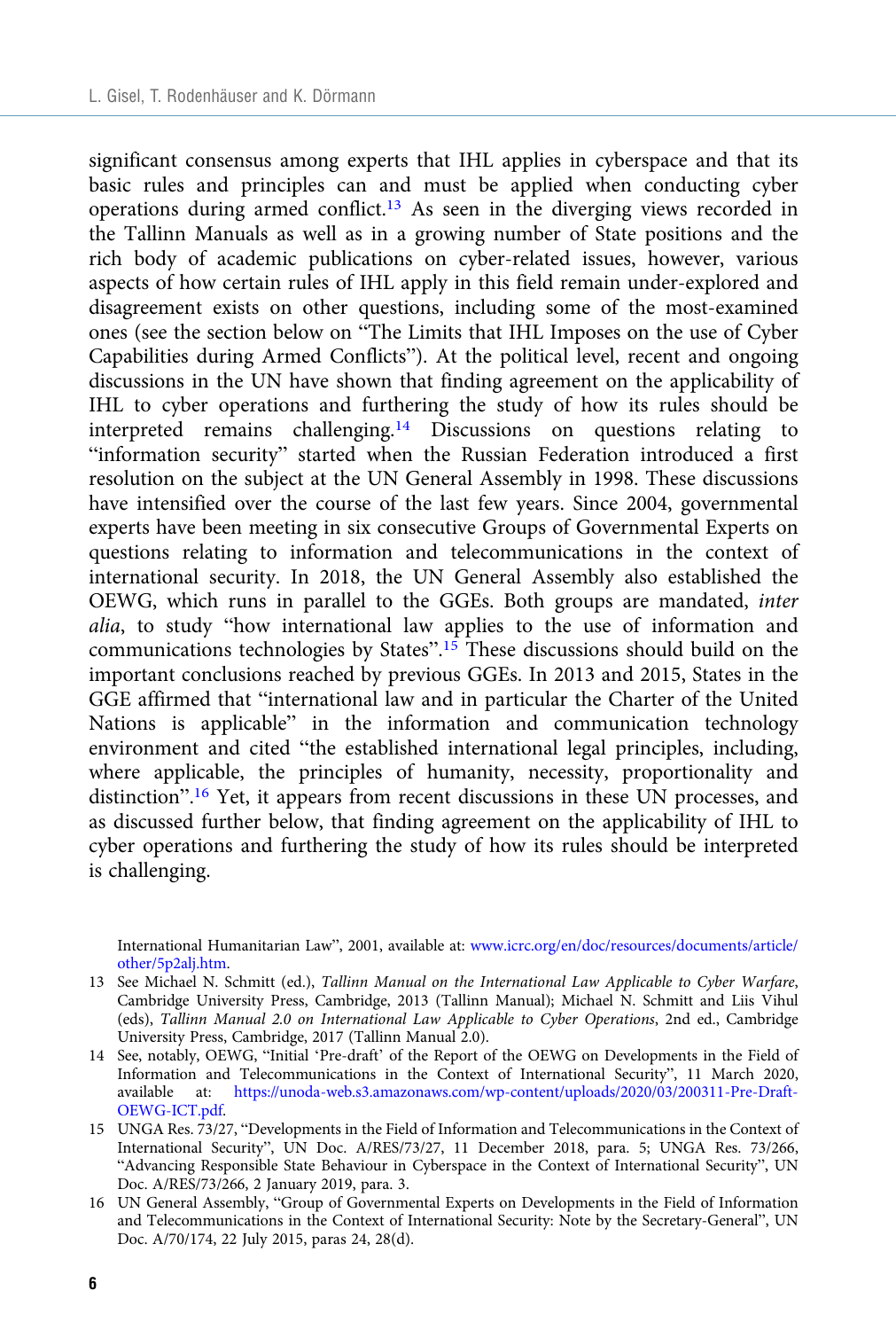

At the regional level, already in 2009 member States of the Shanghai Cooperation Organization (SCO) had identified "[d]eveloping and using information weapons" and "preparing and conducting information warfare" to be a major threat in the field of international information security, but they remained silent on the applicable legal framework.17 Discussions on the application of international law, including IHL, have taken place in the Asian– African Legal Consultative Organization (AALCO) (which established an Open-Ended Working Group on International Law in Cyberspace in  $2015$ <sup>18</sup>, the Commonwealth,19 the European Union,20 the North Atlantic Treaty Organization  $(NATO)^{21}$  and the Organization of American States  $(OAS)^{22}$  among others.

## The potential human cost of cyber operations

The development of information and communication technology, including communication over computer networks (cyberspace), offers tremendous benefits and opportunities for States, societies and individuals in the social, economic, development, and information and communication realms, among others. The international community, societies, and each of us individually are increasingly relying on digital tools. This trend – which may be accelerated further by the COVID-19 pandemic spreading at the time of writing this article – increases our dependency on the uninterrupted functioning of these technologies, and thus increases our vulnerability to cyber operations. The rapidly evolving nature of cyberspace and cyber technology, and the potential human cost of cyber operations, therefore necessitates constant monitoring and assessment.

The use of cyber tools as a means or method of warfare offers militaries the possibility of achieving their objectives without necessarily causing direct harm to civilians or physical damage to civilian infrastructure. Depending on the circumstances, cyber operations might enable targeting a military objective while reducing the expected incidental damage to civilian objects compared to the use

<sup>17</sup> Agreement on Cooperation in the Field of Ensuring International Information Security among Member States of the Shanghai Cooperation Organization, Yekaterinburg, 16 June 2009 (SCO Agreement); unofficial translation in Ministry of Defense of the Russian Federation, "The State and the Prospects of Russian Military Cooperation on International Information Security (A Collection of Papers)", 2014, pp. 77 ff. See also, for example, J. Fleming, above note 2, p. 5.

<sup>18</sup> See AALCO, International Law in Cyberspace, Doc. No. AALCO/58/DAR ES SALAAM/2019/SD/17, available at: [www.aalco.int/Final%20Cyberspace%202019.pdf](https://www.aalco.int/Final%20Cyberspace%202019.pdf).

<sup>19</sup> See the Commonwealth Cyber Declaration issued at the Commonwealth Heads of Government Meeting, London, 16–20 April 2018, available at: <https://thecommonwealth.org/commonwealth-cyber-declaration>.

<sup>20</sup> See, for example, EU Council Conclusions, General Affairs Council meeting, Doc. No. 11357/13, 25 June 2013.

<sup>21</sup> See, for example, the Wales Summit Declaration issued by the heads of State and government participating in the meeting of NATO in Wales, 5 September 2014, para. 72, available at: [www.nato.int/cps/en/natohq/](https://www.nato.int/cps/en/natohq/official_texts_112964.htm) [official\\_texts\\_112964.htm](https://www.nato.int/cps/en/natohq/official_texts_112964.htm).

<sup>22</sup> See OAS, Improving Transparency: International Law and State Cyber Operations: Fourth Report, OAS Doc. CJI/doc. 603/20 rev.1 corr.1, 5 March 2020, available at: [www.oas.org/en/sla/iajc/docs/CJI\\_doc\\_](https://www.oas.org/en/sla/iajc/docs/CJI_doc_603-20_rev1_corr1_eng.pdf) [603-20\\_rev1\\_corr1\\_eng.pdf](https://www.oas.org/en/sla/iajc/docs/CJI_doc_603-20_rev1_corr1_eng.pdf).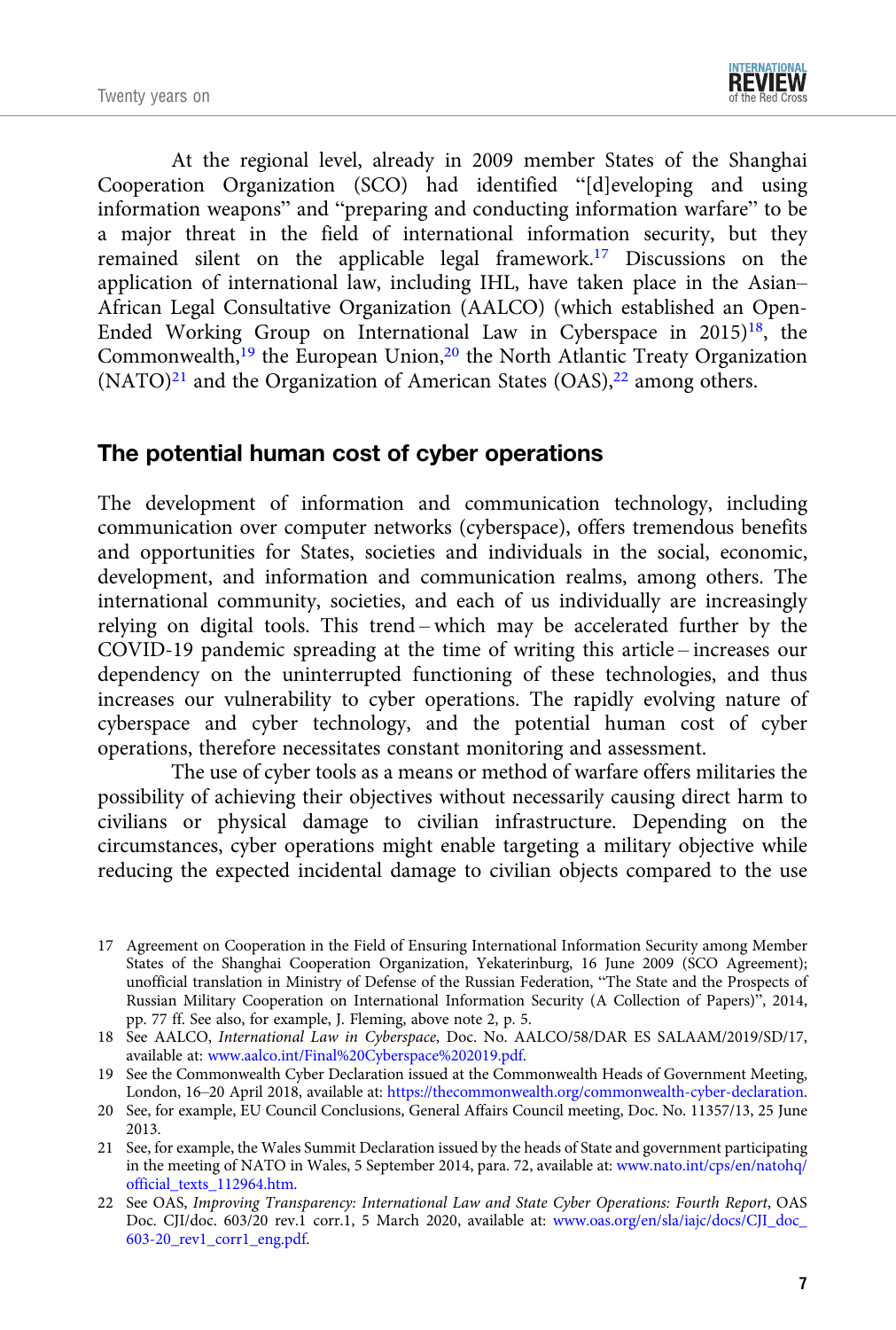of other means of warfare. In recent intergovernmental discussions, some States emphasized that if employed responsibly and in accordance with international law, "the use of ICTs [information and communications technologies] in military contexts may be preferable to use of kinetic weapons and can be de-escalatory".<sup>23</sup> In contrast, as noted above, SCO member States have warned of the dangers of "[d]eveloping and using information weapons" and "preparing and conducting information warfare".<sup>24</sup>

Conducting highly discriminative cyber operations that comply with IHL and spare civilian populations can be technologically challenging. The interconnectivity that characterizes cyberspace means that whatever has an interface with the Internet can be affected by cyber operations conducted from anywhere in the world. A cyber attack on a specific system may have repercussions on various other systems, regardless of where those systems are located. There is a real risk that cyber tools – either deliberately or by mistake – may cause large-scale and diverse effects on critical civilian infrastructure. The interconnectedness of cyberspace also means that all States should be concerned with its effective regulation: "attacks carried out against one State can affect many others – wherever they are located and irrespective of whether they are involved in the conflict".<sup>25</sup> Cyber operations conducted over recent years-primarily outside armed conflicts – have shown that malware can spread instantly around the globe and affect civilian infrastructure and the provision of essential services.<sup>26</sup> As a result, commentators are warning that industrial cyber attacks present "a humanitarian crisis in the making".<sup>27</sup>

The health-care sector seems particularly vulnerable to cyber attacks.28 The sector is moving towards increased digitization and interconnectivity, which increases its digital dependency and its attack surface – a development that is likely to continue in the coming years. Too often, these developments have not been matched by a corresponding improvement in cyber security.<sup>[29](#page-8-0)</sup>

- 24 SCO Agreement, above note 17, Art. 2.
- 25 Helen Durham, "Cyber Operations during Armed Conflict: 7 Essential Law and Policy Questions", Humanitarian Law and Policy Blog, 26 March 2020, available at: [https://blogs.icrc.org/law-and-policy/](https://blogs.icrc.org/law-and-policy/2020/03/26/cyber-armed-conflict-7-law-policy-questions/) [2020/03/26/cyber-armed-conflict-7-law-policy-questions/.](https://blogs.icrc.org/law-and-policy/2020/03/26/cyber-armed-conflict-7-law-policy-questions/)
- 26 Examples include the malware CrashOverride, the ransomware WannaCry, the wiper program NotPetya, and the malware Triton. CrashOverride affected the provision of electricity in Ukraine; WannaCry affected hospitals in several countries; NotPetya affected a very large number of businesses; Triton was aimed at disrupting industrial control systems, and was reportedly used in attacks against Saudi Arabian petrochemical plants. For some discussion, see Laurent Gisel and Lukasz Olejnik, "The Potential Human Cost of Cyber Operations: Starting the Conversation", Humanitarian Law and Policy Blog, 14 November 2018, available at: [https://blogs.icrc.org/law-and-policy/2018/11/14/potential](https://blogs.icrc.org/law-and-policy/2018/11/14/potential-human-cost-cyber-operations/)[human-cost-cyber-operations/.](https://blogs.icrc.org/law-and-policy/2018/11/14/potential-human-cost-cyber-operations/)
- 27 See S. Caltagirone, above note 11.
- 28 L. Gisel and L. Olejnik (eds), above note 11, pp. 18–22.

<sup>23</sup> "UK Response to Chair's Initial 'Pre-draft' of the Report of the OEWG on Developments in the Field of Information and Telecommunications in the Context of International Security", available at: [https://front.](https://front.un-arm.org/wp-content/uploads/2020/04/20200415-oewg-predraft-uk.pdf) [un-arm.org/wp-content/uploads/2020/04/20200415-oewg-predraft-uk.pdf.](https://front.un-arm.org/wp-content/uploads/2020/04/20200415-oewg-predraft-uk.pdf) See also ICRC, above note 9; Gary Corn, "The Potential Human Costs of Eschewing Cyber Operations", Humanitarian Law and Policy Blog, 31 May 2019, available at: [https://blogs.icrc.org/law-and-policy/2019/05/31/potential](https://blogs.icrc.org/law-and-policy/2019/05/31/potential-human-costs-eschewing-cyber-operations/)[human-costs-eschewing-cyber-operations/.](https://blogs.icrc.org/law-and-policy/2019/05/31/potential-human-costs-eschewing-cyber-operations/)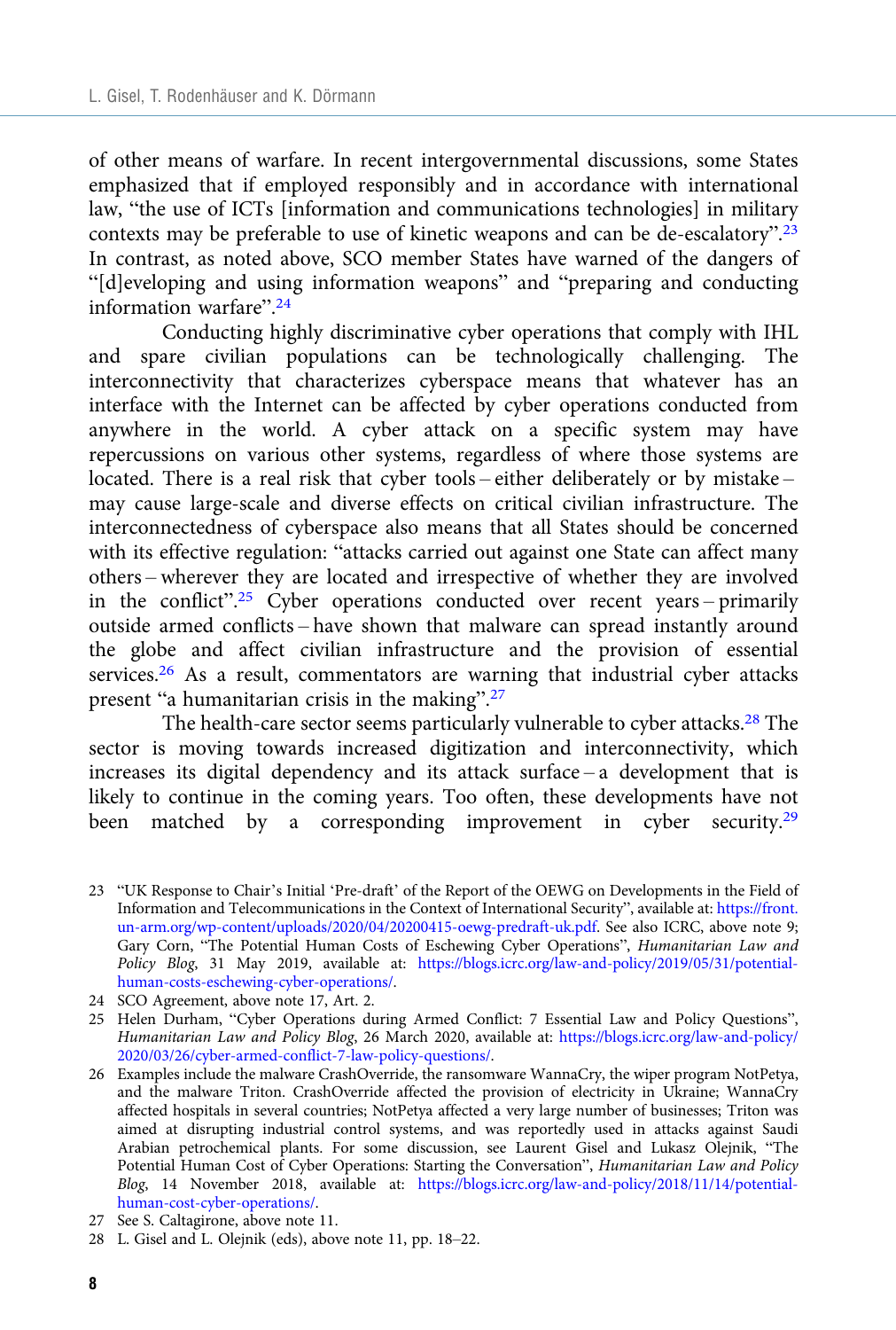

<span id="page-8-0"></span>This vulnerability became particularly apparent during the COVID-19 pandemic, when hospitals and other health-care facilities in various States had their operations disrupted by hostile cyber operations. In light of the particular importance of the health-care sector for mitigating suffering at all times, but especially during armed conflicts and health crises, the ICRC has called on all States to respect and protect medical services and medical facilities against cyber attacks of any kind, whether in time of peace or in time of conflict, and to reaffirm and recommit to international rules that prohibit such actions.<sup>30</sup> While this call reflects existing obligations under IHL as applicable to cyber operations during armed conflict,<sup>31</sup> it would reaffirm, or arguably strengthen, existing prohibitions under public international law that apply at all times.<sup>32</sup>

Cyber operations against other critical civilian infrastructure, such as electricity, water and sanitation, can also cause significant harm to humans.<sup>33</sup> This infrastructure is often operated by industrial control systems (ICSs). A cyber attack against an ICS requires specific expertise and sophistication, and often, custom-made malware. While ICS attacks have been less frequent than other types of cyber operations, their frequency is reportedly increasing and the severity of the threat has evolved more rapidly than anticipated only a few years ago. $34$ Cyber security specialists have pointed out that "due to the potential of cyberphysical attacks to have kinetic effect and cause casualties, it is urgent and of utmost importance for the international community of IT security specialists,

- 29 See Aaron F. Brantly, "The Cybersecurity of Health", Council on Foreign Relations Blog, 8 April 2020, available at: <https://tinyurl.com/yxc4oc9j>.
- 30 See "Call by Global Leaders: Work Together Now to Stop Cyberattacks on the Healthcare Sector", Humanitarian Law and Policy Blog, 26 May 2020, available at: [https://blogs.icrc.org/law-and-policy/](https://blogs.icrc.org/law-and-policy/2020/05/26/call-global-leaders-stop-cyberattacks-healthcare/) [2020/05/26/call-global-leaders-stop-cyberattacks-healthcare/](https://blogs.icrc.org/law-and-policy/2020/05/26/call-global-leaders-stop-cyberattacks-healthcare/). In the specific framework of the abovementioned OEWG, the ICRC suggested that States could adopt a norm whereby they commit "not to conduct or knowingly support cyber operations that would harm medical services or medical facilities, and to take measures to protect medical services from harm". This suggestion combines a "negative" element, namely that States should not conduct or knowingly support cyber activity that would harm medical services or facilities, and a "positive" element, meaning that States should take measures to protect medical services from harm. See ICRC, "Norms for Responsible State Behavior on Cyber Operations Should Build on International Law", 11 February 2020, available at: [www.icrc.org/en/](https://www.icrc.org/en/document/norms-responsible-state-behavior-cyber-operations-should-build-international-law) [document/norms-responsible-state-behavior-cyber-operations-should-build-international-law](https://www.icrc.org/en/document/norms-responsible-state-behavior-cyber-operations-should-build-international-law).
- 31 See below section entitled "IHL Rules Protecting Objects Indispensable to the Survival of the Civilian Population, Medical Services, and Humanitarian Relief Operations".
- 32 For greater detail on how international law applies to such operations, see Kubo Mačák, Laurent Gisel and Tilman Rodenhäuser, "Cyber Attacks against Hospitals and the COVID-19 Pandemic: How Strong are International Law Protections?", Just Security, 27 March 2020, available at: [www.justsecurity.org/69407/](https://www.justsecurity.org/69407/cyber-attacks-against-hospitals-and-the-covid-19-pandemic-how-strong-are-international-law-protections/) [cyber-attacks-against-hospitals-and-the-covid-19-pandemic-how-strong-are-international-law](https://www.justsecurity.org/69407/cyber-attacks-against-hospitals-and-the-covid-19-pandemic-how-strong-are-international-law-protections/)[protections/](https://www.justsecurity.org/69407/cyber-attacks-against-hospitals-and-the-covid-19-pandemic-how-strong-are-international-law-protections/). See also the Oxford Statement on the International Law Protections against Cyber Operations Targeting the Health Care Sector, May 2020 (Oxford Statement), available at: [www.elac.ox.](https://www.elac.ox.ac.uk/the-oxford-statement-on-the-international-law-protections-against-cyber-operations-targeting-the-hea) [ac.uk/the-oxford-statement-on-the-international-law-protections-against-cyber-operations-targeting](https://www.elac.ox.ac.uk/the-oxford-statement-on-the-international-law-protections-against-cyber-operations-targeting-the-hea)[the-hea.](https://www.elac.ox.ac.uk/the-oxford-statement-on-the-international-law-protections-against-cyber-operations-targeting-the-hea)
- 33 L. Gisel and L. Olejnik (eds), above note 11, pp. 23–28. See also Aron Heller, "Israeli Cyber Chief: Major Attack on Water Systems Thwarted", ABC News, 28 May 2020, available at: [https://abcnews.go.com/](https://abcnews.go.com/International/wireStory/israeli-cyber-chief-major-attack-water-systems-thwarted-70920855) [International/wireStory/israeli-cyber-chief-major-attack-water-systems-thwarted-70920855.](https://abcnews.go.com/International/wireStory/israeli-cyber-chief-major-attack-water-systems-thwarted-70920855)
- 34 Ibid., p. 25.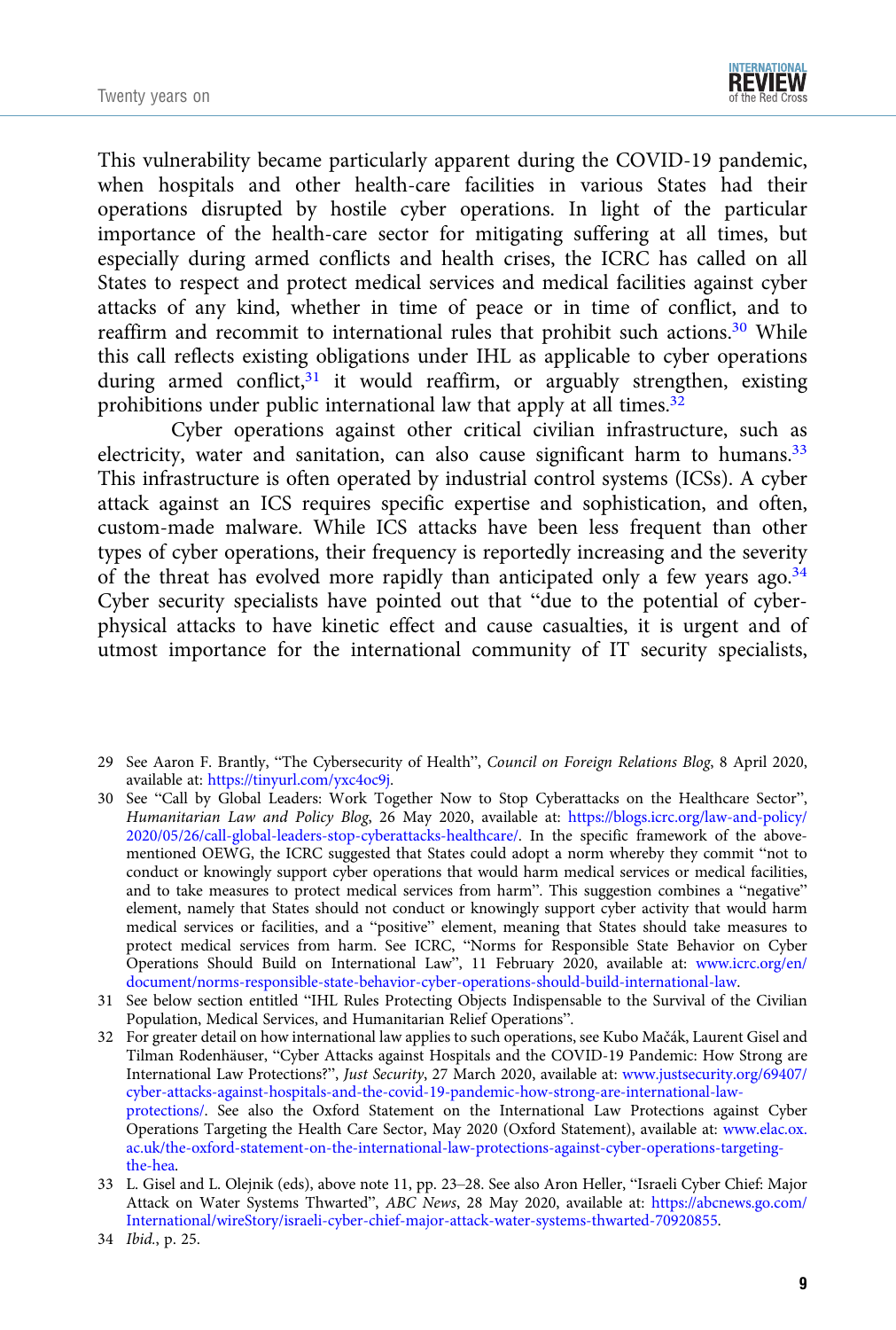governments and humanitarian lawyers to have a conversation about how to regulate the deployment of cyber-physical attacks".<sup>35</sup>

As will be discussed later on in this article, in an armed conflict IHL protects the health-care sector quite comprehensively, and it prohibits attacks on civilian infrastructure, unless such infrastructure has become a military objective.

Thinking beyond the impact of cyber operations on specific infrastructure, there are at least three characteristics of cyber operations that raise further concern.36

First, though not impossible, attributing cyber attacks to a State or non-State actor has proven challenging.<sup>37</sup> This hampers the possibility of identifying actors who violate IHL in cyberspace and holding them responsible, which is one way to ensure compliance with IHL. Plausible deniability, and the hope of remaining covered, may also alter the political calculations involved in conducting cyber attacks – and in conducting them in violation of international law.

Second, as noted for example by China, "the proliferation of malicious cyber tools and technology [is] rising".<sup>38</sup> Cyber tools and methods can indeed proliferate in a unique manner that is difficult to control. Today, sophisticated cyber attacks are only carried out by the most advanced and best-resourced actors. Once malware is used, stolen, leaked or otherwise becomes available, however, actors other than those who developed the malware might be able to find it online, reverse engineer it, and reuse it for their own purposes.

Third, cyber operations bear a risk of overreaction by targeted States and a subsequent escalation in violence. For the target of a cyber attack, it is normally difficult to know whether the attacker aims at espionage or at causing other, potentially physical damage. The aim of a cyber operation may only be identified with certainty once the effect or the end goal is achieved. Hence, there is a risk that the target of an operation will anticipate worst-case impact and react in a stronger manner than if it knew that the attacker's intent was solely espionage.

At the time of writing, cyber operations have not caused major human harm. However, significant economic harm has been caused.<sup>39</sup> With regard to the

- 38 Statement by Counsellor Sun Lei of the Chinese Delegation at the Thematic Discussion on Information and Cyber Security at the First Committee of the 72nd Session of the UN General Assembly, 23 October 2017, available at: [www.china-un.org/eng/chinaandun/disarmament\\_armscontrol/unga/](https://www.china-un.org/eng/chinaandun/disarmament_armscontrol/unga/t1505683.htm) [t1505683.htm](https://www.china-un.org/eng/chinaandun/disarmament_armscontrol/unga/t1505683.htm).
- 39 The overall cost of cyber crime alone is measured in trillions of dollars: it was estimated at \$3 trillion in 2015 worldwide, and this figure is predicted to double by 2021 (Steve Morgan, "Hackerpocalypse: A Cybercrime Revelation", Herjavec Group, 17 August 2016, available at: [www.herjavecgroup.com/](https://www.herjavecgroup.com/hackerpocalypse-cybercrime-report/) [hackerpocalypse-cybercrime-report/\)](https://www.herjavecgroup.com/hackerpocalypse-cybercrime-report/). NotPetya's impact was estimated at well above \$1 billion, with some estimates as high at \$10 billion (Fred O'Connor, "NotPetya Still Roils Company's Finances,

<sup>35</sup> Marina Krotofil, "Casualties Caused through Computer Network Attacks: The Potential Human Costs of Cyber Warfare", 42nd Round Table on Current Issues of International Humanitarian Law, 2019, available at: [http://iihl.org/wp-content/uploads/2019/11/Krotofil1.pdf.](http://iihl.org/wp-content/uploads/2019/11/Krotofil1.pdf)

<sup>36</sup> See also ICRC, International Humanitarian Law and the Challenges of Contemporary Armed Conflicts, Geneva, 2019 (ICRC Challenges Report 2019), p. 27, available at: [www.icrc.org/en/document/icrc](https://www.icrc.org/en/document/icrc-report-ihl-and-challenges-contemporary-armed-conflicts)[report-ihl-and-challenges-contemporary-armed-conflicts;](https://www.icrc.org/en/document/icrc-report-ihl-and-challenges-contemporary-armed-conflicts) L. Gisel and L. Olejnik (eds), above note 11, p. 7.

<sup>37</sup> For a broader discussion on attribution, including the pertinent international law rules, see the section below entitled "The Issue of Attribution".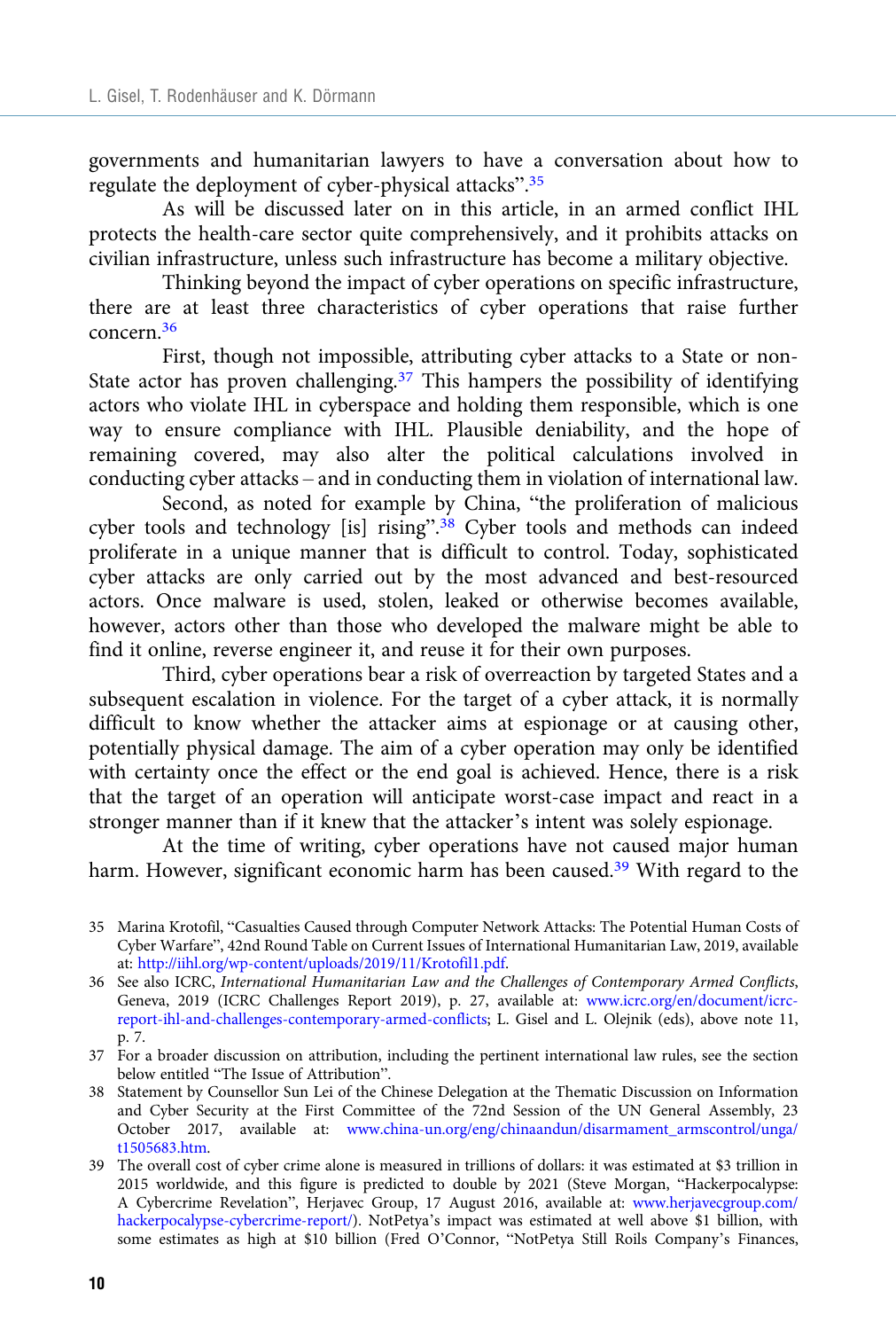

potential human cost of cyber operations, much is unknown in terms of technological evolution, the capabilities and the tools developed by the most sophisticated actors – including military ones – and the extent to which the use of cyber operations during armed conflicts might be different from the trends observed so far. In other words, while the risk of human cost does not appear extremely high based on current observations, especially considering the destruction and suffering that conflicts always cause, the evolution of cyber operations requires close attention due to existing uncertainties and the rapid pace of change.

# The applicability of IHL to cyber operations during armed conflicts

From a legal point of view, the primary framework imposing limitations on the use of cyber operations during armed conflict and protecting civilian populations against potential harm is international humanitarian law.

IHL does not contain a definition of cyber operations, cyber warfare or cyber war, and neither do other fields of international law. Various definitions of cyber operations have been used in military or other documents by certain States.40 Other States refer instead to information warfare or information war and define this notion in a manner that includes at least some aspects of what is often understood as cyber warfare.<sup>41</sup> Irrespective of how cyber operations, cyber warfare or information warfare are defined by States and others, the determination of whether IHL applies to such operations has to be made based on the nature, effects and circumstances of such operations.

The ICRC understands "cyber operations during armed conflict" to mean operations against a computer system or network, or another connected device, through a data stream, when used as means or method of warfare in the context of an armed conflict.42

Costing Organizations \$1.2 Billion in Revenue", Cybereason, 9 November 2017, available at: [www.](https://www.cybereason.com/blog/notpetya-costs-companies-1.2-billion-in-revenue) [cybereason.com/blog/notpetya-costs-companies-1.2-billion-in-revenue;](https://www.cybereason.com/blog/notpetya-costs-companies-1.2-billion-in-revenue) A. Greenberg, above note 5). The financial system is also often affected by cyber attacks: see, for example, [Choe Sang-Hun](https://www.nytimes.com/by/choe-sang-hun), "Computer Networks in South Korea Are Paralyzed in Cyberattacks", New York Times, 20 March 2013, available at: [www.nytimes.com/2013/03/21/world/asia/south-korea-computer-network-crashes.](https://www.nytimes.com/2013/03/21/world/asia/south-korea-computer-network-crashes.html) [html](https://www.nytimes.com/2013/03/21/world/asia/south-korea-computer-network-crashes.html).

<sup>40</sup> See, for instance, US Department of Defense, DOD Dictionary of Military and Associated Terms.

<sup>41</sup> The SCO Agreement, above note 17, defines "information war" as "a confrontation between two or more States in the information space with the aim of damaging information systems, processes and resources, critically important and other structures, undermining political, economic and social systems, psychologically manipulating masses of the population to destabilize society and the State, and also forcing the State to take decisions in the interest of the opposing party". The Russian Federation Armed Forces define information war in the same manner, stating that "the Armed Forces of the Russian Federation follow … international humanitarian law" during military activities in the global information space (Ministry of Defence of the Russian Federation, Russian Federation Armed Forces' Information Space Activities Concept, 2011, section 2.1, available at: [https://eng.mil.ru/en/science/](https://eng.mil.ru/en/science/publications/more.htm?id=10845074@cmsArticle) [publications/more.htm?id=10845074@cmsArticle\)](https://eng.mil.ru/en/science/publications/more.htm?id=10845074@cmsArticle).

<sup>42</sup> See ICRC, above note 1.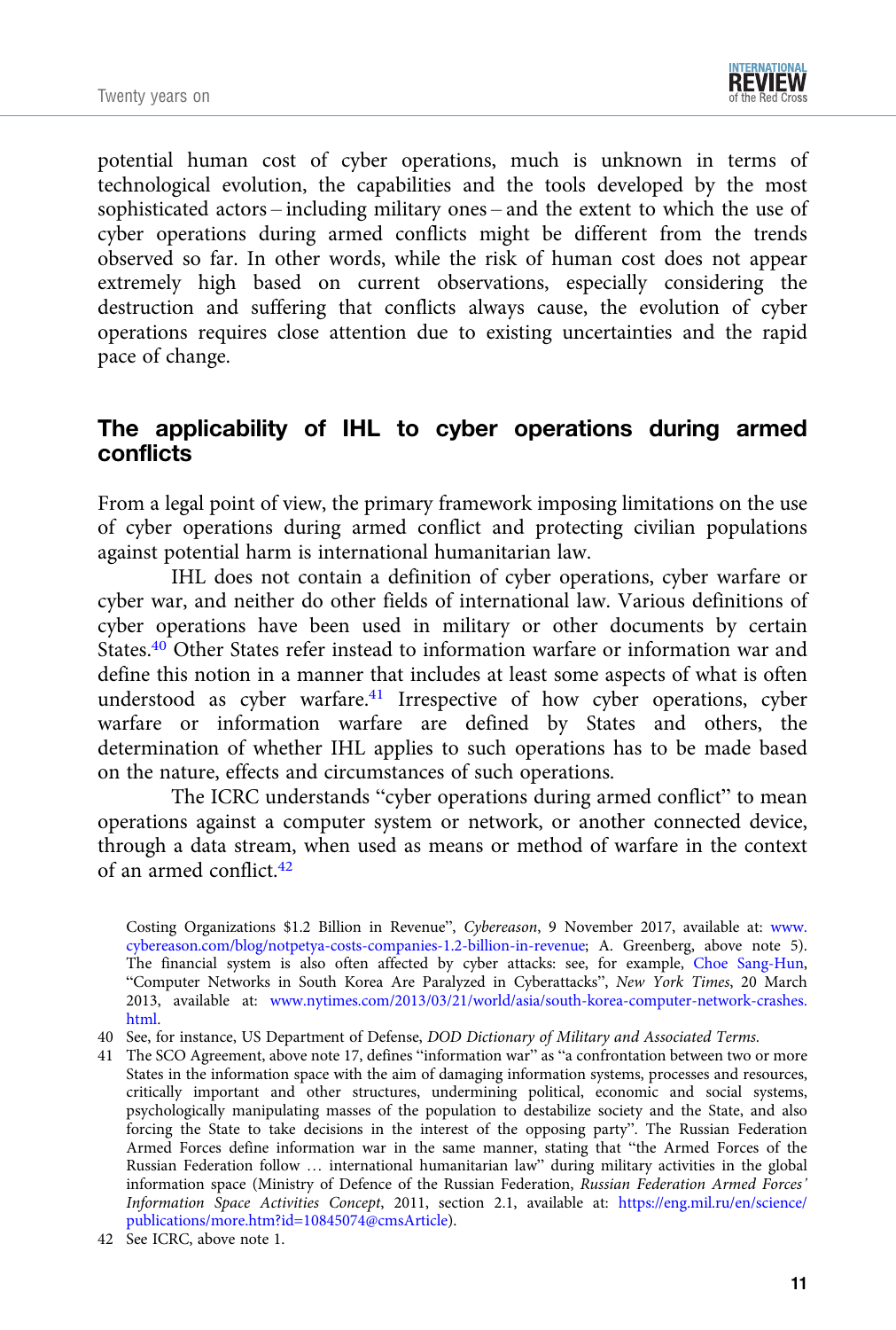While there continues to be debate on the question of whether IHL applies to, and therefore restricts, cyber operations during armed conflict, from the outset the ICRC has taken a clear and affirmative position.<sup>43</sup> In the ICRC's view, there is no question that cyber operations during armed conflicts, or cyber warfare, are regulated by IHL – just as is any weapon, means or method of warfare used by a belligerent in a conflict, whether new or old. The fact that cyber operations rely on new and continuously developing technology does not prevent the application of IHL to the use of such technologies as means or methods of warfare. This holds true whether cyberspace is considered as a new domain of warfare similar to air, land, sea and outer space; as a different type of domain because it is manmade while the former are natural; or not as a domain as such.

In our view, there is cogent support for this view in IHL treaties, in the jurisprudence of the International Court of Justice (ICJ), and in the views expressed by a number of States and international organizations.

The very object and purpose of IHL is to regulate future conflicts, meaning those that occur after the adoption of an IHL treaty. When adopting IHL treaties, States included norms that anticipate the development of new means and methods of warfare and presumed that IHL will apply to them. Already in 1868, the St Petersburg Declaration intended that the principles it established should be maintained with respect to "future improvements which science may effect in the armament of troops".<sup>44</sup> An important and more recent IHL rule in this respect is found in Article 36 of the 1977 Additional Protocol I (AP I), $45$  which states:

In the study, development, acquisition or adoption of a new weapon, means or method of warfare, a High Contracting Party is under an obligation to determine whether its employment would, in some or all circumstances, be prohibited by this Protocol or by any other rule of international law applicable to the High Contracting Party.

Undoubtedly, this obligation is based on the assumption that IHL applies to such new weapons, means and methods – otherwise, it would not be necessary to review their lawfulness under existing law. This includes weapons, means and methods of warfare that rely on cyber technology.

The conclusion that IHL applies to cyber operations during armed conflict finds further support in the views expressed by the ICJ. In its Advisory Opinion on the legality of the threat or use of nuclear weapons, the Court recalled that the established principles and rules of humanitarian law applicable in armed conflict apply "to all forms of warfare and to all kinds of weapons", including "those of

<sup>43</sup> See ICRC, International Humanitarian Law and the Challenges of Contemporary Armed Conflicts, Geneva, 2011 (ICRC Challenges Report 2011), pp. 36–39, available at: [www.icrc.org/en/doc/assets/files/red-cross](https://www.icrc.org/en/doc/assets/files/red-cross-crescent-movement/31st-international-conference/31-int-conference-ihl-challenges-report-11-5-1-2-en.pdf)[crescent-movement/31st-international-conference/31-int-conference-ihl-challenges-report-11-5-1-2-en.](https://www.icrc.org/en/doc/assets/files/red-cross-crescent-movement/31st-international-conference/31-int-conference-ihl-challenges-report-11-5-1-2-en.pdf) [pdf](https://www.icrc.org/en/doc/assets/files/red-cross-crescent-movement/31st-international-conference/31-int-conference-ihl-challenges-report-11-5-1-2-en.pdf); K. Dörmann, above note 12.

<sup>44</sup> Declaration Renouncing the Use, in Time of War, of Explosive Projectiles Under 400 Grammes Weight, St Petersburg, 29 November/11 December 1868.

<sup>45</sup> Protocol Additional (I) to the Geneva Conventions of 12 August 1949, and relating to the Protection of Victims of International Armed Conflicts, 1125 UNTS 3, 8 June 1977 (entered into force 7 December 1978).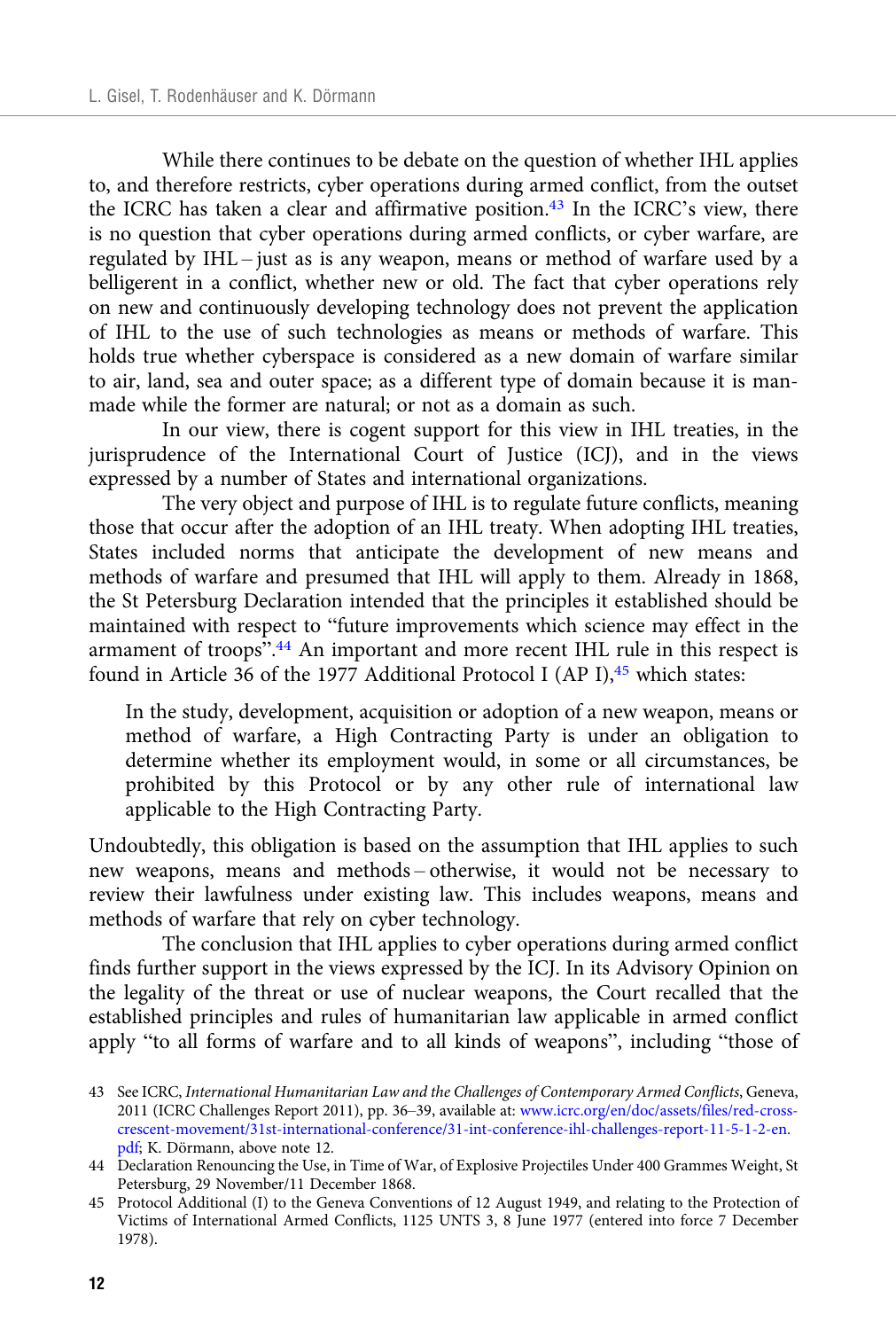

the future".<sup>46</sup> Again, this includes cyber operations. This view is also widely recognized among experts.47

There is increasing recognition among States that international law applies in cyberspace, and in particular that IHL applies to, and therefore restricts, cyber operations during armed conflicts. As mentioned above, in the 2013 and 2015 reports of the UN GGE, experts concluded that "international law, and in particular the Charter of the United Nations, is applicable" in the information and communication technologies environment,<sup>48</sup> a conclusion that has been first welcomed<sup>49</sup> and then confirmed<sup>50</sup> by the UN General Assembly. The 2015 report also cited "the established international legal principles, including, where applicable, the principles of humanity, necessity, proportionality and distinction". <sup>51</sup> While this list of principles does not mention IHL explicitly, commentators have pointed out that these are "IHL's core principles".<sup>52</sup>

In line with this conclusion, an increasing number of States and international organizations have publicly asserted that IHL applies to cyber operations during armed conflict. This includes, for example, the EU53 and NATO.54 Moreover, the Paris Call for Trust and Security in Cyberspace (supported by seventy-eight States as of April 2020) has reaffirmed the applicability of IHL to cyber operations during armed conflict;<sup>55</sup> the heads of government of the 54 Commonwealth States have "[c]ommit[ted] to move forward discussions on how … applicable international humanitarian law, applies in cyberspace in all its aspects";<sup>56</sup> and States' responses to a study conducted by

- 46 ICJ, Legality of the Threat or Use of Nuclear Weapons, Advisory Opinion, 8 July 1996, para. 86.
- 47 See Tallinn Manual 2.0, above note 13, Rule 80; Oxford Statement, above note 32, point 5. Also see the article by Zhixiong Huang and Yaohui Ying in this issue of the Review; and see Ma Xinmin, at the time deputy director-general of the Department of Treaty and Law, Ministry of Foreign Affairs of the People's Republic of China, writing in a personal capacity: "[T]he scope of applicability of the rules of IHL has been expanded. … [I]t has also been broadened to cyberspace. The UN GGE on Developments in the Field of Information and Telecommunications in the Context of International Security confirmed in its 2013 and 2015 reports that international law, particularly the UN Charter, is applicable in cyberspace. IHL should, therefore, in principle be applicable to cyber attacks, but how to apply it is still open to discussion" (unofficial and informal translation). Ma Xinmin, "International Humanitarian Law in Flux: Development and New Agendas – In Commemoration of the 40th Anniversary of the 1977 Adoption Protocols to the Geneva Conventions", Chinese Review of International Law, Vol. 30, No. 4, 2017, p. 8.
- 48 UN General Assembly, "Group of Governmental Experts on Developments in the Field of Information and Telecommunications in the Context of International Security: Note by the Secretary-General", UN Doc. A/68/98, 24 June 2013, para. 19, and UN Doc. A/70/174, 22 July 2015, para. 24.
- 49 UNGA Res. 70/237, "Developments in the Field of Information and Telecommunications in the Context of International Security", UN Doc. A/RES/70/237, 30 December 2015, preambular para. 16.
- 50 UNGA Res. 73/27, above note 15, preambular para. 17; UNGA Res. 73/266, above note 15, preambular para. 12.
- 51 UN Doc. A/70/174, above note 48, para. 28(d).
- 52 Michael N. Schmitt, "France Speaks Out on IHL and Cyber Operations: Part I", EJIL: Talk!, 30 September 2019, available at: [www.ejiltalk.org/france-speaks-out-on-ihl-and-cyber-operations-part-i/.](https://www.ejiltalk.org/france-speaks-out-on-ihl-and-cyber-operations-part-i/)
- 53 EU Council Conclusions, above note 20.
- 54 Wales Summit Declaration, above note 21, para. 72.
- 55 See "Cybersecurity: Paris Call of 12 November 2018 for Trust and Security in Cyberspace", France Diplomacy, available at: [www.diplomatie.gouv.fr/en/french-foreign-policy/digital-diplomacy/france-and](https://www.diplomatie.gouv.fr/en/french-foreign-policy/digital-diplomacy/france-and-cyber-security/article/cybersecurity-paris-call-of-12-november-2018-for-trust-and-security-in)[cyber-security/article/cybersecurity-paris-call-of-12-november-2018-for-trust-and-security-in](https://www.diplomatie.gouv.fr/en/french-foreign-policy/digital-diplomacy/france-and-cyber-security/article/cybersecurity-paris-call-of-12-november-2018-for-trust-and-security-in).
- 56 Commonwealth Cyber Declaration, above note 19, p. 4, para. 4.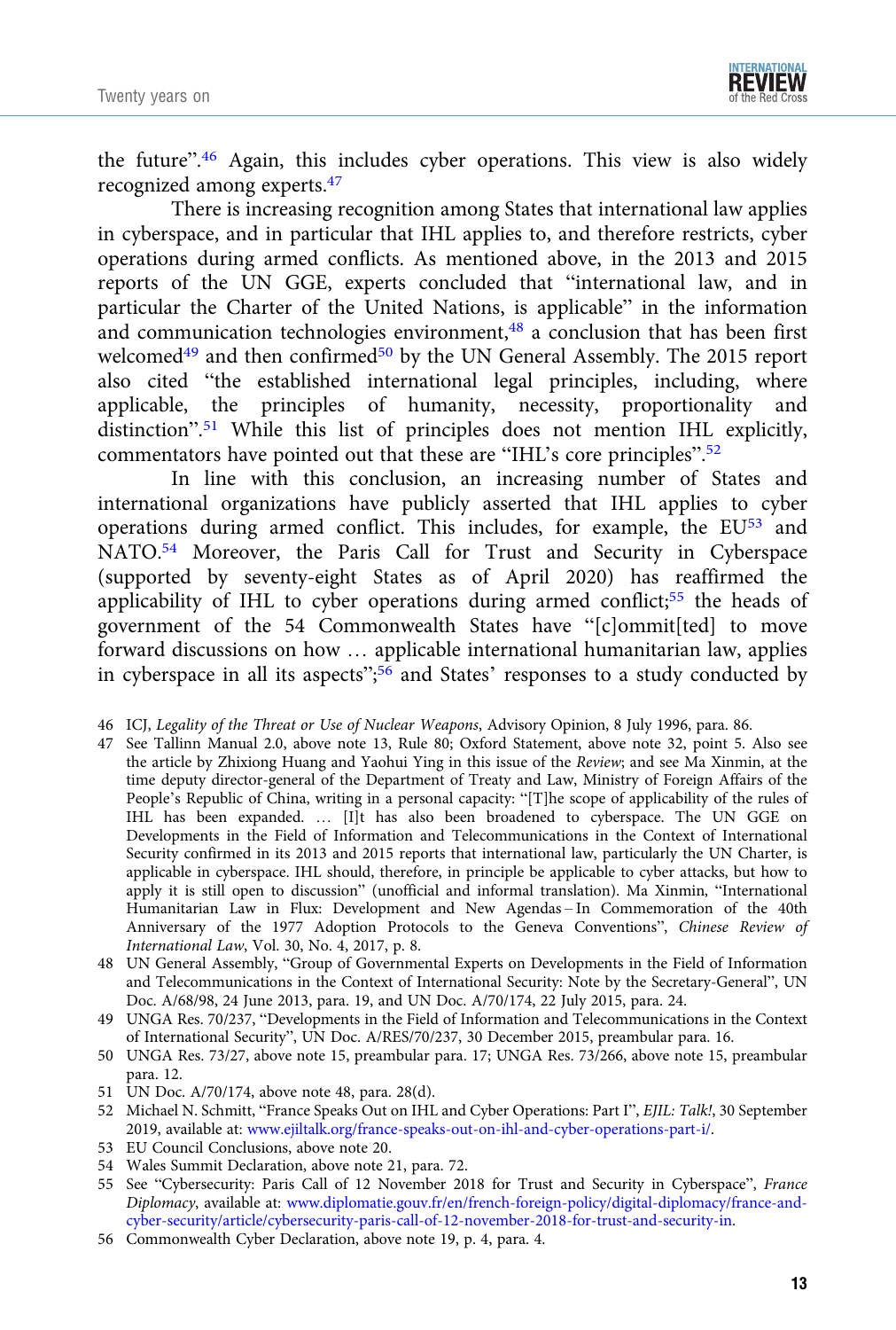the OAS Juridical Committee have "reveal[ed] support for the applicability of IHL" in cyberspace.<sup>57</sup>

At the same time, in the context of discussions on the applicability of IHL to cyber operations during armed conflict, a number of States have expressed opposition to the militarization of cyberspace, or a cyber arms race. States have also expressed concerns regarding a possible legitimization of the use of military cyber operations,58 called for prudence in the discussion of the applicability of IHL,59 and noted that IHL "must apply taking note of the peculiarities of cyber warfare".<sup>60</sup> These are important considerations, but they should not be understood as being incompatible with the application of IHL to cyber operations during armed conflict.

In our view, however, asserting that IHL applies to cyber operations during armed conflict is not an encouragement to militarize cyberspace and should not, in

- 57 See OAS, above note 22, para. 43 (mentioning Bolivia, Chile, Guyana, Peru and the United States); Ecuador's response may appear to have implied such support (see also paras 19–21, 25). Other member States of the OAS expressed this position in the context of the OEWG. See comments by Brazil, Colombia and Uruguay on the initial pre-draft of the OEWG report, available at: [www.un.org/](https://www.un.org/disarmament/open-ended-working-group/) [disarmament/open-ended-working-group/](https://www.un.org/disarmament/open-ended-working-group/). See, however, the views of Cuba, Nicaragua and Venezuela, who note, among other things, that there is not yet consensus on the applicability of IHL in cyberspace and that direct reference to IHL in the report may validate or legitimize the militarization of cyberspace.
- 58 See, most recently, the submissions of China, Cuba, Iran, Nicaragua, Russia and others on the initial predraft of the OEWG report, available at: [www.un.org/disarmament/open-ended-working-group/](https://www.un.org/disarmament/open-ended-working-group/). See also, for example, People's Republic of China, Position Paper of the People's Republic of China for the 73rd Session of the United Nations General Assembly, 2018, p. 10, available at: [https://tinyurl.com/y4qquywp;](https://tinyurl.com/y4qquywp) "Declaration by Miguel Rodríguez, Representative of Cuba, at the Final Session of the Group of Governmental Experts on Developments in the Field of Information and Telecommunications in the Context of International Security", 23 June 2017, p. 2; Ministry of Foreign Affairs of the Russian Federation, "Response of the Special Representative of the President of the Russian Federation for International Cooperation on Information Security Andrey Krutskikh to TASS' Question Concerning the State of International Dialogue in This Sphere", 29 June 2017.
- 59 "The applicability of the law of armed conflicts and jus ad bellum needs to be handled with prudence. The lawfulness of cyber war should not be recognized under any circumstance. States should not turn cyberspace into a new battlefield": "China's Submissions to the Open-ended Working Group on Developments in the Field of Information and Telecommunications in the Context of International Security", September 2019, p. 6, available at: [https://s3.amazonaws.com/unoda-web/wp-content/](https://s3.amazonaws.com/unoda-web/wp-content/uploads/2019/09/china-submissions-oewg-en.pdf) [uploads/2019/09/china-submissions-oewg-en.pdf.](https://s3.amazonaws.com/unoda-web/wp-content/uploads/2019/09/china-submissions-oewg-en.pdf) "We should be extremely cautious against any attempt to introduce use of force in any form into cyberspace, have sober assessment on possible conflicts and confrontations resulted from the indiscriminate application of the law of armed conflicts in cyberspace, and refrain from sending wrong messages to the world": "China's Contribution to the Initial Pre-Draft of OEWG Report", April 2020, p. 5, available at: [https://front.un-arm.org/wp-content/](https://front.un-arm.org/wp-content/uploads/2020/04/china-contribution-to-oewg-pre-draft-report-final.pdf) [uploads/2020/04/china-contribution-to-oewg-pre-draft-report-final.pdf.](https://front.un-arm.org/wp-content/uploads/2020/04/china-contribution-to-oewg-pre-draft-report-final.pdf) "[W]ithout state practice, we should be very prudent on the discussion of application of humanitarian law in so called 'cyber wars.' The reason is very simple but fundamental: firstly, no cyber wars shall be permitted; and secondly, cyber war will be a totally new form of high-tech war": China statement at AALCO 58th Annual Session, in AALCO, Verbatim Record of Discussions: Fifty-Eighth Annual Session, Doc No. AALCO/58/ DAR ES SALAAM/2019/VR, 2019, p. 176, available at: [www.aalco.int/Verbatim%20\(FINAL\)%](http://www.aalco.int/Verbatim%20(FINAL)%2020200311.pdf) [2020200311.pdf](http://www.aalco.int/Verbatim%20(FINAL)%2020200311.pdf).
- 60 China has stated at a meeting of the AALCO Working Group on International Law in Cyberspace that "the regimes of jus ad bellum and jus in bello must apply taking note of the peculiarities of cyber warfare". AALCO, Summary Report of the Fourth Meeting of the Open-Ended Working Group on International Law in Cyberspace, 3 September 2019, available at: [www.aalco.int/Summary%20Report%](http://www.aalco.int/Summary%20Report%20as%20Adopted.pdf) [20as%20Adopted.pdf](http://www.aalco.int/Summary%20Report%20as%20Adopted.pdf).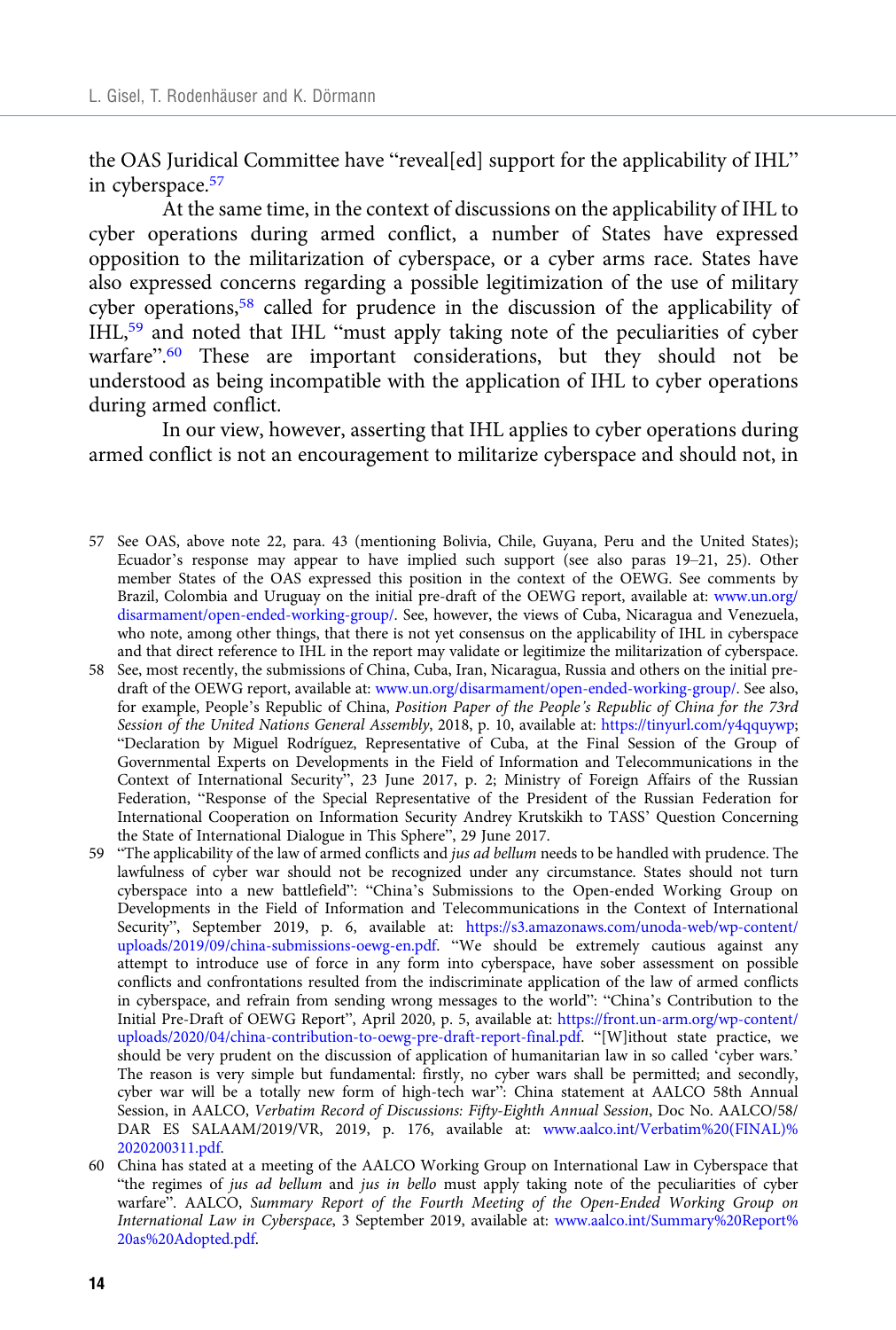

any way, be understood as legitimizing cyber warfare.<sup>61</sup> Any resort to force by States, whether cyber or kinetic in nature, always remains governed by the UN Charter and customary international law, in particular the prohibition against the use of force. $62$ International disputes must be settled by peaceful means. This principle applies in cyberspace as in all other domains. In addition to – and independent of – the requirements of the UN Charter, IHL provides limits on the conduct of hostilities if and when States or non-State parties chose to resort to cyber operations during armed conflict. In particular, IHL protects civilians and civilian objects from the effects of hostilities by restricting the belligerents' choice of means and methods of warfare, independent of whether or not the use of force was lawful. This means that instead of legitimizing cyber operations (or any other military operation) during armed conflict, IHL – the jus in bello – provides limits in addition to those found in the UN Charter and customary international law – the jus ad bellum. Furthermore, IHL actually imposes some limits on the militarization of cyberspace. For example, it prohibits the development of cyber capabilities that would qualify as weapons and would be indiscriminate by nature or would be of a nature to cause superfluous injury or unnecessary suffering.<sup>63</sup>

If it is accepted that IHL applies to cyber operations during armed conflicts generally, the subsequent question is whether all or only some rules of IHL apply. In this respect, the scope of application of IHL rules regulating means and methods of warfare may be broadly divided into rules that apply to all weapons, means and methods of warfare, wherever they are used (such as the principles of distinction, proportionality and precaution), and rules that are specific to certain weapons (such as weapons treaties) or certain domains (such as rules specifically regulating naval warfare). All the main customary principles and rules regulating the conduct of hostilities belong to the first category and do apply to cyber operations during armed conflict.64 In contrast, a more detailed analysis will be required regarding the applicability of IHL rules that are specific to certain weapons or certain domains.

The fact that IHL applies does not prevent States from developing international law further, agreeing on voluntary norms, or working towards common interpretations of existing rules. For instance, when it established a UN OEWG in 2018, a majority of States in the UN General Assembly "welcome[d]" a set of "international rules, norms and principles of responsible behaviour of States" that build on the norms that were developed over the years by the UN GGEs.65 Another example of possible new rules in the field of information

<sup>61</sup> This view has also been expressed in, among others, the submissions of Australia, Brazil, Chile, Denmark and the United Kingdom on the initial pre-draft of the OEWG report, available at: [www.un.org/](https://www.un.org/disarmament/open-ended-working-group/) [disarmament/open-ended-working-group/.](https://www.un.org/disarmament/open-ended-working-group/)

<sup>62</sup> UN Charter, Art. 2(4).

<sup>63</sup> See Jean-Marie Henckaerts and Louise Doswald-Beck (eds), Customary International Humanitarian Law, Vol. 1: Rules, Cambridge University Press, Cambridge, 2005 (ICRC Customary Law Study), Rules 70, 71, available at: [https://ihl-databases.icrc.org/customary-ihl/eng/docs/v1\\_rul.](https://ihl-databases.icrc.org/customary-ihl/eng/docs/v1_rul)

<sup>64</sup> The principles and rules regulating the conduct of hostilities are highlighted further below, under the section entitled "The Limits that IHL Imposes on the Use of Cyber Capabilities during Armed Conflicts".

<sup>65</sup> UNGA Res. 73/27, above note 15.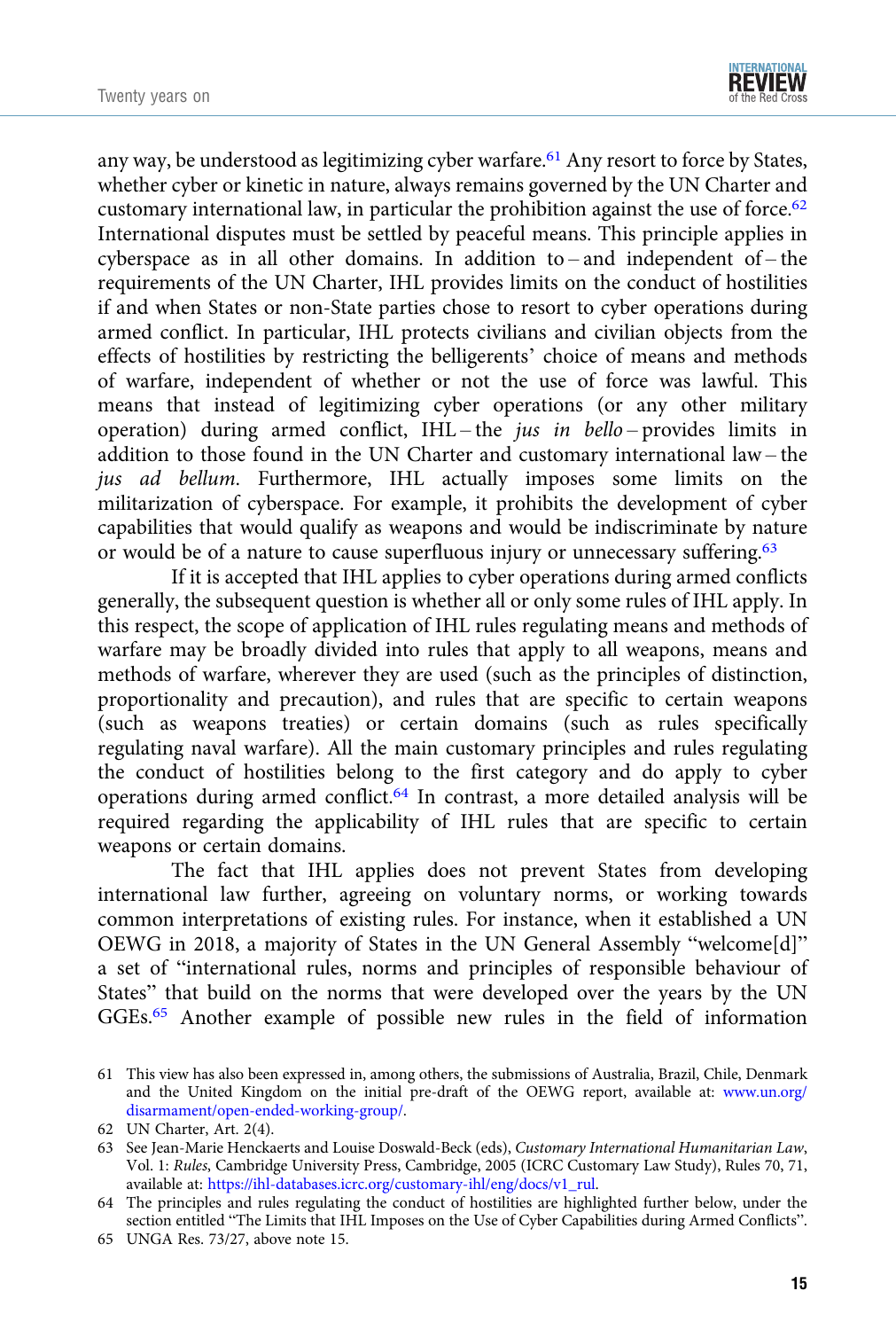security is included in the International Code of Conduct for Information Security, submitted in 2011 to the UN by the member States of the SCO. Under the Code, States would pledge, inter alia, "not to proliferate information weapons and related technologies".<sup>66</sup> There are also academic suggestions, including with regard to further legal or policy restrictions on cyber operations during armed conflicts.67

To sum up, while cogent legal reasons and increasing international support exist for the conclusion that IHL applies to cyber operations during armed conflict, the issue does not enjoy universal agreement yet. As has been shown in this section, however, a careful examination of the various arguments raised in multilateral discussions shows that affirming IHL applicability does not legitimize either the militarization of cyberspace or the use of malicious cyber operations. Moreover, it does not preclude the development of possible new rules but rather provides a fundamental legal framework that possible new rules could – and should – build on.

## Can cyber operations alone cross "the threshold"? Clarifying the difference between the relevant thresholds under IHL and the UN **Charter**

In light of the manifold cyber operations that are reported on a daily basis, it is important to recall that IHL only applies to cyber operations that form part of an armed conflict otherwise waged with traditional weapons, or, less likely, cyber operations that alone amount to an armed conflict in the absence of kinetic operations. As underlined in the previous section, the question of whether IHL applies to cyber operations during armed conflicts must be analyzed separately from that of whether there has been a violation of the rules governing the use of force under the UN Charter. In the context of the application of IHL and of the UN Charter, a key issue is the attribution of cyber operations to States. These

66 The proposed International Code of Conduct for Information Security is available at: [http://nz.](http://nz.chineseembassy.org/eng/zgyw/t858978.htm) [chineseembassy.org/eng/zgyw/t858978.htm](http://nz.chineseembassy.org/eng/zgyw/t858978.htm). It was submitted by China, Russia, Tajikistan and Uzbekistan in 2011, and co-sponsored by Kazakhstan and Kyrgyzstan in 2013 (see UN Doc. A/68/98, above note 48, p. 8, para. 18). Similarly, in 2011 the Ministry of Foreign Affairs of the Russian Federation presented a draft Convention on International Information Security (22 September 2011, available at: [www.mid.ru/en/foreign\\_policy/official\\_documents/-/asset\\_publisher/CptICkB6BZ29/](https://www.mid.ru/en/foreign_policy/official_documents/-/asset_publisher/CptICkB6BZ29/content/id/191666) [content/id/191666\)](https://www.mid.ru/en/foreign_policy/official_documents/-/asset_publisher/CptICkB6BZ29/content/id/191666) which lists among the "Main Measures for Averting Military Conflict in the Information Space" that States shall "take action aimed at limiting the proliferation of 'information weapons' and the technology for their creation" (Art. 6(10)). Its Article 7(2) also foresees that "[i]n any international conflict, the right of the States Parties that are involved in the conflict to choose the means of 'information warfare' is limited by applicable norms of international humanitarian law".

67 Among many others, Pascucci, for instance, has suggested that the negotiation of an Additional Protocol IV could enable some of the issues raised by the application of the principle of distinction and proportionality in cyberspace to be addressed: Peter Pascucci, "Distinction and Proportionality in Cyberwar: Virtual Problems with a Real Solution", Minnesota Journal of International Law, Vol. 26, No. 2, 2017. Schmitt, meanwhile, has put forward proposals in terms of policies that States could adopt: Michael N. Schmitt, "Wired Warfare 3.0: Protecting the Civilian Population during Cyber Operations", International Review of the Red Cross, Vol. 101, No. 910, 2019, pp 333–355.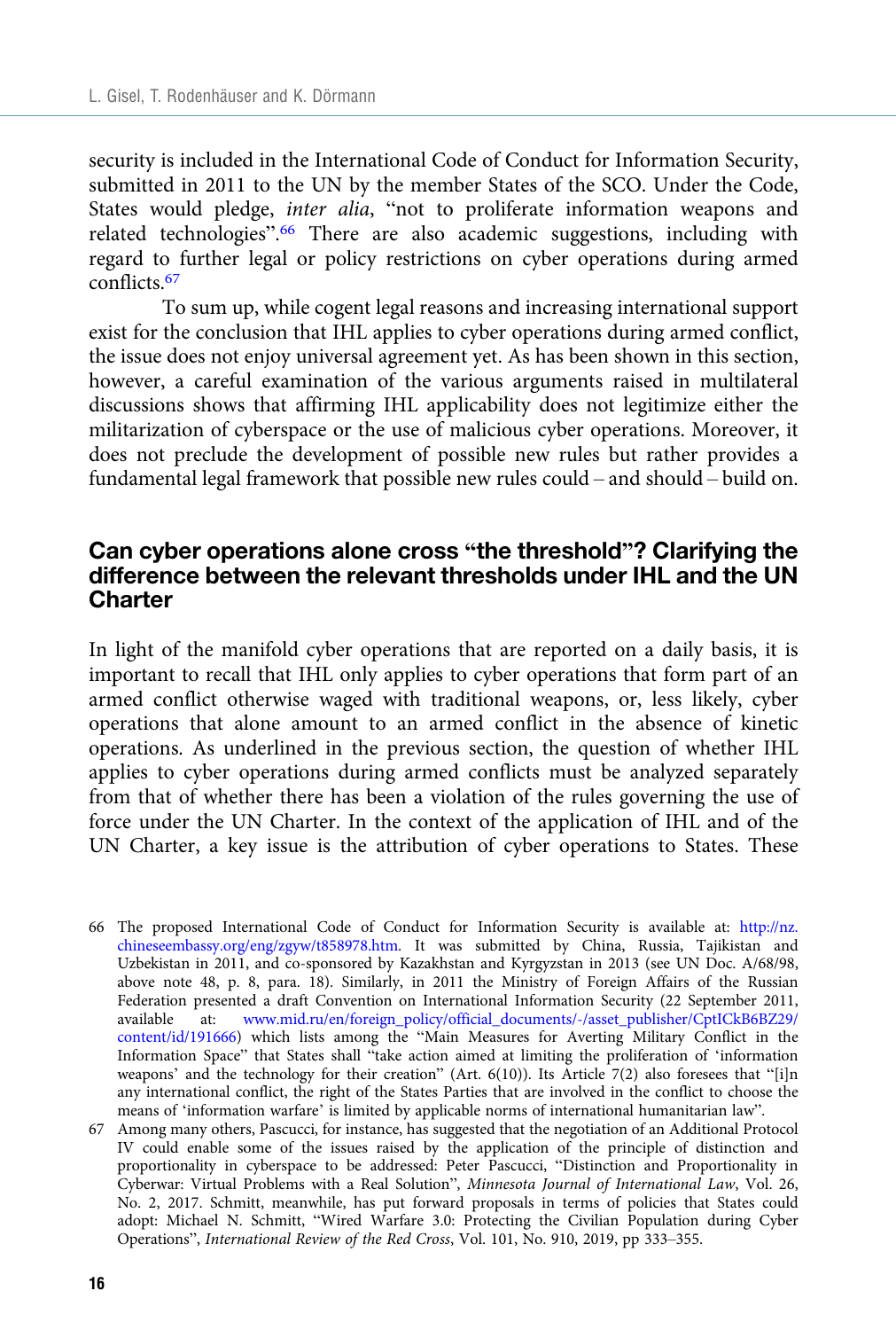

three points – which cyber operations are governed by  $IHL$ ,<sup>68</sup> the relationship between IHL and the UN Charter, and questions of attribution – are addressed in this section.

#### Cyber operations that are governed by IHL

When cyber operations are conducted in the context of – and have a nexus to – an existing international or non-international armed conflict carried out through kinetic means, relevant IHL rules apply to, and regulate the conduct of, all parties to the conflict.69 Cyber operations alongside, and in support of, kinetic operations during armed conflicts are the only type of operations that States have acknowledged and have considered to be governed by IHL.70

A separate question is whether cyber operations alone – absent kinetic operations – may be regulated by IHL. In other words, can a cyber operation be the first, and possibly only, shot in an armed conflict as defined by IHL? This is to be assessed according to Articles 2 and 3 common to the four Geneva Conventions of 194971 for international and non-international armed conflicts respectively.72 These two types of armed conflict differ in the nature of the parties they involve, the intensity of violence that triggers the applicability of IHL, and some of the IHL rules that apply.

With regard to international armed conflicts, common Article 2 states that "the present Convention shall apply to all cases of declared war or of any other armed conflict which may arise between two or more of the High Contracting Parties, even if the state of war is not recognized by one of them". It is today agreed that "an armed conflict exists whenever there is 'a resort to armed force between States"".<sup>73</sup> With regard to the question of whether there is a threshold of intensity with regard to international armed conflicts, there is some State practice,

- 68 For an illustration of these debates, see "Scenario 13: Cyber Operations as a Trigger of the Law of Armed Conflict", in Kubo Mačák, Tomáš Minárik and Taťána Jančárková (eds), Cyber Law Toolkit, available at: <https://cyberlaw.ccdcoe.org/>.
- 69 See ICRC, Commentary on the First Geneva Convention: Convention (I) for the Amelioration of the Condition of the Wounded and Sick in Armed Forces in the Field, 2nd ed., Geneva, 2016 (ICRC Commentary on GC I), para. 254; Tallinn Manual 2.0, above note 13, Rule 80.
- 70 See references in note 2 above.
- 71 Geneva Convention (I) for the Amelioration of the Condition of the Wounded and Sick in Armed Forces in the Field of 12 August 1949, 75 UNTS 31 (entered into force 21 October 1950) (GC I); Geneva Convention (II) for the Amelioration of the Condition of Wounded, Sick and Shipwrecked Members of Armed Forces at Sea of 12 August 1949, 75 UNTS 85 (entered into force 21 October 1950) (GC II); Geneva Convention (III) relative to the Treatment of Prisoners of War of 12 August 1949, 75 UNTS 135 (entered into force 21 October 1950) (GC III); Geneva Convention (IV) relative to the Protection of Civilian Persons in Time of War of 12 August 1949, 75 UNTS 287 (entered into force 21 October 1950) (GC IV).
- 72 Common Article 2(1): "[T]he present Convention shall apply to all cases of declared war or of any other armed conflict which may arise between two or more of the High Contracting Parties, even if the state of war is not recognized by one of them." Common Article 3(1): "In the case of armed conflict not of an international character occurring in the territory of one of the High Contracting Parties …"
- 73 International Criminal Tribunal for the former Yugoslavia (ICTY), The Prosecutor v. Duško Tadić, Case No. IT-94-1, Decision on the Defence Motion for Interlocutory Appeal on Jurisdiction, 2 October 1995, para. 70; ICRC Commentary on GC I, above note 69, para. 218.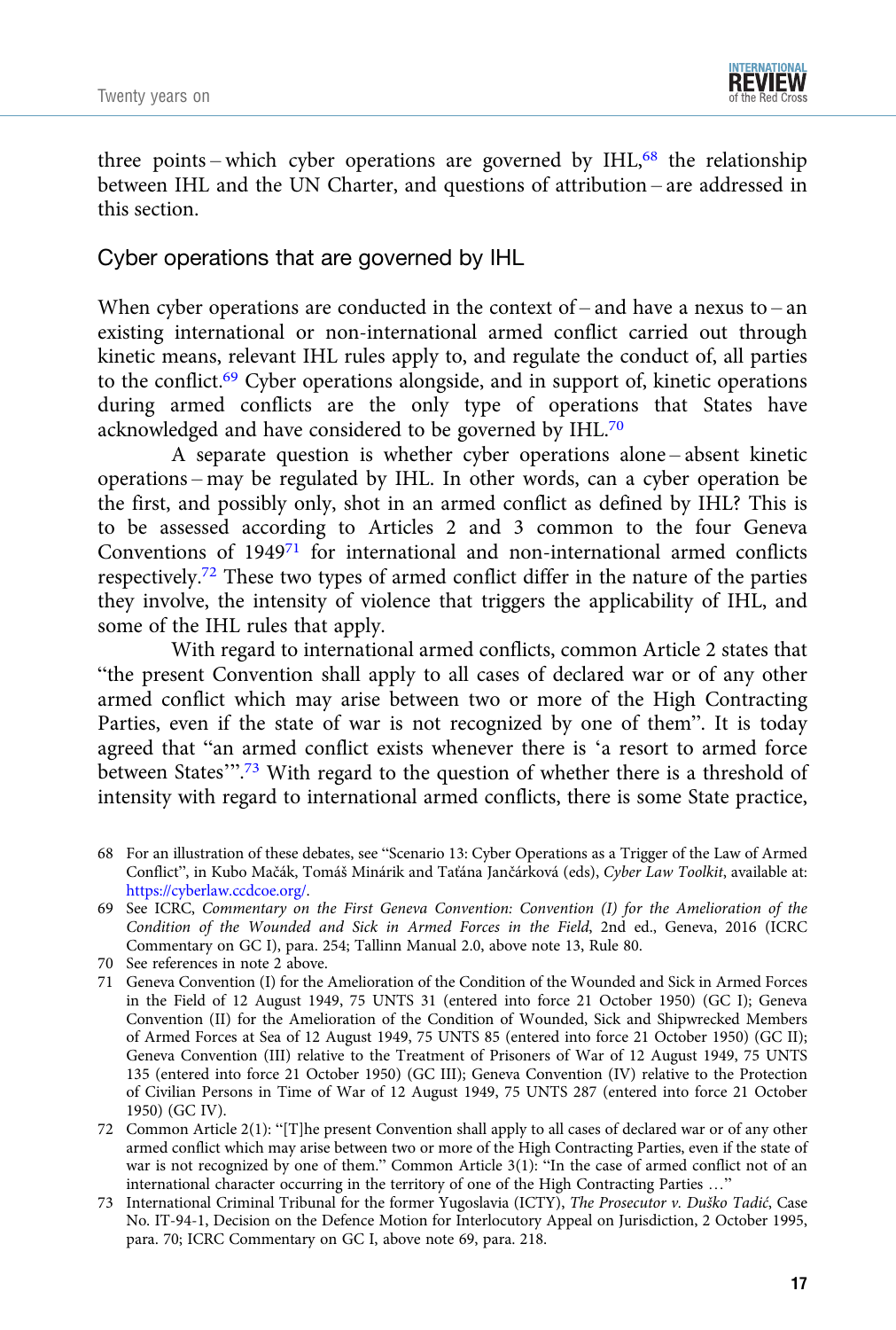and some strong humanitarian and conceptual arguments, that IHL applies as soon as armed force is used between States, irrespective of the intensity of the violence. IHL is primarily concerned with the protection of persons affected by armed conflict. Thus, as soon as they use armed force, States must direct their attacks at military objectives and not at civilians or civilian objects, and must take constant care to spare the latter. It cannot matter whether there is one or many civilians needing protection against attack.74 At least where the use of cyber operations between States leads to effects akin to those of more traditional means and methods of warfare, IHL applies.

Experts generally agree that cyber operations, on their own, have the potential to cross the threshold of an international armed conflict under IHL.75 The ICRC shares this view.<sup>76</sup> In a rare expression of a State's position on the issue, France has stated that "[c]yberoperations that constitute hostilities between two or more States may characterise the existence of international armed conflict".<sup>77</sup>

The question of exactly where this threshold lies remains unsettled.<sup>78</sup> In the ICRC's view, there is no reason to treat one or more cyber operations resulting in the destruction of civilian or military assets, or in the death or injury of soldiers or civilians, differently from equivalent attacks conducted through more traditional means and methods of warfare. Cyber operations might, however, also disable objects without physically damaging them. It remains to be seen if and under what conditions States might consider such operations to amount to a resort to armed force as understood in IHL, and therefore to be governed by this body of law.79

With regard to non-international armed conflicts, situations of internal violence may amount to a non-international armed conflict if there is "protracted armed violence between governmental authorities and organized armed groups or between such groups within a State".<sup>80</sup> The two criteria that derive from this definition – the organization of the parties to the conflict and the intensity of the violence – pose various questions regarding cyber operations. First, while State armed forces satisfy the organization criterion, determining the degree of

<sup>74</sup> Similarly, if the resort to armed force leads, for example, to injuries or the capture of a member of another State's armed forces, IHL rules on the protection of the wounded and sick or the status and treatment of prisoners of war are relevant whether there is one or many prisoners, one or many wounded to be cared for. See ICRC Commentary on GC I, above note 69, paras 236–244.

<sup>75</sup> Tallinn Manual 2.0, above note 13, Rule 82, para. 16.

<sup>76</sup> ICRC Commentary on GC I, above note 69, paras 253–256.

<sup>77</sup> French Ministry of the Armies, International Law Applied to Operations in Cyberspace, 2019, p. 12, available at: [www.defense.gouv.fr/content/download/567648/9770527/file/international+law+applied+to](https://www.defense.gouv.fr/content/download/567648/9770527/file/international+law+applied+to+operations+in+cyberspace.pdf) [+operations+in+cyberspace.pdf.](https://www.defense.gouv.fr/content/download/567648/9770527/file/international+law+applied+to+operations+in+cyberspace.pdf) This document specifies that "[w]hile an armed conflict consisting exclusively of digital activities cannot be ruled out in principle, it is based on the capacity of autonomous cyberoperations to reach the threshold of violence required to be categorised as such".

<sup>78</sup> Tallinn Manual 2.0, above note 13, Rule 82, paras 11–16; as can be seen from paras 12–13, the question is not fully settled for kinetic operations either, and this uncertainty will permeate the debate on whether cyber operations alone can cross the threshold of an international armed conflict beyond the cyberspecific issues.

<sup>79</sup> ICRC Commentary on GC I, above note 69, para. 255; Tallinn Manual 2.0, above note 13, Rule 82, para. 11.

<sup>80</sup> ICTY, Tadić, above note 73, para. 70.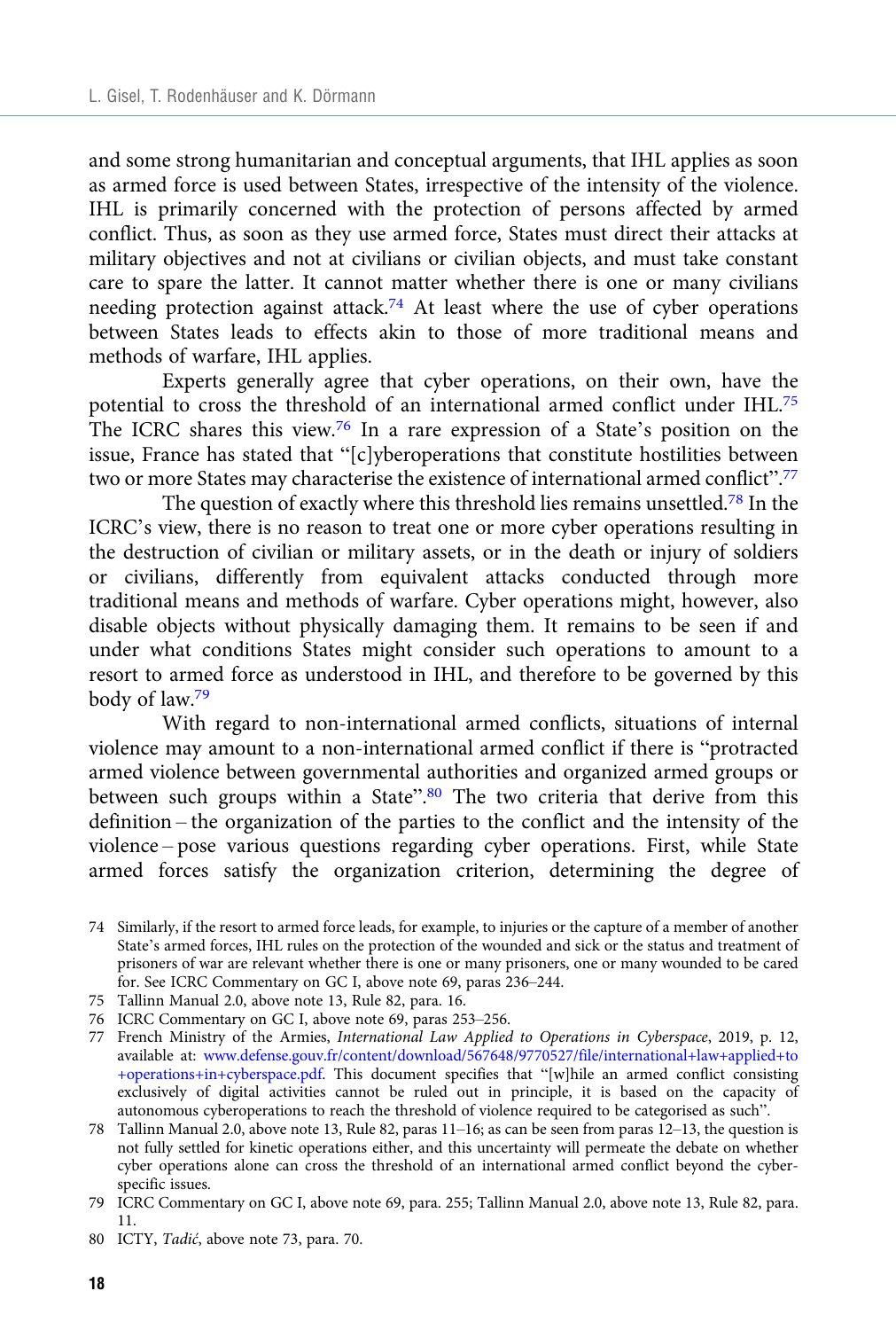

organization of an armed group is a more complicated and fact-specific assessment; it becomes all the more challenging – yet arguably not impossible – when that group is only organized online.<sup>81</sup> Second, unlike IHL applicable to international armed conflicts, which governs any resort to armed force between States regardless of its intensity,82 a non-international armed conflict will only exist if violence between two or more organized parties is sufficiently intense. Again, while arguably not impossible in exceptional circumstances, it will be unlikely that cyber operations alone would meet the intensity requirement for a non-international armed conflict.83 While expressing the view that prolonged cyber operations may in principle and depending on the circumstances constitute a non-international armed conflict, France held that the state of technology seems to rule out this possibility for the time being.84

It has rightly been emphasized that the law of armed conflict "does not regulate cyber operations that fall outside of an armed conflict situation".<sup>85</sup> Diverging views exist, however, on whether some or all of its principles should be applied, as a matter of policy, to cyber operations at all times.

The United States has recently stated that "even if the law of war does not technically apply because the proposed military cyber operation would not take place in the context of armed conflict, [the Department of Defense] nonetheless applies law-of-war principles"86 as it does more generally with regard to all its operations.87 In contrast, Russia has cautioned against "potentially dangerous … attempts to impose the principle of full and automatic applicability of IHL to the ICT environment in peacetime".<sup>88</sup>

- 81 ICRC Commentary on GC I, above note 69, para. 437; Tallinn Manual 2.0, above note 13, Rule 83, paras 13–15. For an in-depth analysis of the issue, see Tilman Rodenhäuser, Organizing Rebellion: Non-State Armed Groups under International Humanitarian Law, Human Rights Law, and International Criminal Law, Oxford University Press, Oxford, 2018, pp. 104–108.
- 82 ICRC Commentary on GC I, above note 69, paras 236–244.
- 83 Ibid., para. 437. For further discussion, see Tallinn Manual 2.0, above note 13, Rule 83, paras 7–10; Cordula Droege, "Get Off My Cloud: Cyber Warfare, International Humanitarian Law, and the Protection of Civilians", International Review of the Red Cross, Vol. 94, No. 886, 2012, p. 551; Michael N. Schmitt, "Classification of Cyber Conflict", Journal of Conflict and Security Law, Vol. 17, No. 2, 2012, p. 260.
- 84 French Ministry of the Armies, above note 77, p. 12.
- 85 New Zealand Defence Force, Manual of Armed Forces Law, Vol. 4: Law of Armed Conflict, 2nd ed., DM 69, 2017 (New Zealand Military Manual), para. 5.2.23, available at: [www.nzdf.mil.nz/assets/Publications/DM-](https://www.nzdf.mil.nz/assets/Publications/DM-69-2ed-vol4.pdf)[69-2ed-vol4.pdf](https://www.nzdf.mil.nz/assets/Publications/DM-69-2ed-vol4.pdf).
- 86 Paul C. Ney Jr., US Department of Defence General Counsel, Remarks at US Cyber Command Legal Conference, 2 March 2020, available at: [www.defense.gov/Newsroom/Speeches/Speech/Article/2099378/](https://www.defense.gov/Newsroom/Speeches/Speech/Article/2099378/dod-general-counsel-remarks-at-us-cyber-command-legal-conference/) [dod-general-counsel-remarks-at-us-cyber-command-legal-conference/](https://www.defense.gov/Newsroom/Speeches/Speech/Article/2099378/dod-general-counsel-remarks-at-us-cyber-command-legal-conference/).
- 87 See US Department of Defense (DoD), Directive 2311.01E, "DoD Law of War Program", 2006 (amended 2011), paras 4–4.1: "It is DoD policy that … [m]embers of the DoD Components comply with the law of war during all armed conflicts, however such conflicts are characterized, and in all other military operations" (emphasis added). See also US Department of Defense (DoD), Law of War Manual, 2015 (DoD Law of War Manual), para. 3.1.1.2, available at: <https://tinyurl.com/y6f7chxo>.
- 88 Russia, "Commentary of the Russian Federation on the Initial 'Pre-draft' of the Final Report of the United Nations Open-Ended Working Group on Developments in the Field of Information and Telecommunications in the Context of International Security", April 2020, available at: [https://front.un](https://front.un-arm.org/wp-content/uploads/2020/04/russian-commentary-on-oweg-zero-draft-report-eng.pdf)[arm.org/wp-content/uploads/2020/04/russian-commentary-on-oweg-zero-draft-report-eng.pdf.](https://front.un-arm.org/wp-content/uploads/2020/04/russian-commentary-on-oweg-zero-draft-report-eng.pdf)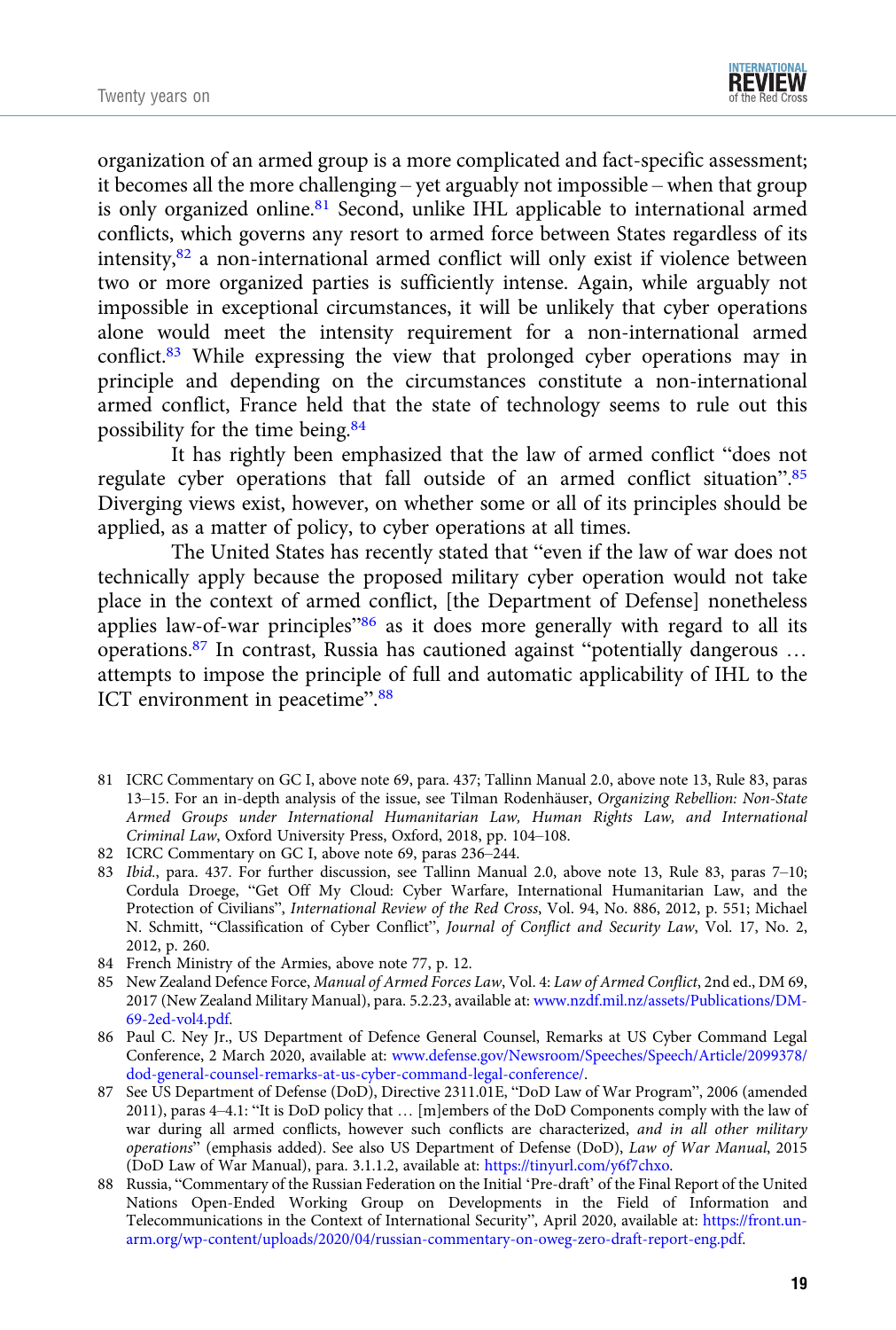While policy debates on this question are likely to continue, from a legal point of view it is undisputed that IHL does not apply outside the context of an armed conflict. It is true that some rules of IHL, such as the protection of persons not or no longer taking part in hostilities enshrined in common Article 3, or the strong protection of health-care facilities or objects indispensable to the survival of the civilian population, could have positive effects if applied at all times. In contrast, it may be more problematic to apply other IHL rules outside armed conflict, notably those derived from the principles of distinction and proportionality. These rules are based on the premise that attacks against military objectives are lawful under IHL during armed conflict. However, outside armed conflict, the notion of "military objectives" that may lawfully be attacked does not exist – even attacks against another State's military are prohibited. While the principle of proportionality also exists outside of armed conflict, it has a distinct meaning under other bodies of law and therefore operates differently during and outside armed conflicts.89 Outside armed conflict, disputes among States and the use of force are solely regulated by other fields of international law, such as the UN Charter and human rights law, as applicable.

#### The relationship between IHL and the UN Charter

A State that considers carrying out a cyber operation against another State must analyze the lawfulness of such an operation under the *jus ad bellum* framework (as found in the UN Charter and customary international law) and the jus in bello framework (IHL). The UN Charter and IHL are complementary when it comes to the protection of humans from war and its effects, even though they are distinct fields of international law. Their objectives are complementary: while the preamble of the UN Charter states that it aims to "save succeeding generations from the scourge of war", the preamble of AP I states that the objective of IHL is "protecting the victims of armed conflict". Concretely, the UN Charter prohibits the use of force other than in self-defence or when authorized by the Security Council. The applicability of IHL does not replace or set aside the essential rules of the UN Charter, but if an armed conflict breaks out, IHL defines protections for those who do not (civilians) or no longer (for example, wounded soldiers or detainees) participate in hostilities and limits the belligerents' choice in the means and methods of warfare. Thus, while the UN Charter sets out – subject to narrow exceptions – a prohibition against the use of force, IHL imposes limits on how hostilities may be conducted once a conflict breaks out.

At the same time, IHL and the UN Charter are different fields of international law, each having its own concepts and terminology. As both are concerned with regulating the use of force, some of the terminology they use is similar and at times confusing. This is the case, for example, as regards the notion of "resort to armed force between States" to classify a conflict under IHL, and the prohibition against "the threat or use of force" and the right to self-

<sup>89</sup> For a brief assessment, see ICRC Challenges Report 2019, above note 36, pp. 18–22.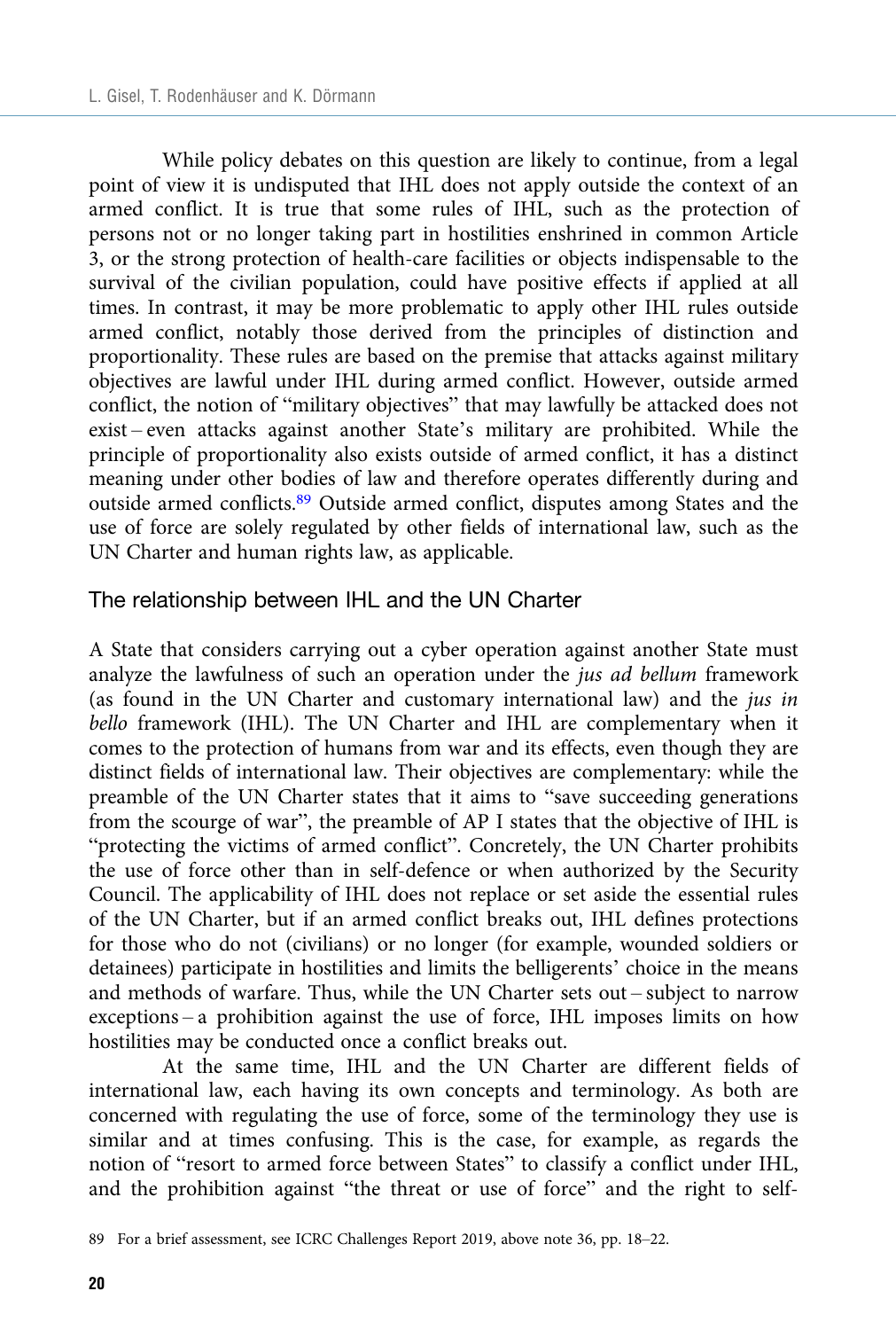

defence against an "armed attack" under the UN Charter. While international law treaties do not define these notions – neither in general nor as regards cyberspace – certain basic elements can be distilled from jurisprudence and commentary.

As discussed above, IHL applies as soon as there is a resort to armed force between States, irrespective of the intensity of the violence.

The UN Charter does not define the term "use of force" under Article 2(4), and the question of what type of force may qualify remains subject to debate. Following the provision's drafting history and subsequent State practice, it may be concluded that the use of political or economic coercion is not included in this notion.90 Instead, it has been argued that the prohibition against the use of force under the UN Charter is "limited to armed force".<sup>91</sup> Importantly with regard to cyber operations, the ICJ has stated that Article 2(4) prohibits "any use of force, regardless of the weapons employed".<sup>92</sup> Based on this finding, some States have emphasized that "crossing the threshold of the use of force depends not on the digital means employed but on the effects of the cyberoperation", and have concluded accordingly that a "cyberoperation carried out by one State against another State violates the prohibition of the use of force if its effects are similar to those that result from the use of conventional weapons".<sup>93</sup> A number of examples given by States of the use of force in cyberspace seem to reflect this understanding, such as cyber operations causing injury or death of persons or damage to or destruction of property;<sup>94</sup> triggering a nuclear plant meltdown; opening a dam above a populated area, causing destruction; disabling air traffic control services, resulting in airplane crashes; and crippling a military's logistics systems.95 Some States seem to interpret the prohibition against the use of force even more broadly, stating that it cannot be ruled out that "a cyberoperation without physical effects may also be characterised as a use of force",<sup>96</sup> or that "a cyber operation with a very serious financial or economic impact may qualify as the use of force".<sup>97</sup>

- 90 See Oliver Dörr and Albrecht Randelzhofer, "Article 2(4)", in Bruno Simma et al. (eds), The Charter of the United Nations: A Commentary, Vol. 1, Oxford University Press, Oxford, 2016, paras 17–20 of the commentary on Art. 2(4). Accordingly, experts have concluded that "neither non-destructive cyber psychological operations intended solely to undermine confidence in a government, nor a State's prohibition of e-commerce with another State designed to cause negative economic consequences, qualify as uses of force": Tallinn Manual 2.0, above note 13, para. 3 of the commentary on Rule 69.
- 91 O. Dörr and A. Randelzhofer, above note 90, p. 208, para. 16.
- 92 ICJ, above note 46, para. 39.
- 93 French Ministry of the Armies, above note 77, p. 7. See also Tallinn Manual 2.0, above note 13, para. 1 of the commentary on Rule 69.
- 94 See Estonia, "President of the Republic at the Opening of CyCon 2019", 29 May 2019, available at: [www.](https://www.president.ee/en/official-duties/speeches/15241-president-of-the-republic-at-the-opening-of-cycon-2019/index.html) [president.ee/en/official-duties/speeches/15241-president-of-the-republic-at-the-opening-of-cycon-2019/](https://www.president.ee/en/official-duties/speeches/15241-president-of-the-republic-at-the-opening-of-cycon-2019/index.html) [index.html](https://www.president.ee/en/official-duties/speeches/15241-president-of-the-republic-at-the-opening-of-cycon-2019/index.html). Australian Department of Foreign Affairs and Trade, "Australia's International Cyber Engagement Strategy", 2019, available at: [www.dfat.gov.au/international-relations/themes/cyber-affairs/](https://www.dfat.gov.au/international-relations/themes/cyber-affairs/Pages/australias-international-cyber-engagement-strategy) [Pages/australias-international-cyber-engagement-strategy.](https://www.dfat.gov.au/international-relations/themes/cyber-affairs/Pages/australias-international-cyber-engagement-strategy)
- 95 DoD Law of War Manual, above note 87, para. 16.3.1.
- 96 French Ministry of the Armies, above note 77, p. 7. Examples that France provides of actions that could "be deemed uses of force" are "penetrating military systems in order to compromise French defence capabilities, or financing or even training individuals to carry out cyberattacks against France".
- 97 Dutch Ministry of Foreign Affairs, "Letter to the Parliament on the International Legal Order in Cyberspace", 5 July 2019, p. 4, available at: [www.government.nl/ministries/ministry-of-foreign-affairs/](https://www.government.nl/ministries/ministry-of-foreign-affairs/documents/parliamentary-documents/2019/09/26/letter-to-the-parliament-on-the-international-legal-order-in-cyberspace)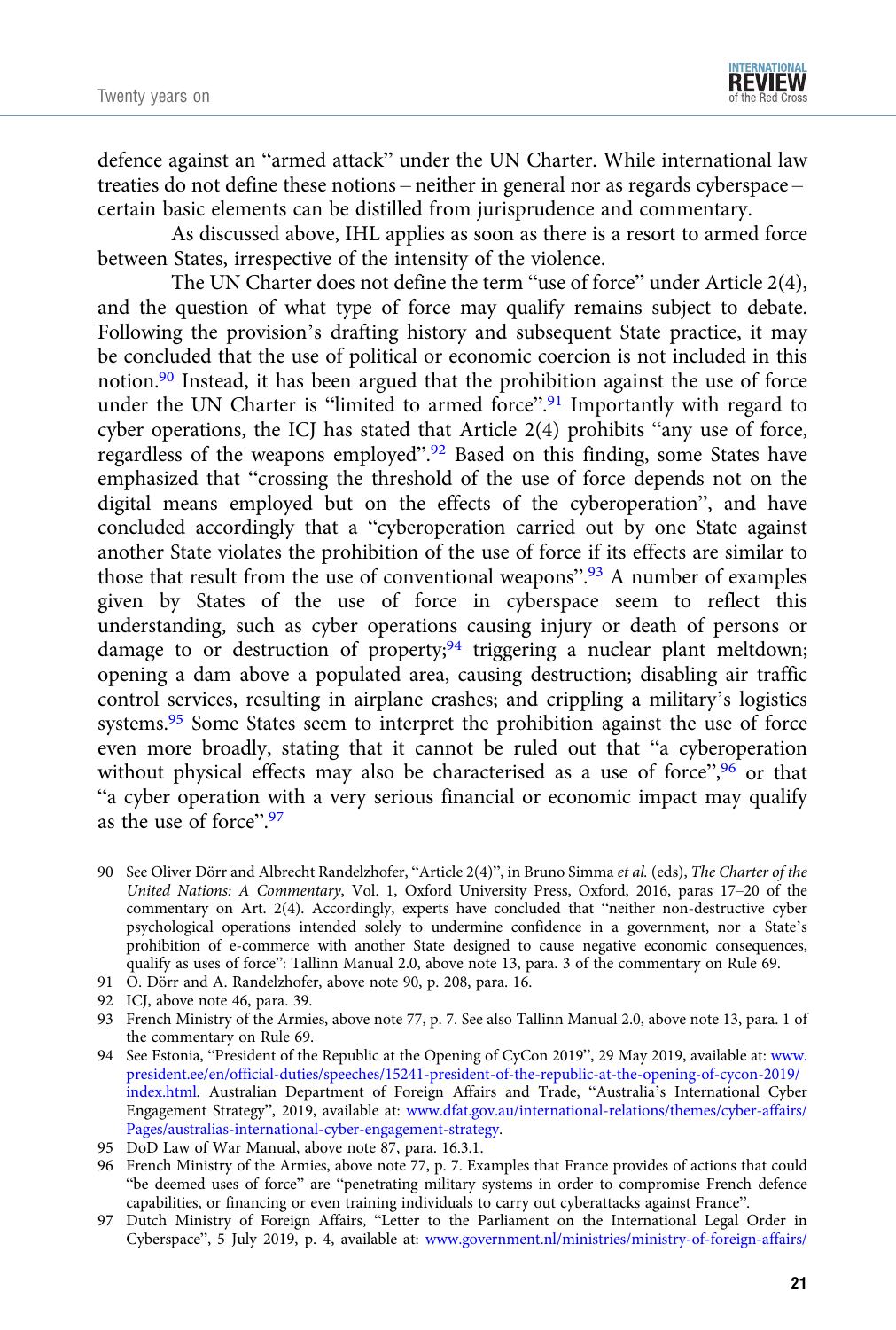Turning to the right to self-defence under the UN Charter and customary international law, this right may only be exercised against an "armed attack". Following the ICJ's finding that only "the most grave forms of the use of force" may qualify as armed attacks and that such attacks must reach certain "scale and effects",<sup>98</sup> it may be concluded that a use of force must reach a certain intensity to qualify as an "armed attack".<sup>99</sup> Again, experts have held that "some cyber operations may be sufficiently grave to warrant classifying them as an 'armed attack' within the meaning of the Charter",<sup>100</sup> notably those whose effects are comparable to more traditional armed attacks. This view is also reflected in the public positions of some States.<sup>101</sup>

The questions of how the thresholds of a resort to armed force to which IHL applies, the prohibition of the use of force under the UN Charter, and the notion of "armed attacks" giving rise to the inherent right to self-defence are interpreted in cyberspace are evolving. While certain signposts may be identified based on the jurisprudence of the ICJ, the case law of international criminal tribunals and courts, State practice, and expert views, many issues remain blurred for the moment.

Nonetheless, it is important to emphasize that these three notions and concepts stem from different bodies of international law and have different meanings. As noted above, in the ICRC's view, a cyber operation that amounts to a resort to armed force between States under IHL is governed by that body of law even in the absence of a pre-existing armed conflict. In practice, such an operation may also amount to a prohibited use of force under the UN Charter. However, the two conclusions require a separate legal analysis: concluding that the threshold has been reached under one body of law does not necessarily preclude reaching a different conclusion under the other body of law. This is especially important when differentiating the applicability of IHL from the right to self-defence under the UN Charter. In view of the position that only the gravest forms of the use of force – meaning those that reach a certain scale and effects – may qualify as armed attacks, it is clear that not every resort to armed force to which IHL applies amounts to an armed attack under the UN Charter triggering the right to self-defence.102 These differences have significant legal and practical consequences. Therefore, any analysis of a situation in which a State uses cyber operations against another State needs to distinguish the various notions and not merge them into one unspecified "threshold".

[documents/parliamentary-documents/2019/09/26/letter-to-the-parliament-on-the-international-legal](https://www.government.nl/ministries/ministry-of-foreign-affairs/documents/parliamentary-documents/2019/09/26/letter-to-the-parliament-on-the-international-legal-order-in-cyberspace)[order-in-cyberspace](https://www.government.nl/ministries/ministry-of-foreign-affairs/documents/parliamentary-documents/2019/09/26/letter-to-the-parliament-on-the-international-legal-order-in-cyberspace); French Ministry of the Armies, above note 77, p. 7. For a recent overview of States' positions, see Przemysław Roguski, Application of International Law to Cyber Operations: A Comparative Analysis of States' Views, Policy Brief, Hague Program for Cyber Norms, 2020. For an illustration of these debates, see, for example, Kenneth Kraszewski, "Scenario 14: Ransomware Campaign", in K. Mačák, T. Minárik and T. Jančárková (eds), above note 68, paras L5–L13.

101 Dutch Ministry of Foreign Affairs, above note 97, p. 4; French Ministry of the Armies, above note 77, p. 7.

102 H. Durham, above note 25.

<sup>98</sup> ICJ, Case Concerning Military and Paramilitary Activities in and against Nicaragua (Nicaragua v. United States of America), Judgment, 27 June 1986, paras 191, 195.

<sup>99</sup> This view is not, however, accepted by all States. For instance, the United States considers that any use of force is an armed attack.

<sup>100</sup> Tallinn Manual 2.0, above note 13, para. 4 of the commentary on Rule 71.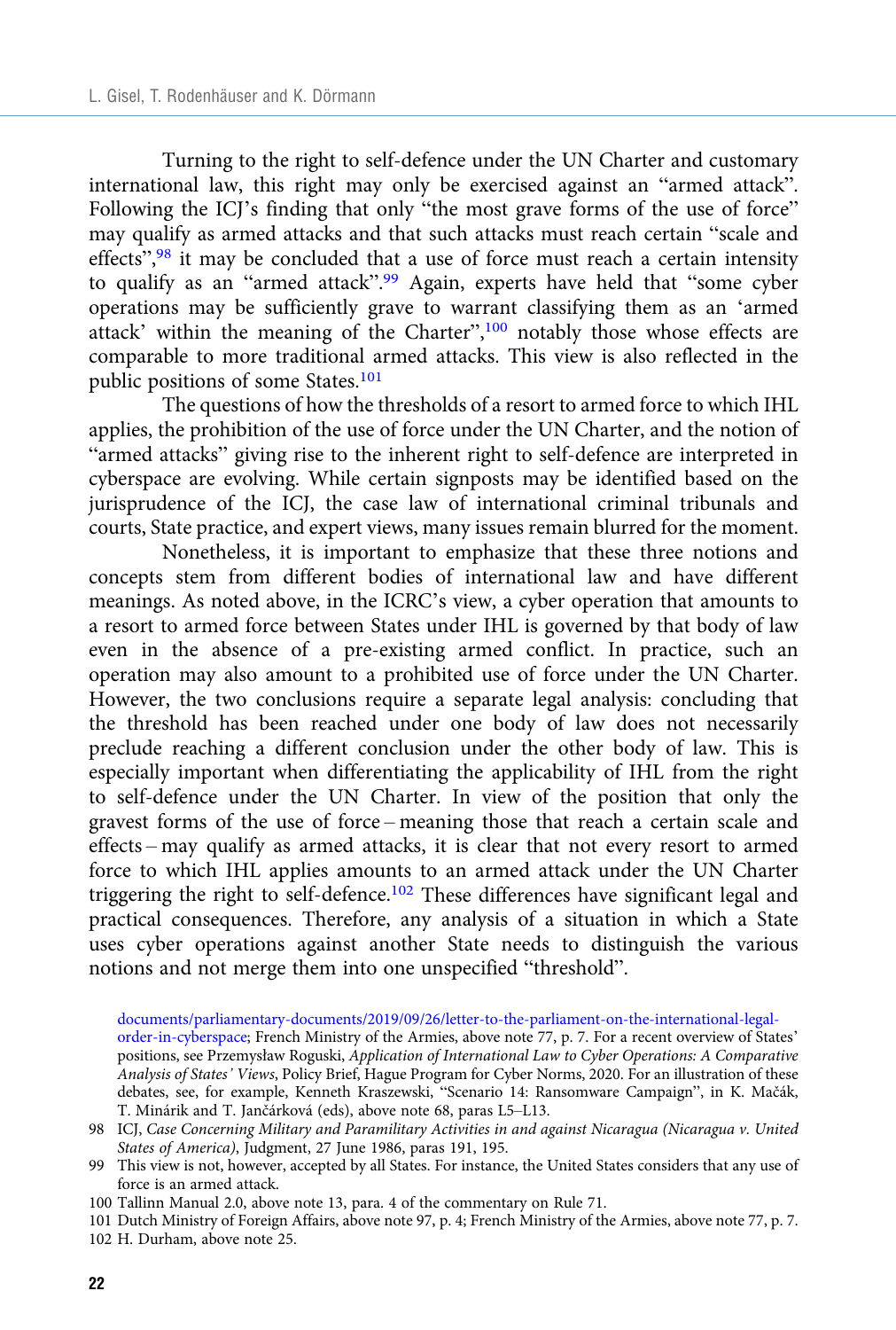

## The issue of attribution

In warfare generally – and in cyberspace in particular – States will at times use non-State actors, such as non-State armed groups or private military and security companies, to carry out certain acts, including cyber operations. The specific characteristics of cyberspace, such as the variety of possibilities for actors to hide or falsify their identity, complicate the attribution of conduct to specific individuals, and to parties to armed conflicts.<sup>103</sup> This raises important challenges when determining the applicability of IHL in a particular situation. If the perpetrator of a given operation – and thus the link between the operation and an armed conflict – cannot be identified, it is extremely difficult to determine whether IHL is even applicable to the operation.<sup>104</sup> First, as discussed above, different thresholds of violence are relevant to qualify State or non-State cyber attacks as an armed conflict. Thus, if the State or non-State origin of a cyber operation outside an ongoing armed conflict is not known, it is unclear which threshold applies. Second, even when an armed conflict is taking place, cyber attacks that have no nexus to the conflict (such as criminal acts unrelated to the conflict) are not regulated by IHL, and the inability to identify the author of a cyber operation might hamper the determination of whether such a nexus to the conflict exists. These examples show that determining who the author of a cyber operation is, and whether the operation can be attributed to a State or non-State party to the conflict, has important legal consequences.

Attribution of cyber operations is also important to ensure that actors who violate international law, including IHL, can be held accountable. The perception that it will be easier to deny responsibility for unlawful attacks may also weaken the taboo against such uses – and may make actors less scrupulous about conducting operations in violation of international law.105

This being said, attribution is not a problem from the perspective of the actors who conduct, direct or control cyber operations: they have all the facts at hand to determine under which international legal framework they are operating and which obligations they must respect. $106$ 

Under international law, a State is responsible for conduct attributable to it, including possible violations of IHL. This includes:

- (a) violations committed by its organs, including its armed forces;
- (b) violations committed by persons or entities it empowered to exercise elements of governmental authority;

<sup>103</sup> For an examination of the technical challenges for attributing cyber attacks to specific actors, see Vitaly Kamluk, "Know Your Enemy and Know Yourself: Attribution in the Cyber Domain", Humanitarian Law and Policy Blog, 3 June 2019, available at: [https://blogs.icrc.org/law-and-policy/2019/06/03/know](https://blogs.icrc.org/law-and-policy/2019/06/03/know-your-enemy-know-yourself-cyber-domain-attribution/)[your-enemy-know-yourself-cyber-domain-attribution/](https://blogs.icrc.org/law-and-policy/2019/06/03/know-your-enemy-know-yourself-cyber-domain-attribution/).

<sup>104</sup> ICRC Challenges Report 2011, above note 43, p. 36.

<sup>105</sup> ICRC, above note 1, p. 9.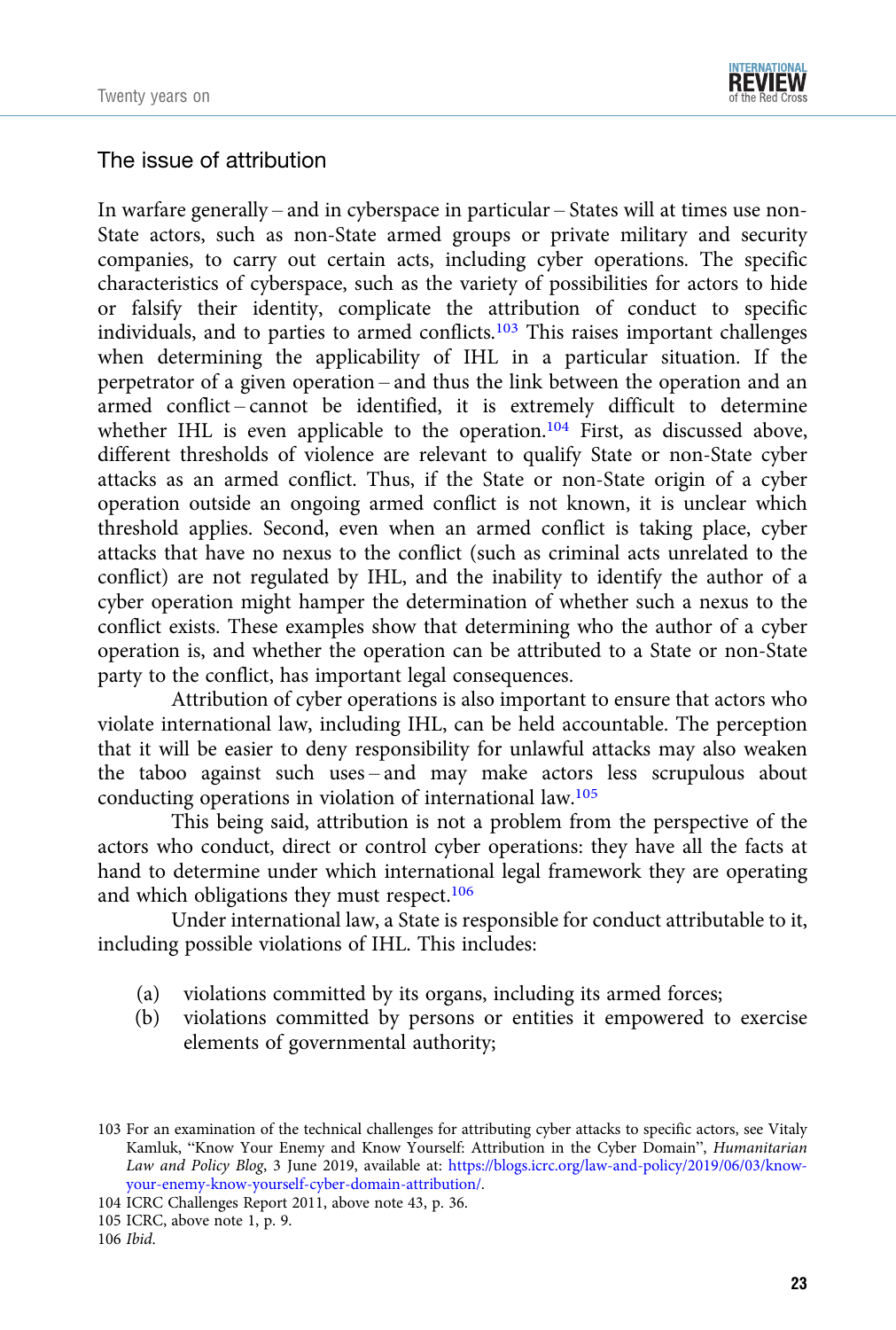- (c) violations committed by persons or groups acting in fact on its instructions, or under its direction or control; and
- (d) violations committed by private persons or groups which it acknowledges and adopts as its own conduct.<sup>107</sup>

These principles apply whether the violation of IHL has been committed by cyber means or by any other means.<sup>108</sup>

## The limits that IHL imposes on the use of cyber capabilities during armed conflicts

Recognizing that IHL applies to cyber operations having a nexus to an armed conflict is only a first step. The specific characteristics of this new technology raise several challenges for the interpretation of IHL rules, including those on the conduct of hostilities.

The partly non-physical (i.e., digital) nature of cyberspace and the interconnectedness of military and civilian networks pose practical and legal challenges in applying the general IHL rules protecting civilians and civilian objects against cyber operations, in particular those amounting to attacks under IHL. It is even suggested that it may be impossible, at times, to apply basic IHL principles in cyberspace. As will be shown below, this challenge might be overstated. Nonetheless, key issues arise with regard to protecting essential civilian cyber infrastructure against military attack. As many of the IHL rules governing the conduct of hostilities apply only to military operations that amount to "attacks" as defined in IHL, this section first examines various issues relating to cyber operations that qualify as attacks, including the salient question of which operations qualify as attacks under IHL. Second, it explores obligations of parties to armed conflicts in military operations other than those amounting to "attacks". Third, the section analyzes certain challenges regarding the legal review of cyber capabilities.

#### Cyber operations that amount to an attack under IHL

IHL sets out essential rules restricting cyber operations that amount to "attacks" as defined in IHL. This section looks at those rules and principles that have been subject to the most intense debates. It examines first whether, from a technological perspective, cyber attacks are capable of being directed at specific

<sup>107</sup> See ICRC Customary Law Study, above note 63, Rule 149. See also International Law Commission, Responsibility of States for Internationally Wrongful Acts, 2001, in particular Arts 4–11.

<sup>108</sup> ICRC, above note 1, p. 9; Tallinn Manual 2.0, above note 13, Rules 15–17. For a different view, see the Chinese submission on the initial pre-draft of the report of the OEWG, which states that with regard to "state responsibility, which, unlike the law of armed conflicts or human rights, has not yet gained international consensus, there is no legal basis at all for any discussion on its application in cyberspace". Comments by China on the initial pre-draft of the OEWG report, available at: [www.un.](https://www.un.org/disarmament/open-ended-working-group/) [org/disarmament/open-ended-working-group/](https://www.un.org/disarmament/open-ended-working-group/).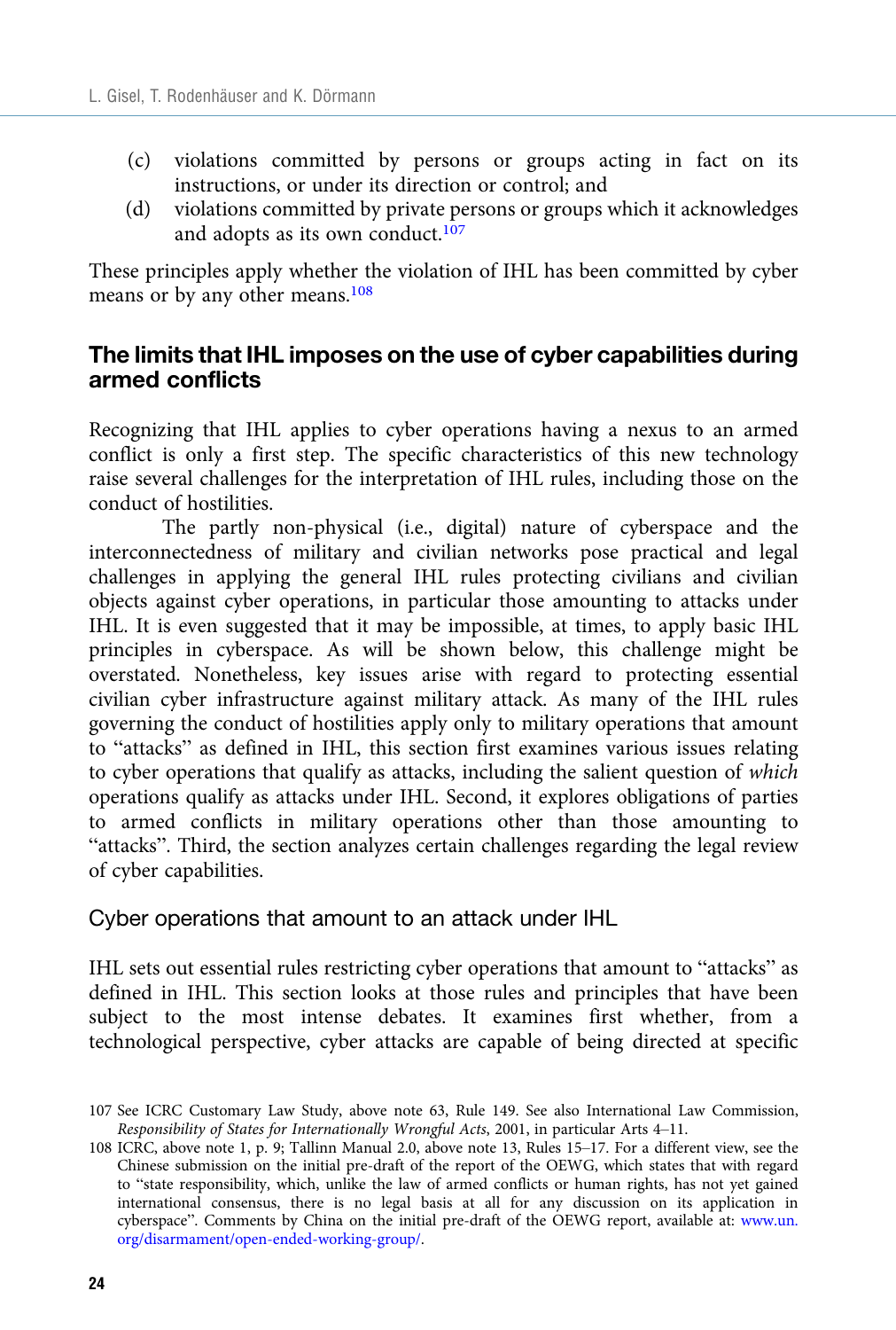

military objectives as required by the principle of distinction. The second part analyzes how the notion of attack under IHL should be interpreted in cyberspace. The third part discusses the closely related debate on whether civilian data must be granted the same protection as civilian "objects" for the purposes of IHL, and the final part addresses the ongoing debate on how IHL rules on the conduct of hostilities apply to objects used simultaneously for civilian and military purposes (often called dual-use objects), which are particularly prevalent in cyberspace.

## From a technical perspective, cyber attacks can be directed at specific military objectives

Implementing the principles of distinction and proportionality, and the prohibition against indiscriminate attacks, requires that an attack can be and is directed at a military objective and will not cause excessive incidental harm to civilians or civilian objects. Contrary to the assumption that these principles might become meaningless in cyberspace because of the interconnectivity that characterizes it, careful examination of cyber operations shows that such operations are not inherently indiscriminate. For instance, if a cyber operation is carried out by operators who enter a target and carry out an operation, the operators will know where they are and what they are doing. Similarly, analyses of cyber tools show that they are not necessarily indiscriminate. However, programming malware that discriminates between civilian objects and military objectives, and conducting cyber operations without causing excessive incidental damage, requires sophisticated capabilities and testing.

Those who develop malware or plan cyber attacks can design their tools without self-propagation functions. In that case, malware cannot spread without additional human intervention. Even if self-propagating, attacks over the years have shown that malware can be designed to only attack specific hardware or software. This means that even if malware is programmed to spread widely, it can be designed to only cause damage to a specific target or specific sets of targets. Especially cyber attacks that aim to cause physical damage to industrial control systems may require cyber tools that are designed for that specific target and purpose. In many cases, the need for such custom-made tools would effectively hamper – from a technical perspective – the ability to carry out a cyber attack on a large scale or in an indiscriminate manner. The fact that cyber attacks can technically be targeted precisely does not mean they are necessarily lawful if carried out in a conflict. However, the characteristics seen in a number of cyber operations show that they can be very precisely tailored to create effects on specific targets only, and that such operations are therefore capable of complying with IHL principles and rules.

The fact that some of the known cyber tools were designed to self-propagate and caused harmful effects on widely used civilian computer systems does not support an argument that the interconnectedness of cyberspace makes it challenging, if not impossible, to implement basic IHL rules. On the contrary, during armed conflicts, the use of such cyber tools would be prohibited by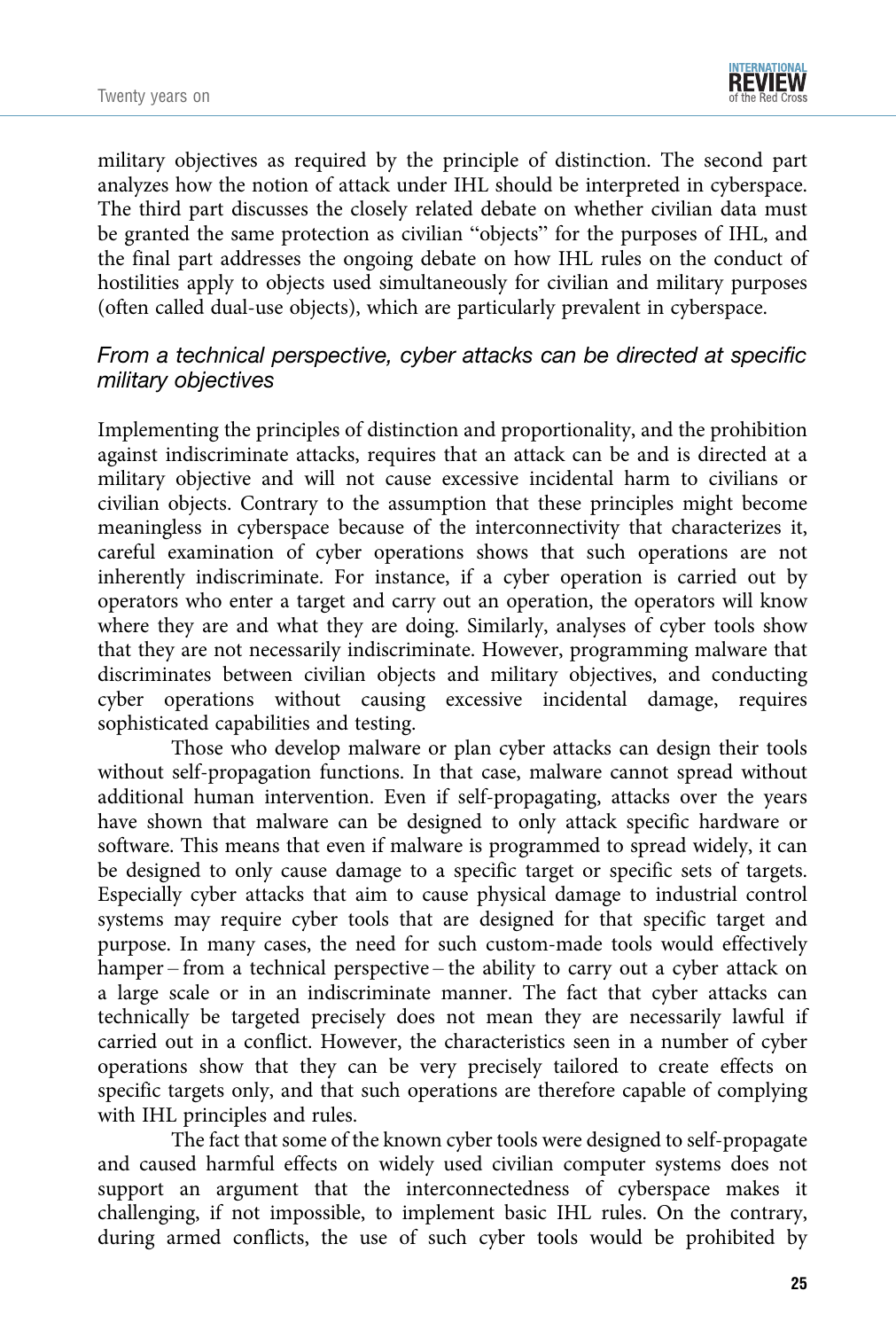IHL.109 IHL prohibits attacks that employ means and methods of warfare, including cyber means and methods, that cannot be directed at a specific military objective or may be expected to escape the control of the user,<sup>110</sup> or – while being targeted at a military objective – may be expected to cause incidental civilian damage that is excessive in relation to the concrete and direct military advantage anticipated.<sup>111</sup>

#### The notion of "attack" under IHL and its application to cyber operations

The question of whether or not an operation amounts to an "attack" as defined in IHL is essential for the application of many of the rules deriving from the principles of distinction, proportionality and precaution, which afford important protection to civilians and civilian objects. Concretely, rules such as the prohibition on attacks against civilians and civilian objects, $\frac{112}{2}$  the prohibition on indiscriminate<sup>113</sup> and disproportionate attacks,<sup>114</sup> and the obligation to take all feasible precautions to avoid or at least reduce incidental harm to civilians and damage to civilian objects when carrying out an  $attack^{115}$  apply to those operations that qualify as "attacks" as defined in IHL. The question of how widely or narrowly the notion of "attack" is interpreted with regard to cyber operations is therefore essential for the applicability of key rules – and the protection they afford to civilians and civilian infrastructure – to cyber operations.

Article 49 of AP I defines attacks as "acts of violence against the adversary, whether in offence or in defence". It is well established that the notion of violence in this definition can refer to either the means of warfare or their effects, meaning that an operation causing violent effects can be an attack even if the means used to cause those effects are not violent as such.116 On the basis of this understanding, the Tallinn Manual 2.0 proposes the following definition of a cyber attack: "A cyber attack is a cyber operation, whether offensive or defensive, that is reasonably expected to cause injury or death to persons or damage or destruction to objects." $117$ 

It is widely accepted by States that took a position on the issue, by the ICRC and by experts that at least those cyber operations which cause death, injury or

- 109 Similarly, the DoD Law of War Manual, above note 87, para. 16.6, concludes: "For example, a destructive computer virus that was programmed to spread and destroy uncontrollably within civilian internet systems would be prohibited as an inherently indiscriminate weapon."
- 110 Yves Sandoz, Christophe Swinarski and Bruno Zimmerman (eds.), Commentary on the Additional Protocols of 8 June 1977 to the Geneva Conventions of 12 August 1949, ICRC, Geneva, 1987 (ICRC Commentary on the APs), para. 1963.
- 111 Protocol Additional (I) to the Geneva Conventions of 12 August 1949, and relating to the Protection of Victims of International Armed Conflicts, 1125 UNTS 3, 8 June 1977 (entered into force 7 December 1978) (AP I), Art. 51(4)–(5); ICRC Customary Law Study, above note 63, Rules 11, 14.
- 112 See AP I, Art. 52; ICRC Customary Law Study, above note 63, Rules 7–10.
- 113 See AP I, Art. 54(c); ICRC Customary Law Study, above note 63, Rule 11.
- 114 See AP I, Art. 51(5)(b); ICRC Customary Law Study, above note 63, Rule 14.
- 115 See AP I, Art. 57(1); ICRC Customary Law Study, above note 63, Rule 15.
- 116 See C. Droege, above note 83, p. 557; William H. Boothby, The Law of Targeting, Oxford University Press, Oxford, 2012, p. 384. As Droege points out, "it is uncontroversial that the use of biological, chemical, or radiological agents would constitute an attack, even though the attack does not involve physical force".
- 117 Tallinn Manual 2.0, above note 13, Rule 92.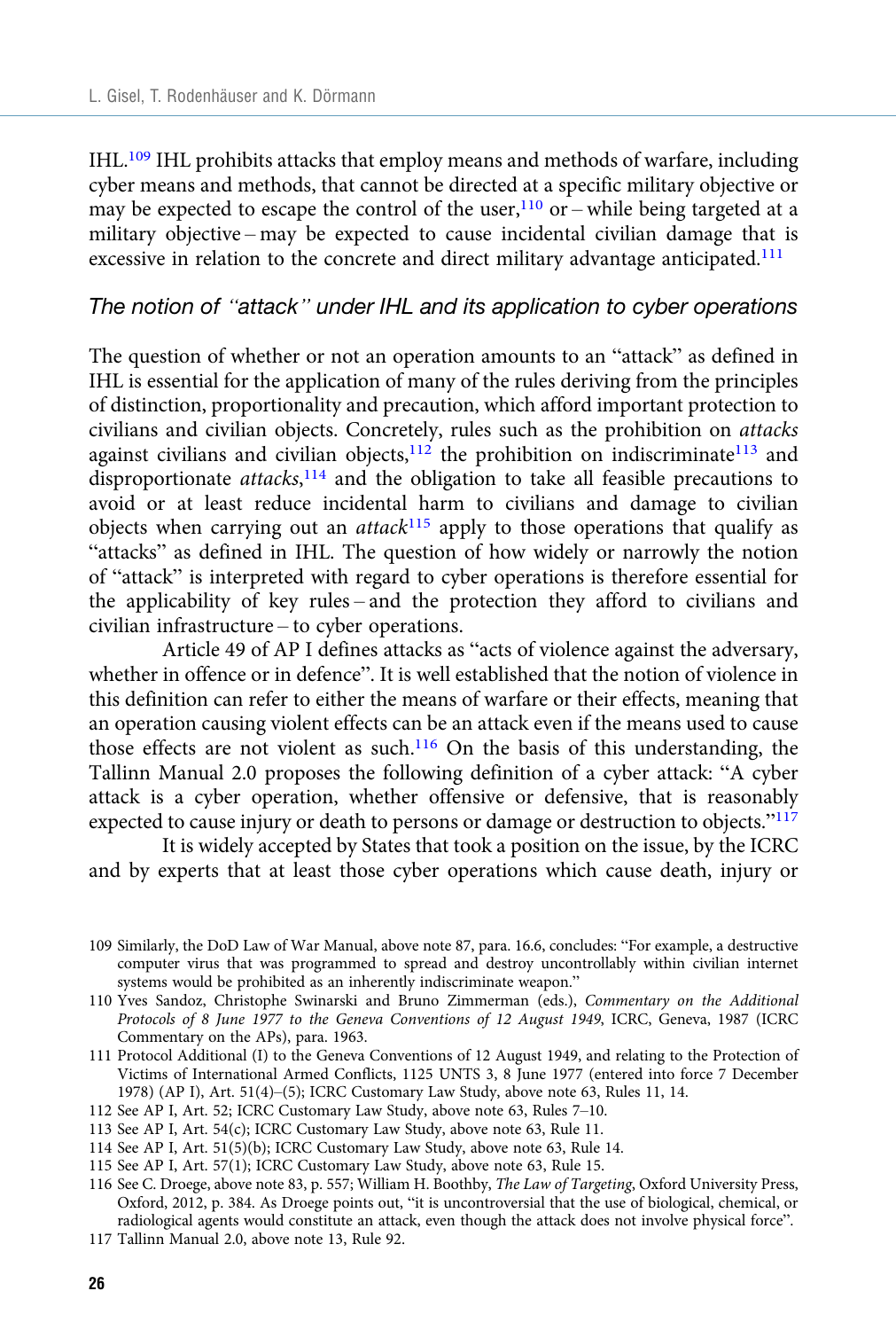

physical damage constitute attacks under IHL.118 Some States expressly include harm due to the foreseeable indirect (or reverberating) effects of attacks, $119$  a view that is also taken by the ICRC.<sup>120</sup> This could be the case, for example, if patients in an intensive care unit are killed as a result of a cyber operation against an electricity network that causes the hospital's electricity supply to be cut off.

Beyond this basic consensus, different views exist on whether a cyber operation that disables an object without physically damaging it amounts to an attack under IHL.121 There were extensive discussions on this issue in the process of drafting the Tallinn Manual. A majority of the experts held that a cyber operation amounts to an attack if it is expected to interfere with functionality and if restoration of functionality requires replacement of physical components. For some experts, a cyber operation will also amount to an attack if the restoration of functionality requires the reinstallation of the operating system or of particular data.

The ICRC has taken the position that an operation designed to disable a computer or a computer network during an armed conflict constitutes an attack as defined in IHL whether or not the object is disabled through destruction or in any other way.122

Two main reasons underpin the ICRC's position. The first one results from an interpretation of the notion of attack in its context.<sup>123</sup> Given that the definition of military objectives in Article 52(2) of AP I refers not only to destruction or capture but also to "neutralization" as a possible result of an attack, the notion of "attack" under Article 49 of AP I should be understood to encompass operations designed to impair the functioning of objects (i.e. neutralize them) without causing physical damage or destruction. Indeed, it has been submitted that the explicit mentioning of neutralization under Article 52(2) would be superfluous otherwise.124 Second,

- 118 See ICRC, International Humanitarian Law and the Challenges of Contemporary Armed Conflicts, Geneva, 2015 (ICRC Challenges Report 2015), pp. 41–42, available at: [www.icrc.org/en/download/file/15061/32ic](https://www.icrc.org/en/download/file/15061/32ic-report-on-ihl-and-challenges-of-armed-conflicts.pdf)[report-on-ihl-and-challenges-of-armed-conflicts.pdf](https://www.icrc.org/en/download/file/15061/32ic-report-on-ihl-and-challenges-of-armed-conflicts.pdf); Tallinn Manual 2.0, above note 13, Rule 92. For States that have taken a view on how the notion of attack under IHL applies to cyber operations, see, in particular, Australian Department of Foreign Affairs and Trade, above note 94, Annex A; Danish Ministry of Defence, Military Manual on International Law Relevant to Danish Armed Forces in International Operations, 2016 (Danish Military Manual), pp. 290–291, available at: [www2.forsvaret.dk/](https://www2.forsvaret.dk/omos/publikationer/Documents/Military%20Manual%20updated%202020.pdf) [omos/publikationer/Documents/Military%20Manual%20updated%202020.pdf](https://www2.forsvaret.dk/omos/publikationer/Documents/Military%20Manual%20updated%202020.pdf); French Ministry of the Armies, above note 77, p. 13; Norway, Manual i krigens folkerett, 2013 (Norwegian Military Manual), para. 9.54, available at: [https://fhs.brage.unit.no/fhs-xmlui/bitstream/handle/11250/194213/manual\\_](https://fhs.brage.unit.no/fhs-xmlui/bitstream/handle/11250/194213/manual_krigens_folkerett.pdf?sequence=1&isAllowed=y) [krigens\\_folkerett.pdf?sequence=1&isAllowed=y](https://fhs.brage.unit.no/fhs-xmlui/bitstream/handle/11250/194213/manual_krigens_folkerett.pdf?sequence=1&isAllowed=y); New Zealand Military Manual, above note 85, para 8.10.17; DoD Law of War Manual, above note 87, para. 16.5.1.
- 119 Danish Military Manual, above note 118, p. 677 (when discussing computer network attacks); New Zealand Military Manual, above note 85, para 8.10.22; Norwegian Military Manual, above note 118, para. 9.54.
- 120 ICRC, above note 1, p. 7.
- 121 See, for instance, Tallinn Manual 2.0, above note 13, commentary on Rule 92, paras 10–12.
- 122 See ICRC Challenges Report 2015, above note 119, pp. 41–42. See also Tallinn Manual 2.0, above note 13, para. 12 of the commentary on Rule 92.
- 123 Vienna Convention on the Law of Treaties, Art. 31(1).
- 124 Knut Dörmann, "Applicability of the Additional Protocols to Computer Network Attacks", 2004, p. 4, available at: [www.icrc.org/en/doc/assets/files/other/applicabilityofihltocna.pdf;](https://www.icrc.org/en/doc/assets/files/other/applicabilityofihltocna.pdf) C. Droege, above note 83, p. 559. For a different view, see Michael N. Schmitt, "Cyber Operations and the Jus in Bello: Key Issues", International Law Studies, Vol. 87, 2011, pp. 95–96; Heather Harrison Dinniss, Cyber Warfare and the Laws of War, Cambridge University Press, Cambridge, 2012, p. 198.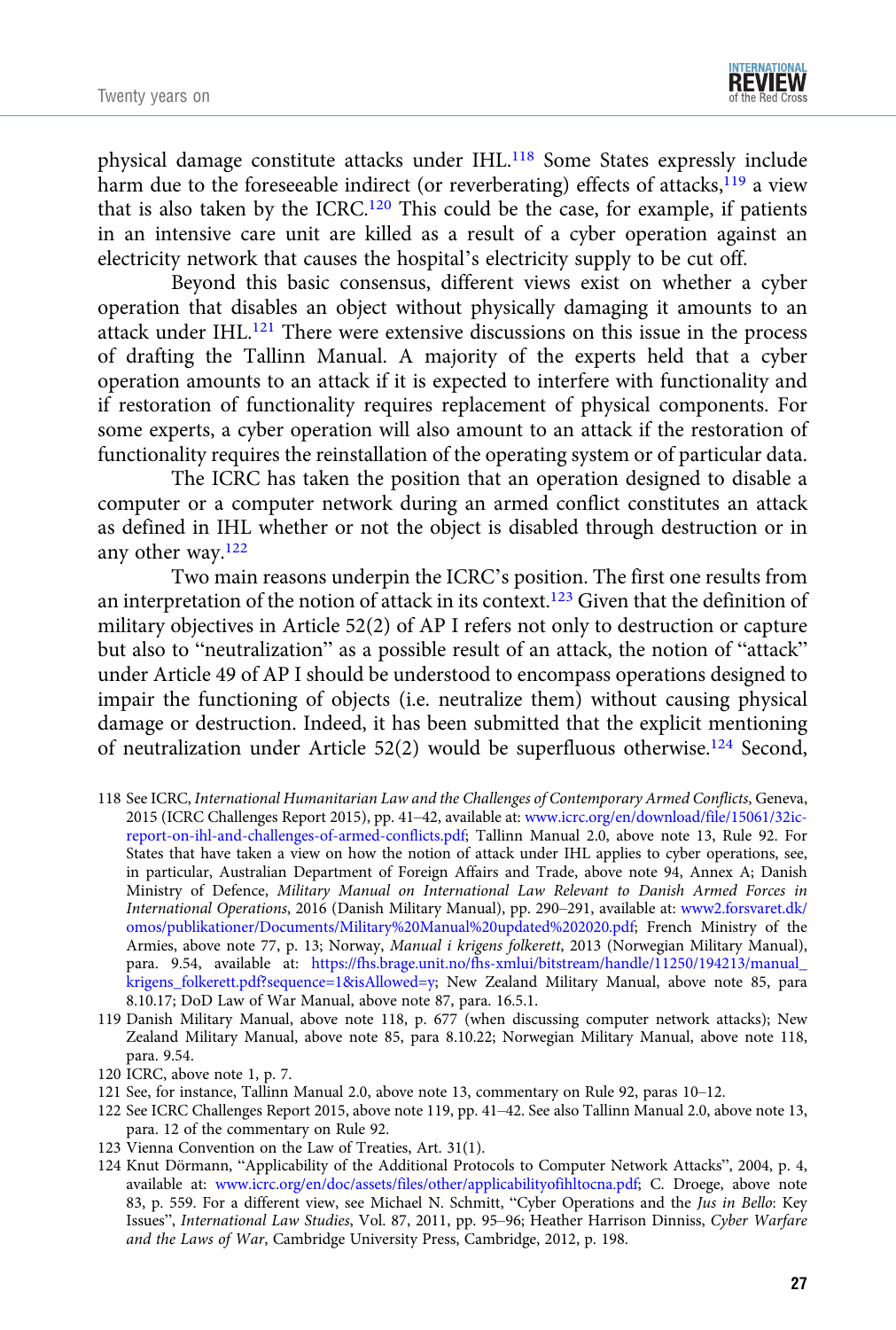an overly restrictive understanding of the notion of attack would be difficult to reconcile with the object and purpose of the rules on the conduct of hostilities, which are to ensure the protection of the civilian population and civilian objects against the effects of hostilities. Indeed, under an overly restrictive understanding, a cyber operation that is directed at making a civilian network (electricity, banking, communications or other network) dysfunctional, or risks causing this incidentally, might not be covered by essential IHL rules protecting the civilian population and objects.125

In a similar manner, expert commentators suggest that it is important "to interpret the provision [Article 49 of AP I] taking into account the recent technological developments and to expand the concept of 'violence' to include not only material damage to objects, but also incapacitation of infrastructures without destruction". 126

Because cyber operations can significantly disrupt essential services without necessarily causing physical damage, this constitutes one of the most critical debates for the protection of civilians against the effects of cyber operations. It is therefore crucial for States to express their views on the issue and to work towards a common understanding. For the moment, opinions vary among the States that have taken public positions.

The definitions of the notion of "attack" adopted in the military manuals of Norway and New Zealand mirror the definition adopted by the Tallinn Manual 2.0. It is, however, unclear whether these manuals were meant to express a position on this debate, because the commentary on Rule 92 of the Tallinn Manual 2.0 notes different views of how "damage" should be understood in the cyber context. Australia has stated that cyber operations qualify as attacks if they rise "to the same threshold as that of a kinetic 'attack under IHL'",<sup>127</sup> but it is unclear whether this was intended as a position in this debate.

A few States focus on physical damage to qualify a cyber operation as an attack. According to one OAS study, Peru has opined that in order for an operation to qualify as an attack, people or objects must be "physically harmed".<sup>128</sup> The Danish Military Manual specifies for the term "attack" that "[a]s far as damage to objects is concerned, the term covers any physical damage. However, the term does not cover temporary inoperability and other neutralization which does not involve physical damage (e.g., a digital 'freeze' of a

<sup>125</sup> In the same sense, see also M. N. Schmitt, above note 67, p. 339.

<sup>126</sup> Marco Roscini, Cyber Operations and the Use of Force in International Law, Oxford University Press, Oxford, 2014, p. 181. See also Dieter Fleck, "Searching for International Rules Applicable to Cyber Warfare - A Critical First Assessment of the New Tallinn Manual", Journal of Conflict and Security Law, Vol. 18, No. 2, 2013, p. 341: "It would, indeed, be less than convincing to insist that the term 'attacks' should be limited to acts directly causing injury or physical destruction, when the same action can, eg lead to disrupt [sic] essential supplies for hospitals or other important civilian infrastructure."

<sup>127</sup> Australian Department of Foreign Affairs and Trade, above note 94, Annex A.

<sup>128</sup> OAS, above note 22, para. 43.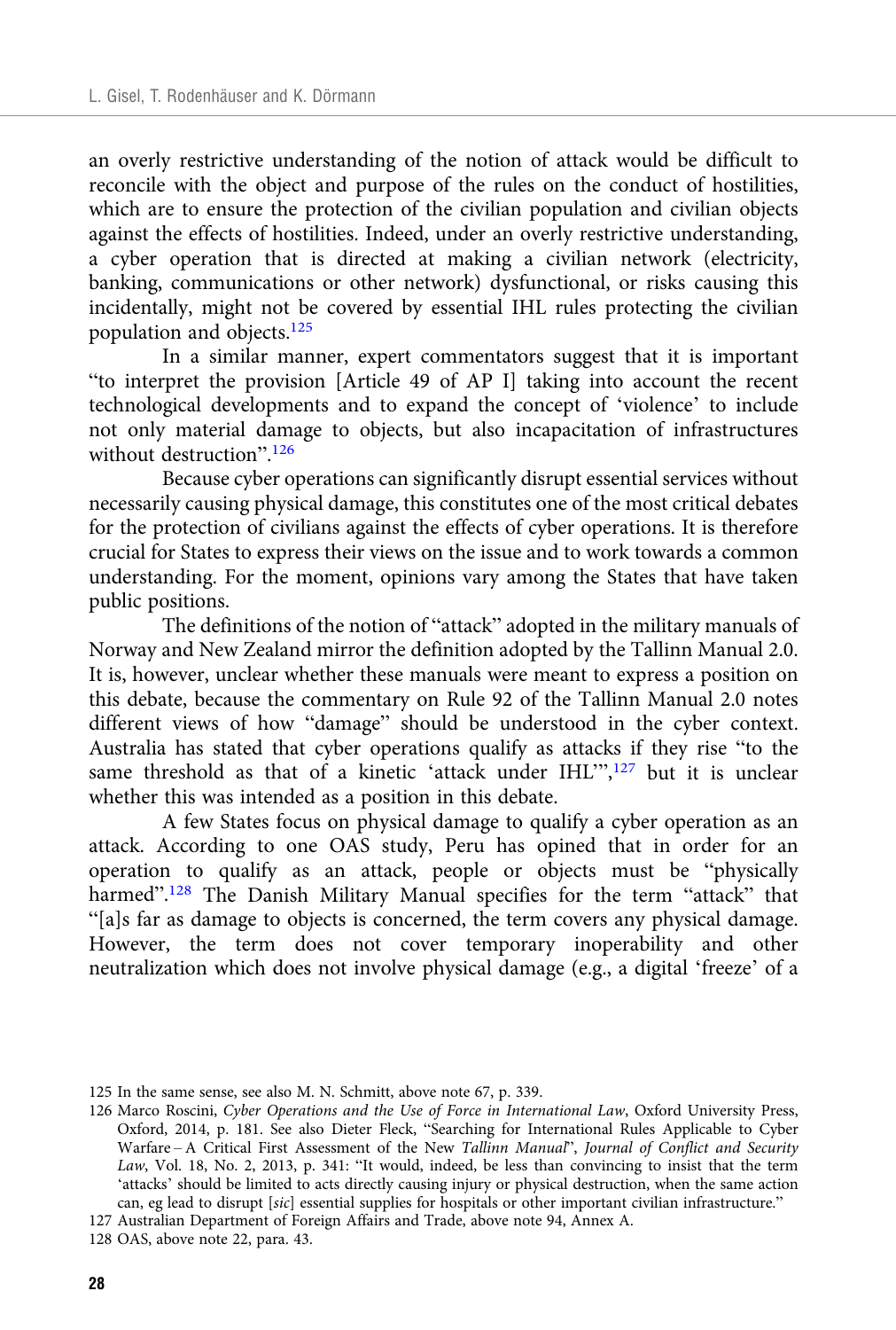

communication control system)." $129$  In its 2014 submission to the UN GGE, the United States noted:

When determining whether a cyber activity constitutes an "attack" for *jus in* bello purposes, States should consider, inter alia, whether a cyber activity results in kinetic and irreversible effects on civilians, civilian objects, or civilian cyber infrastructure, or non-kinetic and reversible effects on the same. $130$ 

Along the same lines, the US Department of Defense (DoD) Law of War Manual provides the example of a "cyber attack that would destroy enemy computer systems", and notes that "[f]actors that would suggest that a cyber operation is not an 'attack' include whether the operation causes only reversible effects or only temporary effects".<sup>131</sup> Unfortunately, these documents do not clarify what they mean by "reversible" or "temporary" effects, or what the difference is – if any – between the two notions.<sup>132</sup> They do not discuss whether – and if so, after how long – an effect may no longer be considered temporary, or how to consider repeated operations that would each cause a temporary – but deliberately accumulating – effect. They do not discuss either whether "reversible" refers solely to operations in which the author may reverse the effects of the attack, $133$  or also to operations where the target needs to take action to restore the functionality of the targeted system or otherwise end or reverse the effects of the attack. In this respect, it should be remembered that the possibility of repairing physical damage caused by a military operation (whether cyber or kinetic) is not generally understood as a criterion disqualifying an operation as an attack under IHL.134 This is the case even if the repair reverses the direct effect of that operation and restores the functionality of the object in question.<sup>135</sup>

France has expressed a clearer and broader understanding of the notion of cyber attack. It considers that

- 131 See also DoD Law of War Manual, above note 87, paras 16.5.1, 16.5.2.
- 132 Gary Brown and Kurt Sanger, "Cyberspace and the Law of War", Cyber Defense Review, 6 November 2015, available at: [https://cyberdefensereview.army.mil/CDR-Content/Articles/Article-View/Article/1136032/](https://cyberdefensereview.army.mil/CDR-Content/Articles/Article-View/Article/1136032/cyberspace-and-the-law-of-war/) [cyberspace-and-the-law-of-war/.](https://cyberdefensereview.army.mil/CDR-Content/Articles/Article-View/Article/1136032/cyberspace-and-the-law-of-war/)
- 133 For example, a distributed denial-of-service (DDoS) attack where the targeted network or system would automatically get back to operating normally when the attacker ends the DDoS attack and where no other indirect effect would have been caused during the time that the network or system was affected.
- 134 Laurent Gisel, "The Use of Cyber Technology in Warfare: Which Protection Does IHL afford and Is It Sufficient?", in G. Venturini and G. L. Beruto (eds), above note 7.
- 135 For example, Michael Lewis discusses the practice of conducting bridge attacks longitudinally during the 1991 Gulf War, and, inter alia, notes that "damage to the bridge would be nearer midspan and therefore more easily repaired", without claiming that this quality would prevent the operation to qualify as an attack. See Michael Lewis, "The Law of Aerial Bombardment in the 1991 Gulf War", American Journal of International Law, Vol. 97, No. 3, 2003, p. 501.

<sup>129</sup> Danish Military Manual, above note 118, p. 290. The Manual specifies with regard to computer network attacks and operations that "[t]his means, for instance, that network-based operations must be regarded as attacks under IHL if the consequence is that they cause physical damage". Ibid., p. 291.

<sup>130</sup> United States Submission to the UN Group of Governmental Experts on Developments in the Field of Information and Telecommunications in the Context of International Security, 2014–15, p. 5.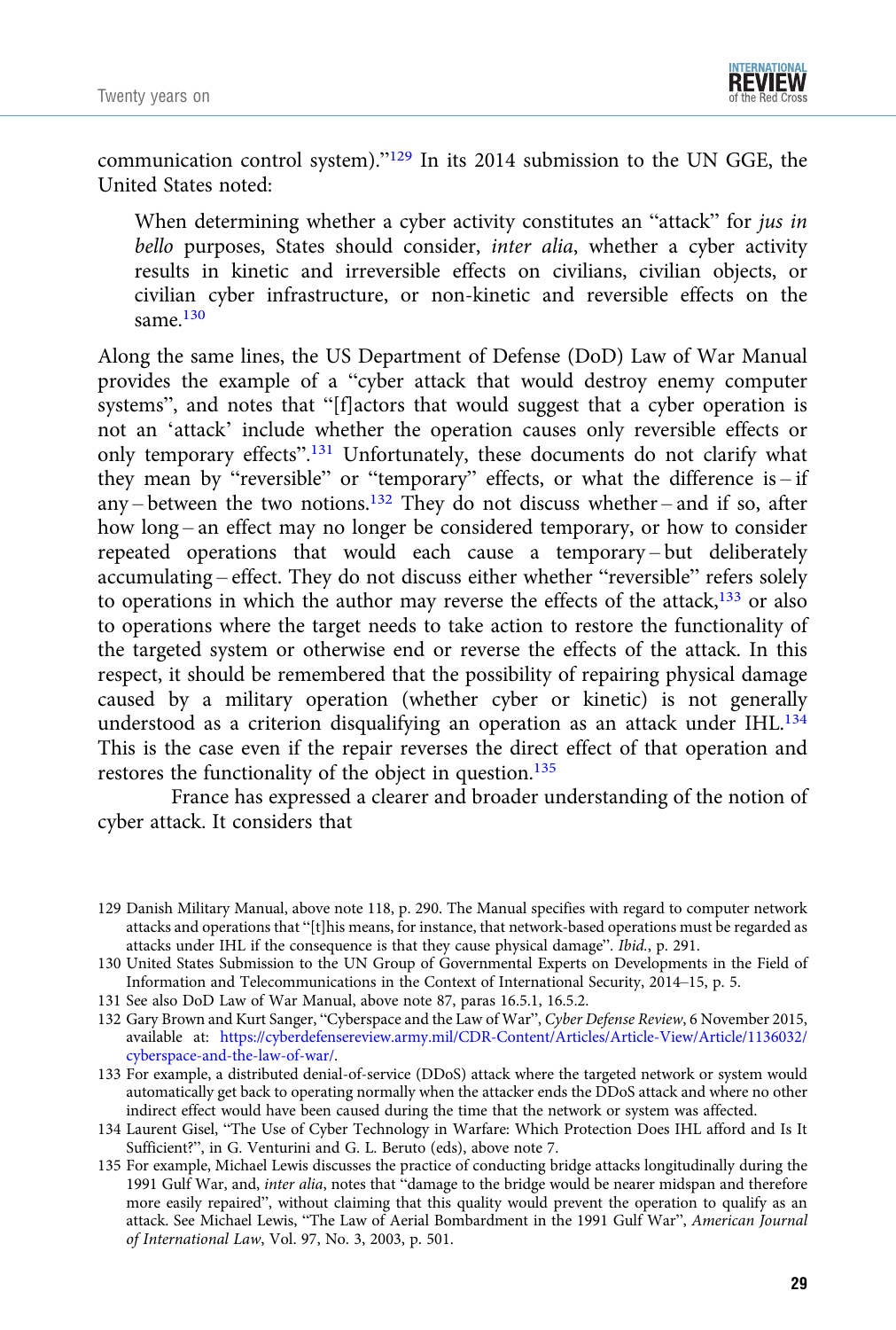a cyberoperation is an attack where the targeted equipment or systems no longer provide the service for which they were implemented, whether temporarily or permanently, reversibly or not. If the effects are temporary and/or reversible, the attack is characterised where action by the adversary is necessary to restore the infrastructure or system (repair of equipment, replacement of a part, reinstallation of a network, etc.).<sup>136</sup>

Commenting this position, Schmitt has noted that "[t]his view is highly defensible as a matter of law, for the plain meaning of damage reasonably extends to systems that do not operate as intended and require some form of repair to regain functionality".<sup>137</sup> In a similar manner, according to the OAS study mentioned above, Chile suggests that for an operation to qualify as an attack, its result must require the affected State to "take action to repair or restore the affected infrastructure or computer systems, since in those cases the consequences of the attack are similar to those described above, in particular physical damage to property".<sup>138</sup> The study also indicated that Guatemala expressed the position that a cyber operation which "only produce[s] a loss of functionality" would amount to an attack, a position also held by Ecuador.<sup>139</sup> Bolivia, Ecuador and Guyana further specify that such cyber operations may constitute an attack under IHL in particular when they disable critical infrastructure or the provision of basic services to the population.<sup>140</sup>

In any case, not all cyber operations during armed conflicts would constitute "attacks" as understood in IHL. First, the concept of attack in IHL does not include espionage. Second, the rules on the conduct of hostilities do not prohibit all operations that interfere with civilian communication systems: the jamming of radio communications or television broadcasts has traditionally not been considered an attack as defined in IHL. However, the distinction between attacks and interferences with communications that do not amount to an attack is probably less clear in cyber operations than in more traditional kinetic or electromagnetic operations.<sup>141</sup> Third, the notion of "military operations" under IHL, including those carried out by cyber means, is broader than the notion of "attacks", as will be discussed below.

<sup>136</sup> French Ministry of the Armies, above note 77, p. 13.

<sup>137</sup> M. N. Schmitt, above note 52. In the same sense, see W. H. Boothby, above note 116, p. 386.

<sup>138</sup> OAS, above note 22, para. 43.

<sup>139</sup> Ecuador specified that "[a] cyber operation can qualify as an attack if it renders inoperable a state's critical infrastructure or others that endanger the security of the state". Ibid., para. 44.

<sup>140</sup> Bolivia suggested that a cyber operation "could be considered an attack when its objective is to disable a state's basic services (water, electricity, telecommunications, or the financial system"); Guyana suggested that "cyber operations that undermine the functioning of computer systems and infrastructure needed for the provision of services and resources to the civilian population constitute an attack", among which it included "nuclear plants, hospitals, banks, and air traffic control systems". Ibid., paras 44–45.

<sup>141</sup> ICRC Challenges Report 2015, above note 118, pp. 41–42; C. Droege, above note 83, p. 560.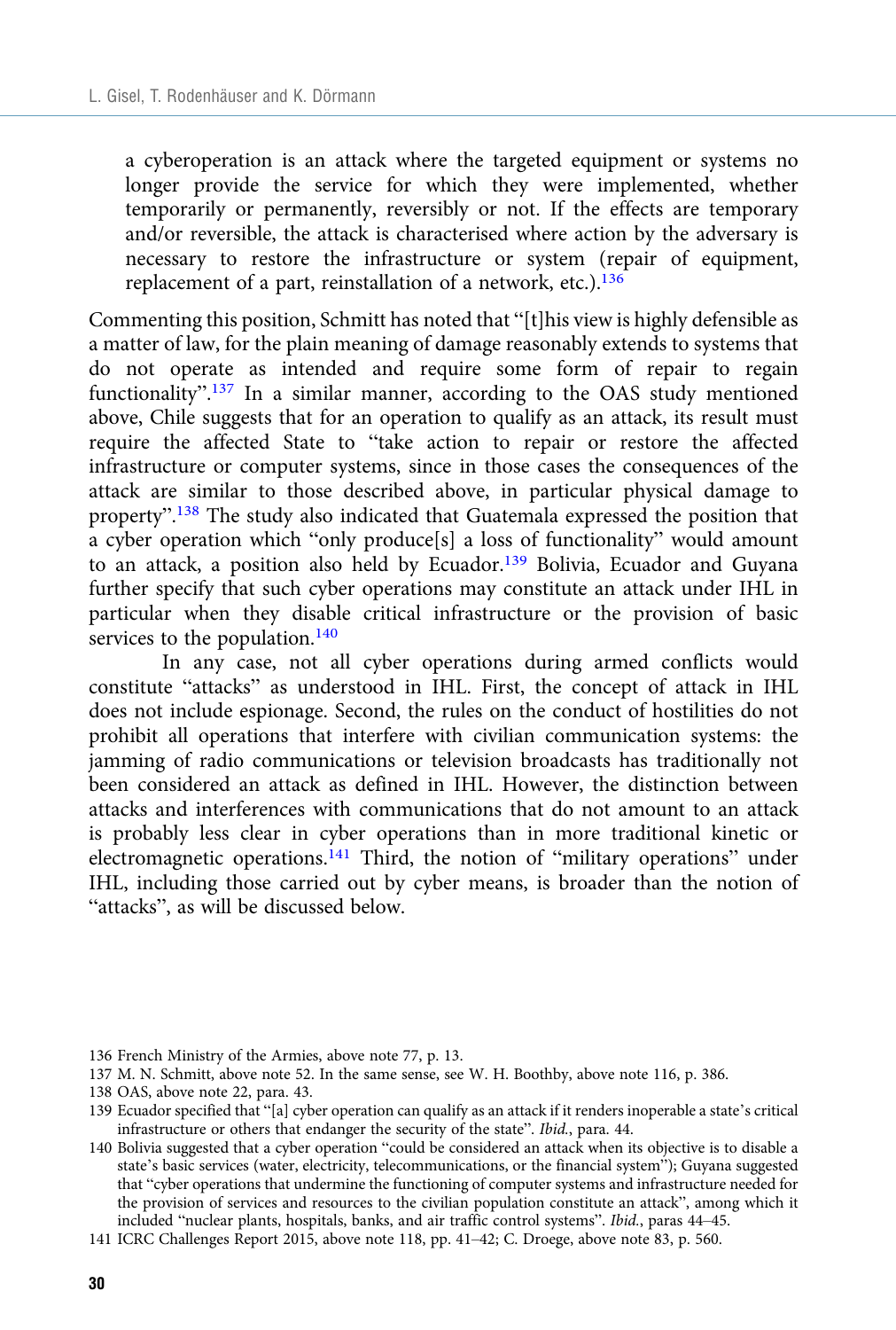

#### The protection of data as a "civilian object"

In addition to the foundational question of which cyber operations amount to "attacks" under IHL, the question of whether civilian data enjoys the same protection as civilian objects has been subject to significant debate and remains unsettled. The protection of civilian data against malicious cyber operations during armed conflict is becoming increasingly important because data is an essential component of the digital domain and a cornerstone of life in many societies: individual medical data, social security data, tax records, bank accounts, companies' client files, and election lists and records are key to the functioning of most aspects of civilian life. As this trend is expected to continue, if not accelerate, in years to come, there is increasing concern about safeguarding such essential civilian data.

With regard to data belonging to certain categories of objects that enjoy specific protection under IHL, the protective rules are comprehensive. As discussed below, the obligations to respect and protect medical facilities and humanitarian relief operations must be understood as extending to medical data belonging to those facilities and data of humanitarian organizations that are essential for their operations.<sup>142</sup> Similarly, deleting or otherwise tampering with data in a manner that renders useless objects indispensable to the survival of the civilian population, such as drinking water installations and irrigation systems, is prohibited.143

Still, it is important to clarify the extent to which civilian data are protected by the existing general rules on the conduct of hostilities. In particular, debate has arisen on whether data constitute objects as understood under IHL, in which case cyber operations against data (such as deleting them) would be governed by the principles of distinction, proportionality and precaution and the protection they afford to civilian objects.<sup>144</sup>

This question is closely related to discussions on the notion of "attack" above. To start with, if data are deleted or manipulated in a manner that is designed or expected to cause, directly or indirectly, death or injury to a person, or damage to (including – in our view – by disabling) a physical object, the operation is an attack regardless of whether data themselves constitute objects for the purpose of IHL. This is the case because the consequences of an operation against data can qualify that operation as an attack under IHL and therefore subject to pertinent IHL. For these attacks, it is not important whether or not data qualifies as an object under IHL.

- 142 See discussion in the above section entitled "IHL Rules Protecting Objects Indispensable to the Survival of the Civilian Population".
- 143 AP I, Art. 54; Protocol Additional (II) to the Geneva Conventions of 12 August 1949, and relating to the Protection of Victims of Non-International Armed Conflicts, 1125 UNTS 609, 8 June 1977 (entered into force 7 December 1978) (AP II), Art. 14; ICRC Customary Law Study, above note 63, Rule 54.
- 144 See Tallinn Manual 2.0, above note 13, paras 6–7 of the commentary on Rule 100. For academic discussion, see Israel Law Review, Vol. 48, No. 1, pp. 39–132; M. N. Schmitt, above note 67.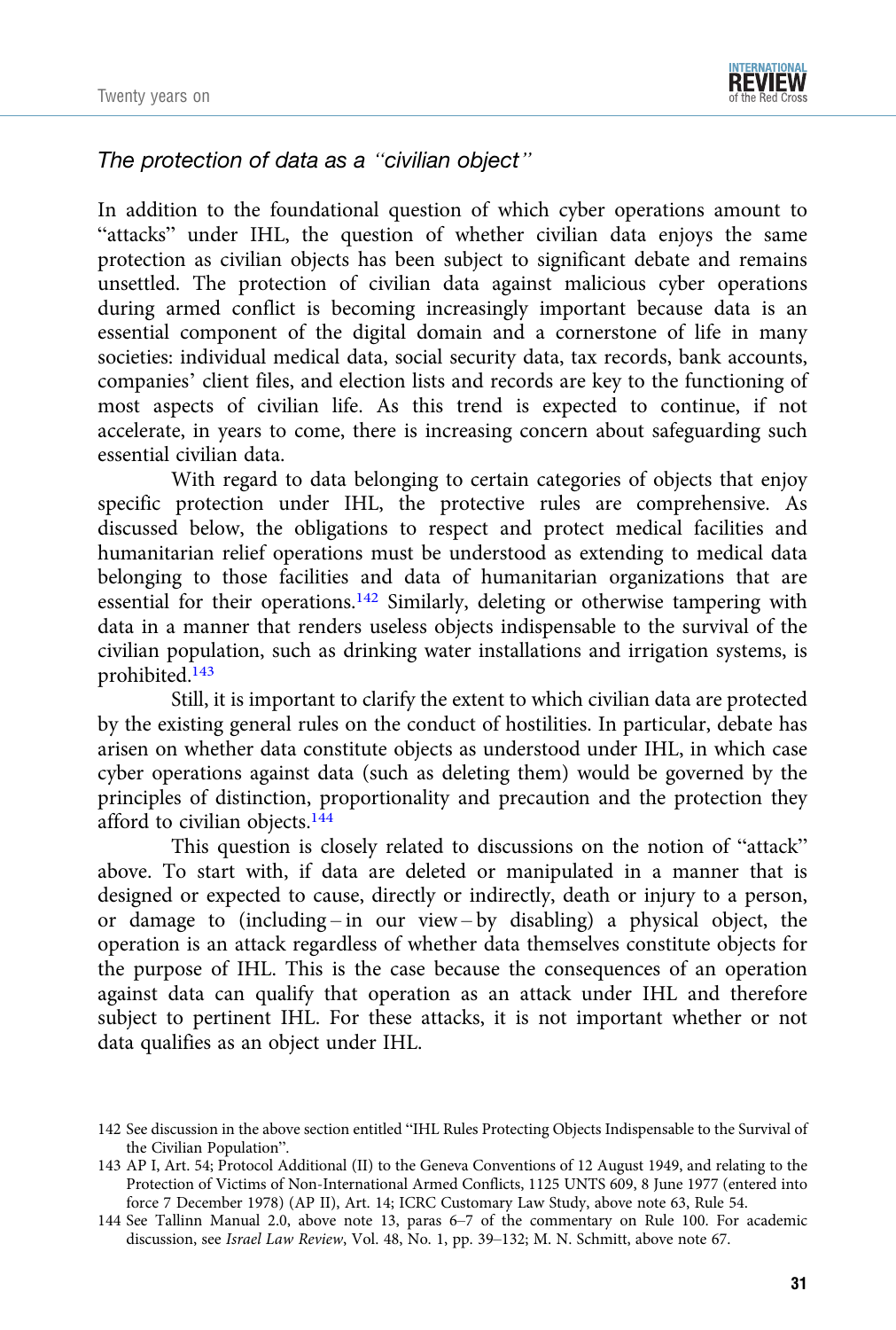The question of whether data are objects for the purpose of IHL is, however, critical for operations that are not designed or expected to cause such consequences. Broadly speaking, two general approaches can be considered. Under the first approach, which considers data as objects under IHL, an operation designed or expected to delete or manipulate data would be an attack governed by all the relevant IHL rules because it would amount to destroying or damaging an object (the data). This would also be the case if such deletion or manipulation were not expected to cause death or injury to a person or to damage or disable a physical object. Even under this view, however, an operation designed solely to access (possibly confidential) data without deleting or manipulating them – such as spying – would not be an attack.

Conversely, if data are not considered to be objects under IHL, an operation designed to delete or manipulate them without causing death or injury to a person or damage to an object would not be governed by the rules on attacks, or by some of the more general rules affording protection to civilian objects (such as the obligation to take constant care to spare civilians and civilian objects, as discussed below in the section on "Rules Governing Military Operations Other than Attacks"). The operations could, however, be governed by other specific protection regimes under IHL, which will be analyzed below in the section on "IHL Rules Protecting Objects Indispensable to the Survival of the Civilian Population, Medical Services, and Humanitarian Relief Operations". Still, there would be a gap in protection for essential civilian data that do not benefit from a specific protection regime, and this would raise concern.

Experts hold different views on whether data qualify as objects for the purposes of the IHL rules on the conduct of hostilities.<sup>145</sup> One view, held by the majority of experts involved in the Tallinn Manual process, is that the ordinary meaning of the term "object", as discussed in the 1987 ICRC Commentary on AP I, cannot be interpreted as including data because objects are material, visible and tangible.146 The relevant explanation in the ICRC Commentary, however, aims at distinguishing objects from concepts such as "aim" or "purpose", not at differentiating between tangible and intangible goods, and therefore cannot be seen as determinative for the debate on data.<sup>147</sup> In contrast, others have argued that either all or some types of data should be considered as objects under IHL. One view is that the "modern meaning" of the notion of objects in today's society, and an

<sup>145</sup> For an illustration of this debate, see "Scenario 12: Cyber Operations against Computer Data", in K. Mačák, T. Minárik and T. Jančárková (eds), above note 68.

<sup>146</sup> The Oxford Dictionary defines an object as "a material thing that can be seen and touched". Recalling the ordinary meaning of the word object, the 1987 ICRC Commentary on the Additional Protocols describes an object as "something that is visible and tangible". ICRC Commentary on the APs, above note 110, para. 2008. See also Tallinn Manual 2.0, above note 13, para. 6 of the commentary on Rule 100. It is interesting to note here that today, the Oxford Dictionary includes a specific definition of objects for computing: "A data construct that provides a description of anything known to a computer (such as a processor or a piece of code) and defines its method of operation."

<sup>147</sup> See also International Law Association (ILA) Study Group on the Conduct of Hostilities in the 21st Century, "The Conduct of Hostilities and International Humanitarian Law: Challenges of 21st Century Warfare", International Law Studies, Vol. 93, 2017 (ILA Report), pp. 338–339.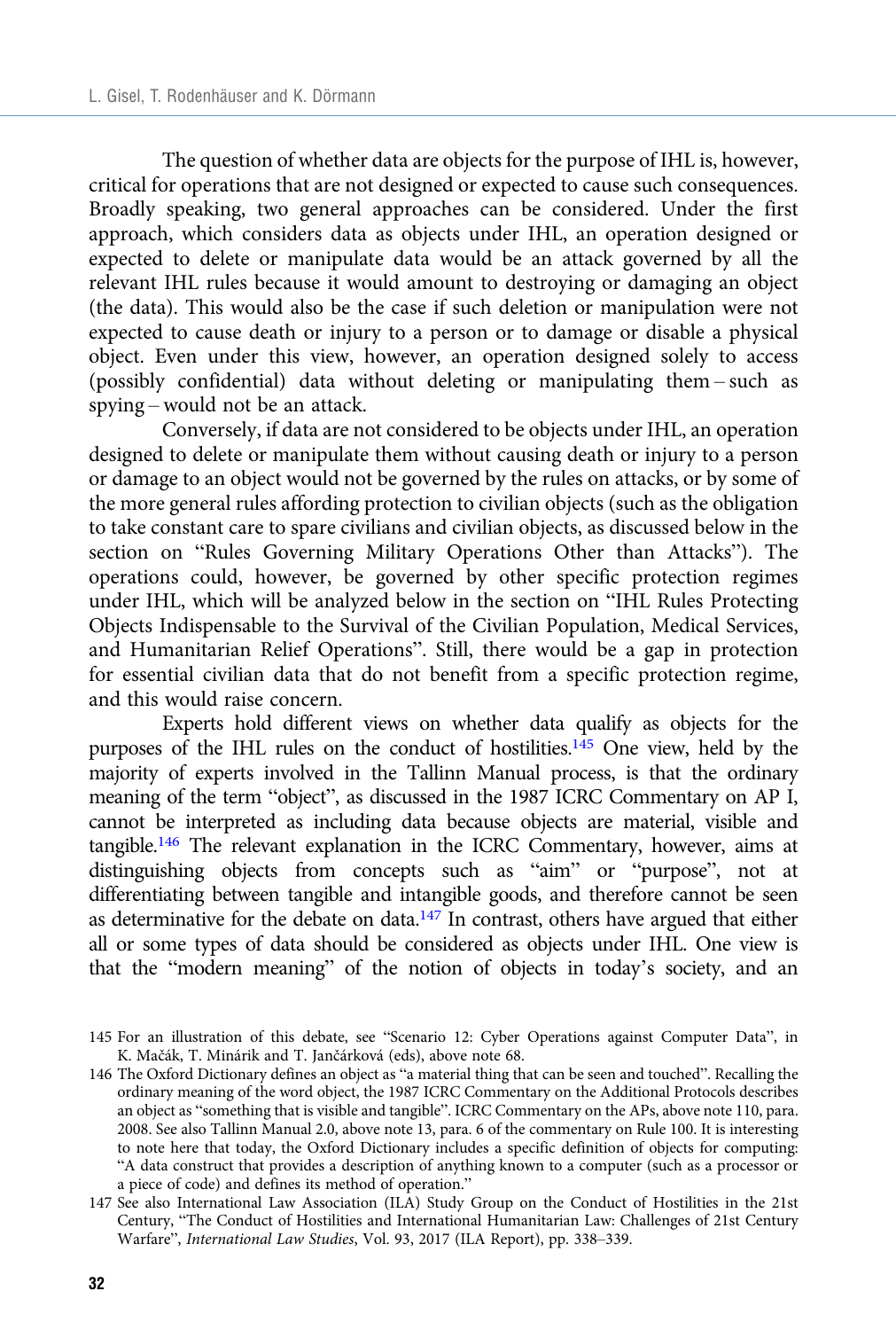

interpretation of the term in light of its object and purpose, must lead to the conclusion that "data is an 'object' for the purposes of the IHL rules on targeting".<sup>148</sup> This interpretation is supported by the traditional understanding of the notion of "object" under IHL, which is broader than the ordinary meaning of the word and encompasses also locations and animals. Another proposal is to differentiate between "operational-level data", or "code", and "content-level data".<sup>149</sup> In this model, it has been argued that, notably, operational-level data may qualify as a military objective, which implies that this type of data could also qualify as a civilian object.<sup>150</sup> While considering operational data as objects would align with the view discussed above that disabling objects constitutes an attack, it does not appear to provide additional protection. In this debate, it has been argued that none of the proposed conclusions is entirely satisfactory, each being either under- or over-inclusive.151

For its part, the ICRC has stressed the need to safeguard essential civilian data, emphasizing that in cyberspace, deleting or tampering with data could quickly bring government services and private businesses to a complete standstill and could thereby cause more harm to civilians than the destruction of physical objects. Thus, in the ICRC's view the conclusion that this type of operation would not be prohibited by IHL in today's ever more cyber-reliant world seems difficult to reconcile with the object and purpose of this body of norms.<sup>152</sup> Logically, the replacement of paper files and documents with digital data should not decrease the protection that IHL affords to them.153 As the ICRC has emphasized, "[e]xcluding essential civilian data from the protection afforded by IHL to civilian objects would result in an important protection gap".<sup>154</sup>

So far, few States have expressed views on whether the notion of "object" should be understood to encompass data for the rules governing the conduct of hostilities. For example, the Danish Military Manual considers that "(digital) data do not in general constitute an object". <sup>155</sup> Conversely, the Norwegian Military

- 148 Kubo Mačák, "Military Objectives 2.0: The Case for Interpreting Computer Data as Objects under International Humanitarian Law", Israel Law Review, Vol. 48, No. 1, 2015, p. 80; Robert McLaughlin, "Data as a Military Objective", Australian Institute of International Affairs, 20 September 2018, available at: [www.internationalaffairs.org.au/australianoutlook/data-as-a-military-objective/](https://www.internationalaffairs.org.au/australianoutlook/data-as-a-military-objective/).
- 149 Under the proposed distinction, content-level data would include data "such as the text of this article, or the contents of medical databases, library catalogues and the like", whereas operational-level data would describe "essentially the 'soul of the machine'", meaning the "type of data that gives hardware its functionality and ability to perform the tasks we require". Heather Harrison Dinniss, "The Nature of Objects: Targeting Networks and the Challenge of Defining Cyber Military Objectives", Israel Law Review, Vol. 48, No. 1, 2015, p. 41.

- 151 Schmitt therefore argues that as a matter of policy, States should "accord special protection to certain 'essential civilian functions or services' by committing to refrain from conducting cyber operations against civilian infrastructure or data that interfere with them". M. N. Schmitt, above note 67, p. 342.
- 152 ICRC Challenges Report 2015, above note 118, p. 43.
- 153 ICRC Challenges Report 2019, above note 36, p. 21.
- 154 ICRC, above note 1, p. 8. See also P. Pascucci, above note 67, who notes that the position adopted by the majority of the experts in the Tallinn Manual with regard to data creates a "seemingly expansive gap in what constitutes an object", and later argues that "[i]t is unrealistic in an information age for data to fall outside the scope of constituting an object, thus failing to receive IHL protection associated with the principles of distinction and proportionality".
- 155 Danish Military Manual, above note 118, p. 292.

<sup>150</sup> Ibid., p. 54.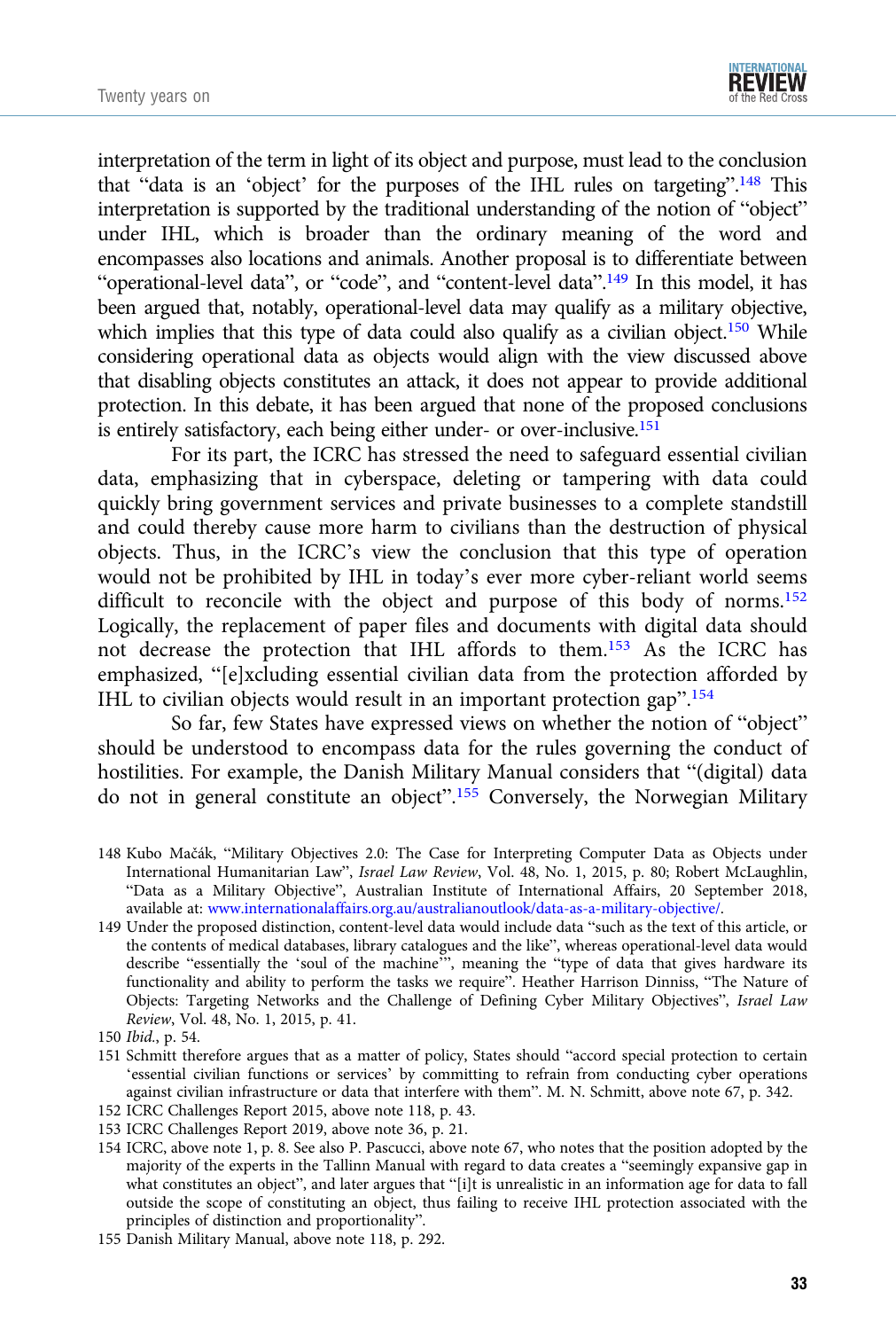Manual holds that data shall be regarded as objects and may only be attacked directly if they qualify as a lawful target.<sup>156</sup> France has expressed what could be seen as a middle-ground view, stating that "[g]iven the current state of digital dependence, content data (such as civilian, bank or medical data, etc.) are protected under the principle of distinction".<sup>157</sup> The description of Peru's position in the OAS's Improving Transparency report appears to reflect a similar position: while not expressly taking a position on whether data are objects, Peru's position is explained as assessing operations against data under the notion of "military objective", suggesting that some data systems may not be subjected to attacks because such attacks would "not create a legitimate military advantage".<sup>158</sup> As the definition of "military objectives" under Article 52(2) of AP I applies "in so far as objects are concerned", this reasoning appears to imply that data constitute objects. Chile proposes to look at the effects of an attack against data, concluding that "[t]he principle of distinction must therefore be taken into consideration in the context of cyber operations, whereby a state should refrain from attacking data in case it could affect the civilian population". Reportedly, Chile has further emphasized that "an attack directed exclusively at computer data could well produce adverse consequences affecting the civilian population".<sup>159</sup>

In an increasingly data-reliant world, the question of how States interpret and apply IHL rules to safeguard essential data against destruction, deletion or manipulation will be a litmus test for the adequacy of existing humanitarian law rules.

## The protection of cyber infrastructure serving simultaneously military and civilian purposes

In order to protect critical civilian infrastructure that relies on cyberspace, it is also crucial to protect the infrastructure of cyberspace itself. The challenge lies, however, in the interconnectedness of civilian and military networks. Most military networks rely on civilian cyber infrastructure, such as undersea fibre-optic cables, satellites, routers or nodes. Civilian vehicles, shipping and air traffic control are increasingly equipped with navigation equipment that relies on global navigation satellite system (GNSS) satellites such as BeiDou, GLONASS, GPS and Galileo, which may also be used by the military. Civilian logistical supply chains (for food and medical supplies) and other businesses use the same web and communication networks through which some military communication passes. Except for certain networks that are specifically dedicated to military use, it is to a large extent impossible to differentiate between purely civilian and purely military cyber infrastructures.

<sup>156</sup> Norwegian Military Manual, above note 118, para. 9.58.

<sup>157</sup> French Ministry of the Armies, above note 77, p. 14.

<sup>158</sup> OAS, above note 22, para. 49, fn. 115.

<sup>159</sup> Ibid., para. 48.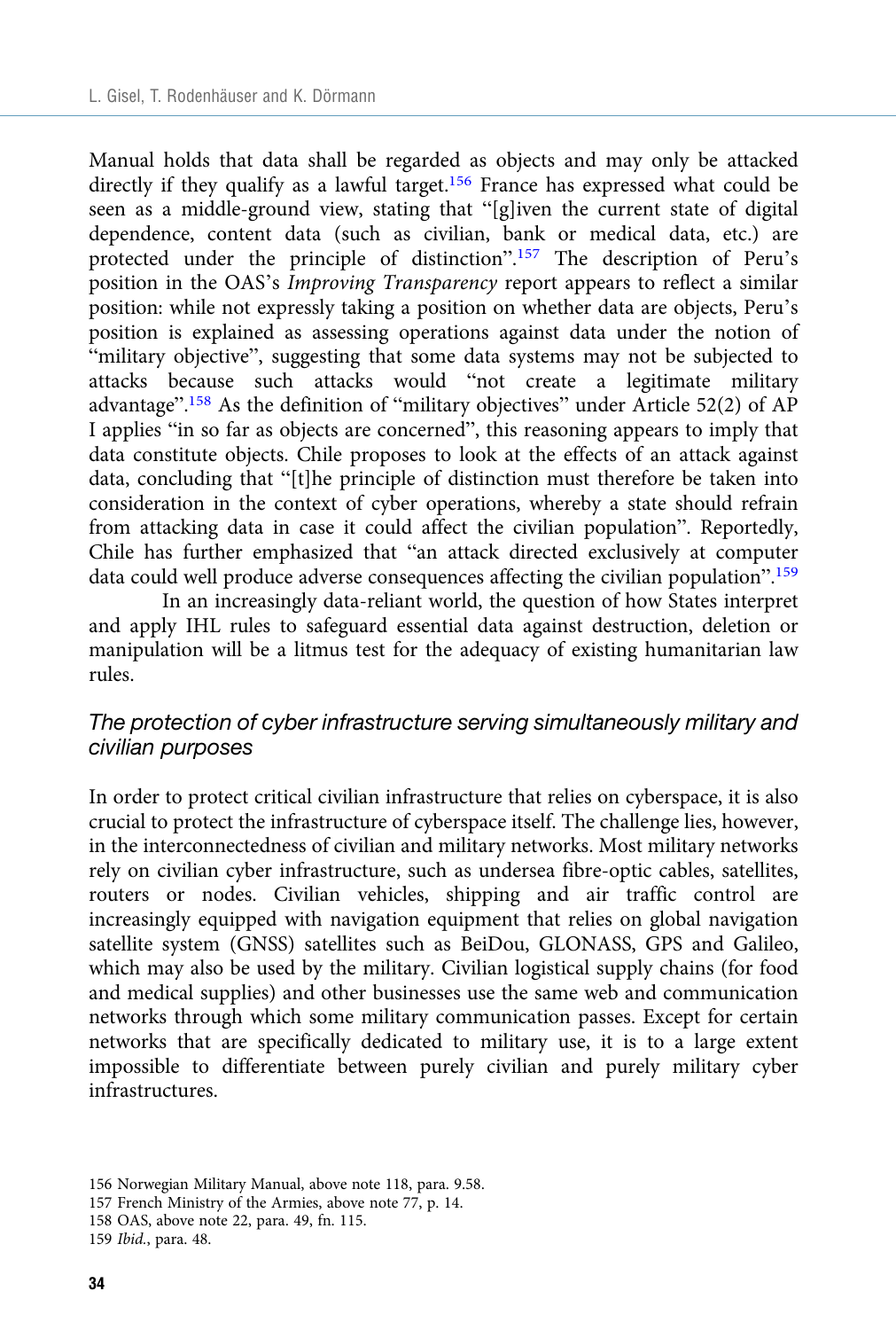

Under IHL, attacks must be strictly limited to military objectives. Insofar as objects are concerned, military objectives are limited to those objects which by their nature, location, purpose or use make an effective contribution to military action and whose total or partial destruction, capture or neutralization, in the circumstances ruling at the time, offers a definite military advantage. All objects which are not military objectives under this definition are civilian objects under IHL and must not be made the object of an attack or of reprisals. In case of doubt as to whether an object that is normally dedicated to civilian purposes is being used to make an effective contribution to military action, it must be presumed to remain protected as a civilian object.<sup>160</sup>

It is traditionally understood that an object may become a military objective when its use for military purposes is such that it fulfils the definition of military objective even if it is simultaneously used for civilian purposes. A wide interpretation of this rule could lead to the conclusion that many objects forming part of cyberspace infrastructure would constitute military objectives and would therefore not be protected against attack, whether cyber or kinetic. This would be a matter of serious concern because of the ever-increasing civilian reliance on cyberspace.

Such a conclusion would, however, be incomplete. First, the analysis of when a civilian object becomes a military objective cannot be done for cyberspace or the Internet in general. Instead, belligerents must identify which computer, nodes, routers or networks might have become a military objective. In this respect, parts of the network, specific computers, or other hardware that can be separated from a network or system as a whole need to be analyzed individually. The means and methods used must enable directing the attack at the specific military objective(s) that may have been identified, and all feasible precautions must be taken to avoid or at least minimize incidentally affecting the remaining civilian objects or parts of the network.161 It has also been argued that it is prohibited to treat as a single target a number of clearly discrete cyber military objectives in cyber infrastructure primarily used for civilian purposes if to do so would harm protected persons or objects.162 Second, cyberspace is designed with a high level of redundancy, meaning that one of its characteristics is the ability to immediately re-route data traffic. This inbuilt resilience needs to be considered when assessing whether the target's destruction or neutralization would offer a definite military advantage as required by the definition of a military objective. If this is not the case, the object would remain civilian and cannot be attacked. And third, any attack is governed by the prohibition against indiscriminate attacks and the rules of proportionality and precautions in attack. Stopping or impairing the civilian use of an object in violation of one of these rules would

<sup>160</sup> See AP I, Art. 52. ICRC Customary Law Study, above note 63, Rules 7–10.

<sup>161</sup> See AP I, Arts 51(4), 57(2)(a)(ii); ICRC Customary Law Study, above note 63, Rules 12–17.

<sup>162</sup> See Tallinn Manual 2.0, above note 13, Rule 112, which derives from the prohibition on area bombardment found in Article 51(5)(a) of AP I and customary IHL (see ICRC Customary Law Study, above note 63, Rule 13).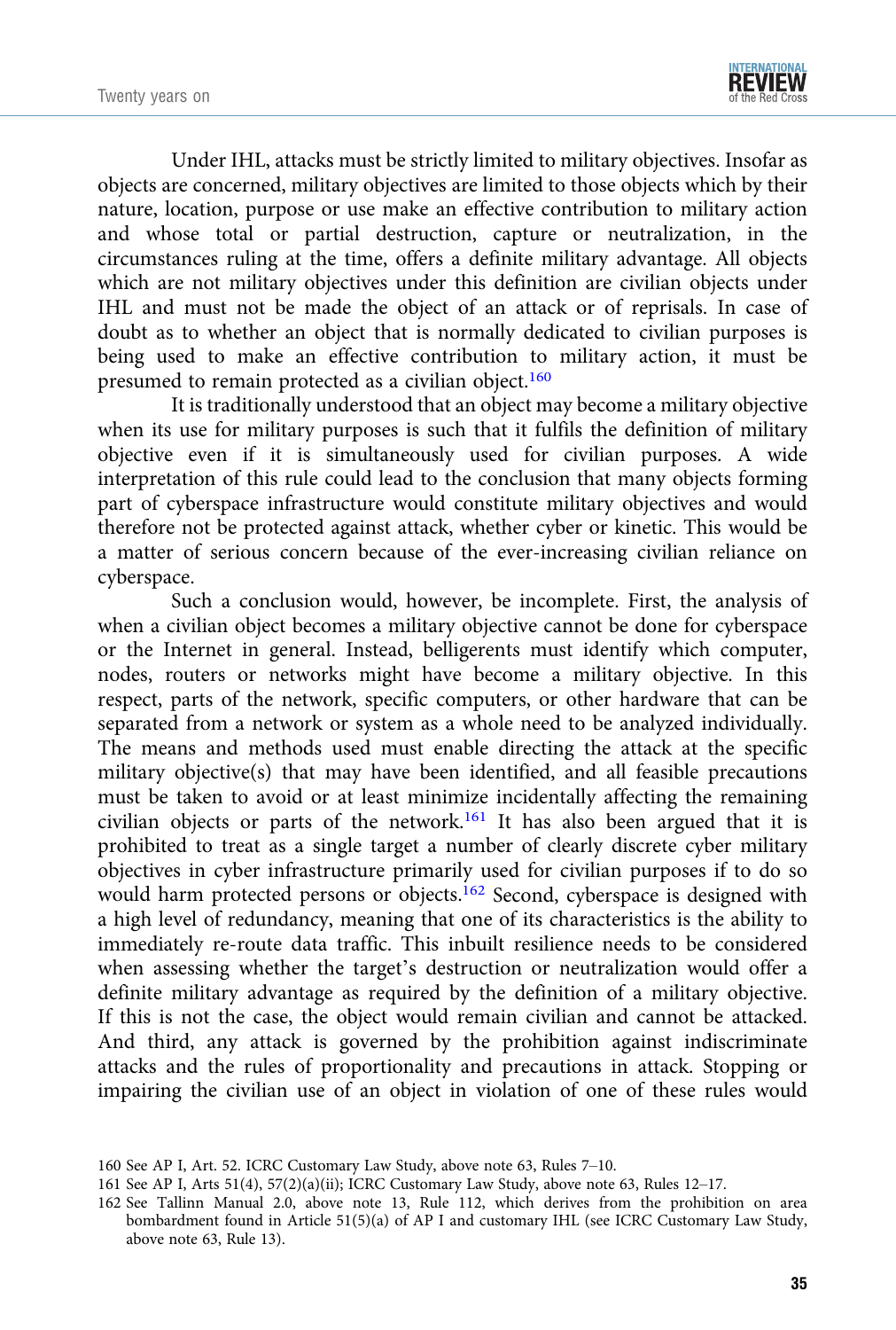render the attack unlawful despite the fact that the object had become a military objective.<sup>163</sup>

Compared to kinetic military operations, the use of cyber operations may, depending on the circumstances, enable achieving a particular effect while causing less destruction (on the target or incidentally on other objects or systems) or causing damage that may be more easily repaired or restored. This consideration is particularly relevant with regard to dual-use objects, as illustrated by the scenario of a belligerent trying to neutralize an enemy underground command bunker by cutting its electricity supply, which is simultaneously providing power to civilian infrastructure. A cyber operation may allow the operator to remotely choose which parts of the network to switch of  $f<sup>164</sup>$ . This could enable the attacker to achieve the desired effect while avoiding, or at least minimizing, harmful effects to the delivery of electricity to civilians. In such a case, and provided that choosing to use a cyber operation instead of a kinetic one is feasible, conducting the cyber operation would become required by the principle of precaution. Indeed, the obligation to take all feasible precautions in the choice of means and methods of warfare to avoid or at least minimize incidental civilian harm<sup>165</sup> is technologically neutral: it also applies to means and methods relying on new technologies, and may even require their use.166 Whether this is feasible in a specific instance depends on the circumstances ruling at the time, including humanitarian and military considerations.<sup>167</sup>

Limitations on cyber operations other than those amounting to "attacks", including the specific protection of certain persons and objects

While many of the general rules on the conduct of hostilities are limited to acts amounting to attacks as defined in IHL, some IHL rules governing the conduct of hostilities apply to a broader set of operations: first, a few rules apply to all "military operations", and second, the specific protection afforded to certain categories of persons and objects goes beyond the protection against attacks.

- 163 While acknowledging that the other view also exists, the ILA Study Group on the Conduct of hostilities deemed this "the better view" based on State practice, official documents and doctrine: see ILA Report, above note 147, pp. 336–337. See also ICRC, International Expert Meeting Report: The Principle of Proportionality in the Rules Governing the Conduct of Hostilities under International Humanitarian Law, Geneva, 2018, p. 39, available at [www.icrc.org/en/document/international-expert-meeting-report](https://www.icrc.org/en/document/international-expert-meeting-report-principle-proportionality)[principle-proportionality](https://www.icrc.org/en/document/international-expert-meeting-report-principle-proportionality); Helen Durham, Keynote Address, in Edoardo Greppi (ed.), Conduct of Hostilities: The Practice, the Law and the Future, 37th Round Table on Current Issues of International Humanitarian Law, International Institute of Humanitarian Law, Sanremo, 2015, p. 31.
- 164 This was reportedly done in the 2015 cyber operations against the electricity grid in Ukraine. See Kim Zetter, "Inside the Cunning, Unprecedented Hack of Ukraine's Power Grid", Wired, 3 March 2016, available at: [www.wired.com/2016/03/inside-cunning-unprecedented-hack-ukraines-power-grid/.](https://www.wired.com/2016/03/inside-cunning-unprecedented-hack-ukraines-power-grid/)

166 See ILA Report, above note 147, p. 384.

<sup>165</sup> AP I, Art. 57(2)(a)(ii); ICRC Customary Law Study, above note 63, Rule 17.

<sup>167</sup> While military considerations might include the "fragility" of cyber means and methods, this is not the only relevant factor determining feasibility. It is not possible to rule out that it is feasible, and therefore required, to use cyber operations to avoid or minimize incidental civilian harm on the sole basis that the cyber means or methods used are "fragile", without looking at the entirety of the situation, including all relevant humanitarian considerations.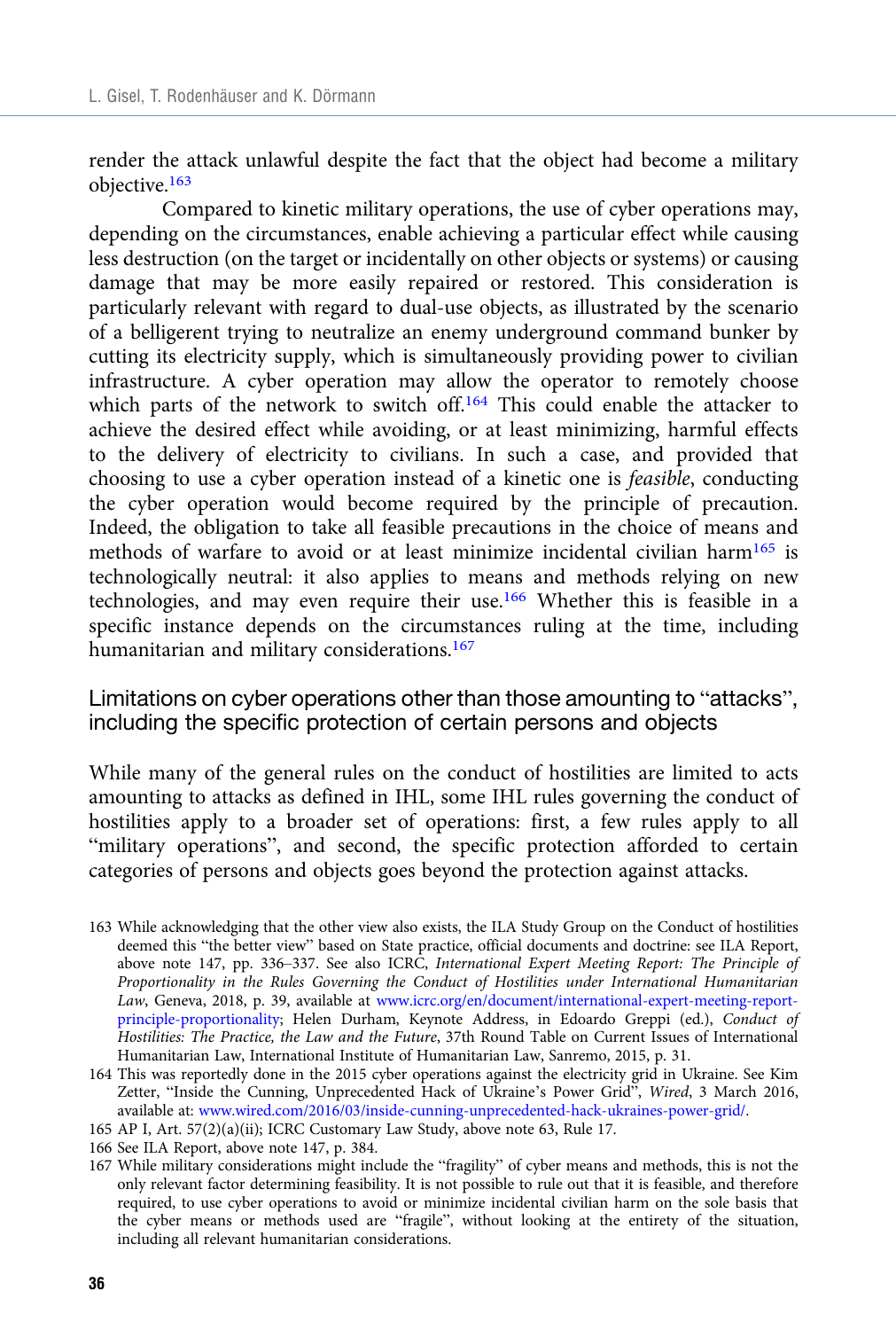

#### Rules governing military operations other than attacks

Identifying, and possibly clarifying, the rules that offer general protection to the civilian population and civilian objects against the effects of cyber operations that do not amount to attacks is an issue requiring more attention. This is all the more critical if the view is taken that only those operations causing physical damage are considered as attacks: in that case, there would be a rather broad category of cyber operations to which only a limited set of IHL rules applies. Such a conclusion would cause real concern for the protection of civilians and civilian infrastructure.

The notion of "military operation" appears in a number of articles of the 1949 Geneva Conventions and their 1977 Additional Protocols.168 Of most interest here are the rules that regulate the conduct of military operations, including those carried out by cyber means. They include the basic rule that "parties to the conflict … shall direct their operations only against military objectives" (AP I, Article 48), the principle that "the civilian population and individual civilians shall enjoy general protection against dangers arising from military operations" (AP I, Article 51(1)),<sup>169</sup> and the obligation that "constant" care shall be taken to spare the civilian population, civilians and civilian objects" in the conduct of military operations (AP I, Article  $57(1)$ ).<sup>170</sup>

The ordinary meaning of the term "military operation" and a systematic interpretation of these articles lead to the conclusion that this notion is different from the notion of "attack" as defined in Article 49 of AP I.<sup>171</sup> While the ICRC Commentary on Article 48 of AP I notes that the notion refers to military operations during which violence is used, and not to ideological, political or religious campaigns, it clarifies that it is a broader notion than "attacks". The Commentary defines "military operations" for the purpose of these articles as "any movements, manoeuvres and other activities whatsoever carried out by the armed forces with a view to combat" or "related to hostilities" – an understanding that is widely accepted.172

- 170 See also ICRC Customary Law Study, above note 63, Rule 15; Tallinn Manual 2.0, above note 13, Rule 114. 171 An interpretation that assimilates the notions of "operation" and "attack" would deprive the rules applying to "operations" of meaningful content and render them essentially superfluous. See C. Droege, above note 83, p. 556.
- 172 ICRC Commentary on the APs, above note 110, paras 2191, 1936, 1875. In the same vein, see Michael Bothe, Karl Josef Partsch and Waldemar A. Solf, New Rules for Victims of Armed Conflict: Commentary on the Two 1977 Protocols Additional to the Geneva Conventions of 1949, Martinus Nijhoff, Leiden, 2013, para. 2.2.3 on Art. 48, para. 2.8.2 on Art. 57; UK Ministry of Defence, The Joint Service Manual of the Law of Armed Conflict, Joint Service Publication 383, 2004 (UK Military Manual), para 5.32, fn. 187; ILA Report, above note 147, p. 380. The HPCR Manual on International Law Applicable to Air and Missile Warfare (Program on Humanitarian Policy and Conflict Research, Harvard University, 2009) applies the constant care obligation to "air or missile combat operations" (Rule 34), a notion broader than "attack" that includes, inter alia, refuelling, jamming of enemy radars, use of airborne warning systems and dropping an airborne force (commentary on Rule 1(c), para. 3). See also Noam Neuman, "A Precautionary Tale: The Theory and Practice of Precautions in Attack", Israel Yearbook on Human Rights, Vol. 48, 2018, p. 28; Jean-François Quéguiner, "Precautions under

<sup>168</sup> See GC III, Art. 23; GC IV, Art. 28; AP I, Arts 3, 39, 44, 51, 56–60; AP II, Art. 13.

<sup>169</sup> See also AP I, Art. 58; AP II, Art. 13(1).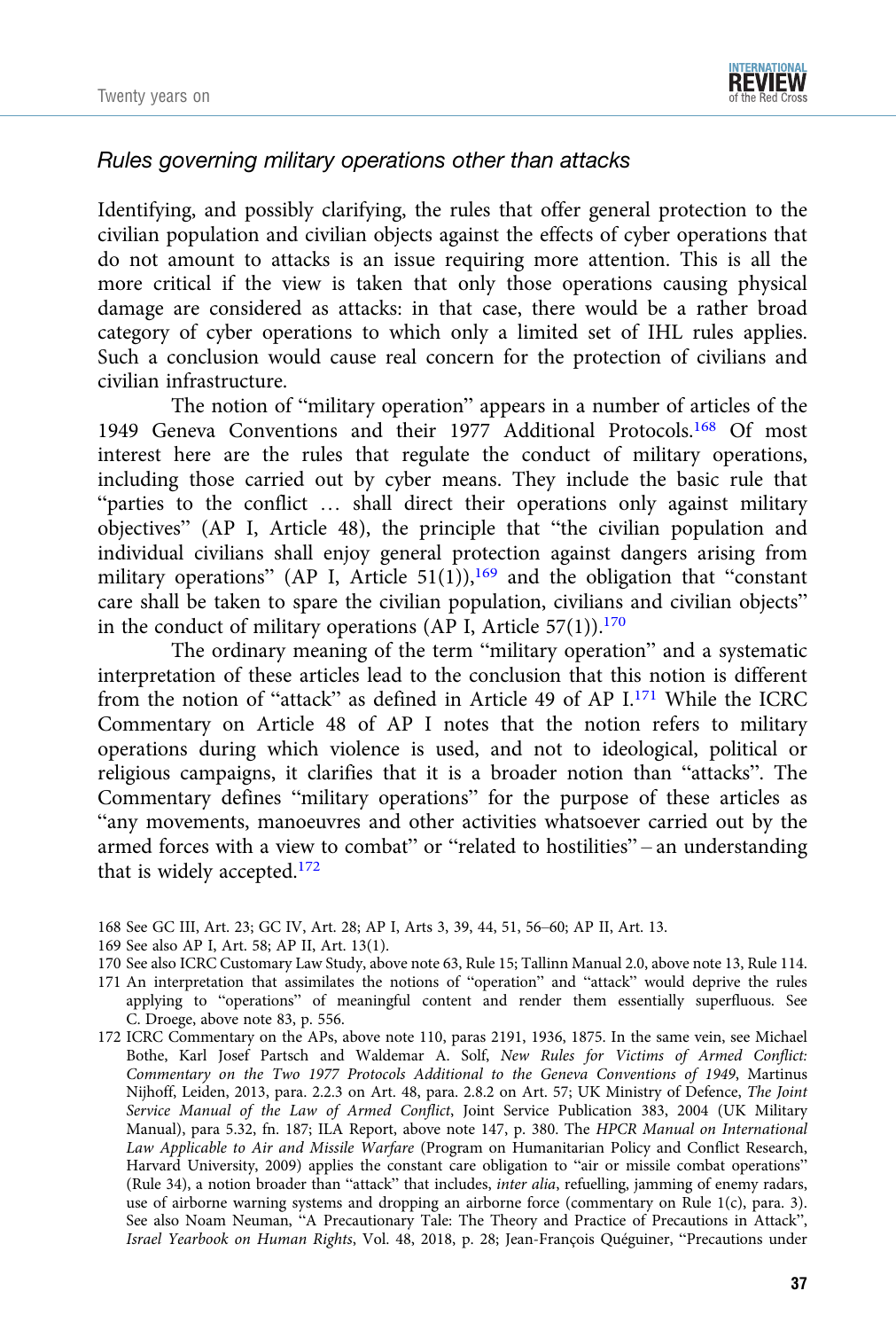The notion is mostly discussed in relation to the treaty and customary obligation to take constant care to spare the civilian population, civilians and civilian objects in the conduct of military operations. France has explicitly stated that this obligation also applies in cyberspace.173 This obligation requires all those involved in military operations to continuously bear in mind the effects of military operations on the civilian population, civilians and civilian objects, to take steps to reduce such effects as much as possible, and to seek to avoid any unnecessary effects.<sup>174</sup> It has been described as a positive and continuous obligation aimed at risk mitigation and harm prevention that imposes requirements which increase commensurably with the risk to civilians.175 The Tallinn Manual explains in this respect that

[t]he law admits of no situation in which, or time when, individuals involved in the planning and execution process may ignore the effects of their operations on civilians or civilian objects. In the cyber context, this requires situational awareness at all times, not merely during the preparatory stage of an operation.176

A more challenging issue is the application of the principle of distinction to military operations other than attacks. As noted above, Article 48 of AP I requires that military operations be directed only against military objectives. While the commentaries by the ICRC and by Bothe, Partsch and Solf<sup>177</sup> underline the fundamental character of this article, they do not shed much light on the precise meaning and scope of this obligation, which remain subject to debate.

Article 48 is sometimes understood as an overarching principle that is implemented through the application of the various rules of the section of the Protocol that it opens. Some commentators therefore argue that the specific rules stemming from the principle of distinction apply only to attacks and not to military operations other than attacks.<sup>178</sup> Accordingly, some military manuals

the Law Governing the Conduct of Hostilities", International Review of the Red Cross, Vol. 88, No. 864, 2006, p. 797; Chris Jenks and Rain Liivoja, "Machine Autonomy and the Constant Care Obligation", Humanitarian Law and Policy, 11 December 2018, available at: [https://blogs.icrc.org/law-and-policy/](https://blogs.icrc.org/law-and-policy/2018/12/11/machine-autonomy-constant-care-obligation/) [2018/12/11/machine-autonomy-constant-care-obligation/.](https://blogs.icrc.org/law-and-policy/2018/12/11/machine-autonomy-constant-care-obligation/) Specifically with regard to cyber operations, see Tallinn Manual 2.0, above note 13, para. 2 of the commentary on Rule 114 (noting that the notion of hostilities, to which it applies the constant care obligation, is broader than the notion of attacks); H. Harrison Dinniss, above note 124, p. 199. For a different view at least with regard to the principle of distinction, see M. Roscini, above note 127, p. 178.

- 173 French Ministry of the Armies, above note 77, p. 15.
- 174 UK Military Manual, above note 172, para. 5.32.1; Tallinn Manual 2.0, above note 13, para. 4 of the commentary on Rule 114; Dieter Fleck, The Handbook of International Humanitarian Law, 3rd ed., Oxford University Press, Oxford, 2013, p. 199; N. Neuman, above note 172, pp. 28–29.
- 175 ILA Report, above note 147, p. 381.
- 176 Tallinn Manual 2.0, above note 13, para. 4 of the commentary on Rule 114.
- 177 M. Bothe, K. J. Partsch and W. A. Solf, above note 172.
- 178 M. Roscini, above note 126, p. 178. See also, though expressed under customary law, Tallinn Manual 2.0, above note 13, para. 5 of the commentary on Rule 93; Michael N. Schmitt, "'Attack' as a Term of Art in International Law: The Cyber Operations Context", in Christian Czosseck, Rain Ottis and Katharina Ziolkowski (eds), 4th International Conference on Cyber Conflict: Proceedings, NATO CCD COE Publications, Tallinn, 2012, pp. 283–293, 289–290.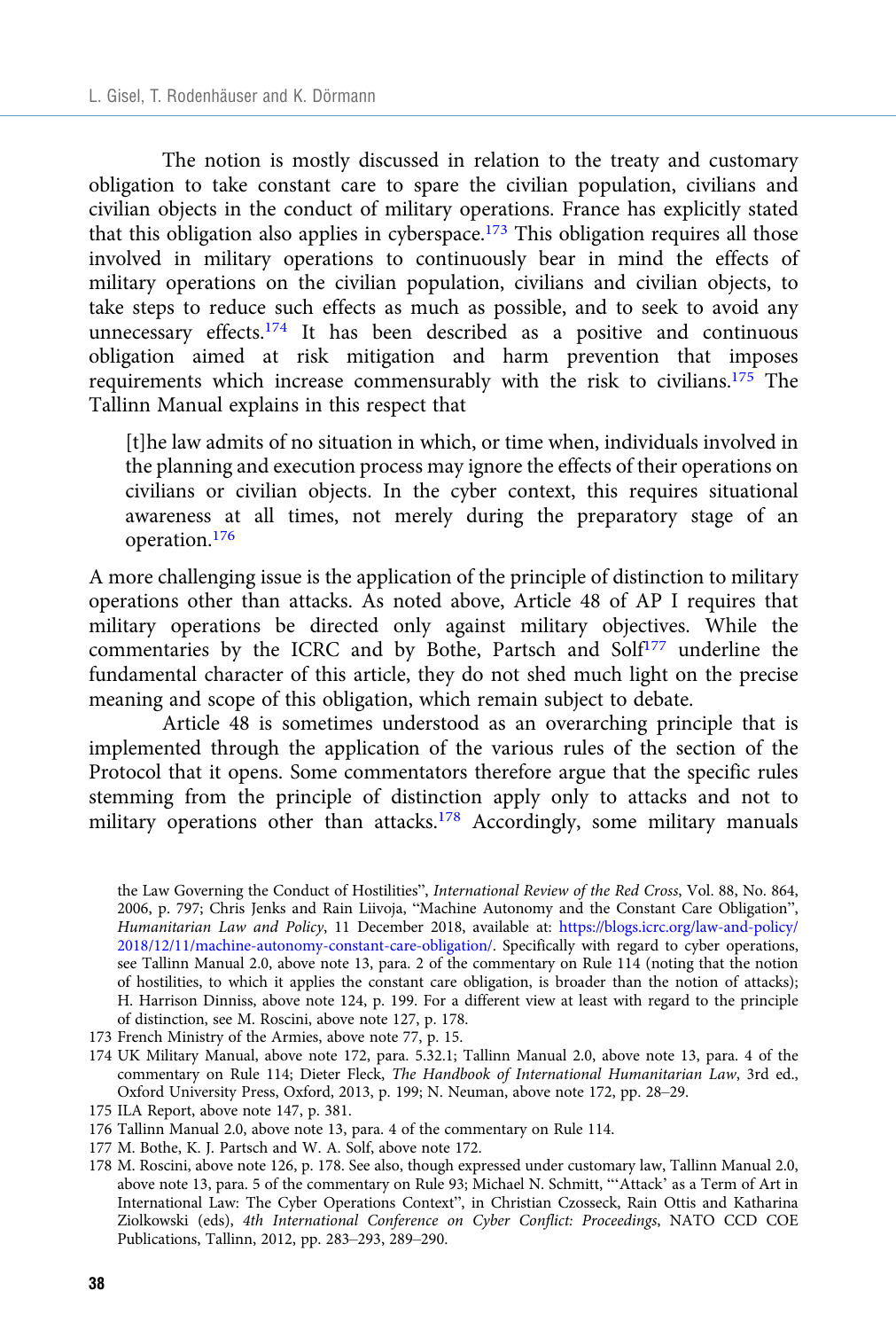

expressly state that cyber operations other than attacks may be directed at civilians or civilian objects.<sup>179</sup> This assertion would seem difficult to reconcile with Article 48 for States party to the Protocol, or at least would need to be carefully articulated. Indeed, experts have pointed out that "[w]hile … there is a distinction between military operations and attacks, it does not follow that non-violent computer network attacks may be therefore conducted against civilian objects".<sup>180</sup> This conclusion stems from the rules of treaty interpretation, which require that provisions are interpreted to "have a meaningful content and are not superfluous".<sup>181</sup>

As noted above, "military operations" are understood as any movements, manoeuvres or other activities whatsoever carried out by the armed forces with a view to combat or related to hostilities. Manoeuvring is also an integral part of cyber operations.182 For instance, establishing remote access to one system or device might be a step towards reaching or attacking another system or device.<sup>183</sup> Assuming that the former system or device is civilian in character and the latter is a military objective, the question may arise as to whether establishing access to the civilian system or device would be a prohibited military operation. In the view of the present authors, provided that the civilian system or device is not damaged or disabled in the process, such a scenario does not appear to contravene Article 48 because the operation is, ultimately, directed at a military objective.184 Such cyber operations may indeed be assessed in the same way as traditional military operations – for example, when a commando moves through a civilian house to attack a military objective which is located behind it. Still, other obligations would remain relevant, such as the obligation to take constant care to spare civilian objects.

In the view of the present authors, Article 48, alone or in combination with Articles  $51(1)$  and  $57(1)$  of AP I, should be interpreted as prohibiting cyber operations designed solely at disrupting internet services for the civilian population even if such cyber operations do not disable objects or otherwise have consequences that qualify them as attacks. The civilian use of the Internet is today so all-pervading that any other interpretation would leave an important gap in the protection that IHL affords to civilians against the effects of hostilities carried out by cyber means.185

- 180 H. Harrison Dinniss, above note 124, p. 199.
- 181 See also C. Droege, above note 83, p. 556.
- 182 See, for example, US DoD, Cyberspace Operations, Joint Publication 3-12, 8 June 2018, p. xii: "Movement and Maneuver. Cyberspace operations enable force projection without the need to establish a physical presence in foreign territory. Maneuver in the DODIN [Department of Defense Information Network] or other blue [friendly] cyberspace includes positioning of forces, sensors, and defenses to best secure areas of cyberspace or engage in defensive actions as required. Maneuver in gray [neutral] and red [enemy] cyberspace is a cyberspace exploitation action and includes such activities as gaining access to adversary, enemy, or intermediary links and nodes and shaping this cyberspace to support future actions."
- 183 L. Gisel and L. Olejnik (eds), above note 11, p. 57.
- 184 Compare with H. Harrison Dinniss, above note 124, p. 201.
- 185 The experts who drafted the Tallinn Manual discussed whether disrupting all email communications throughout a country during an armed conflict would amount to an attack – a narrower notion than

<sup>179</sup> Norwegian Military Manual, above note 118, para. 9.57. See also DoD Law of War Manual, above note 87, para. 16.5.2.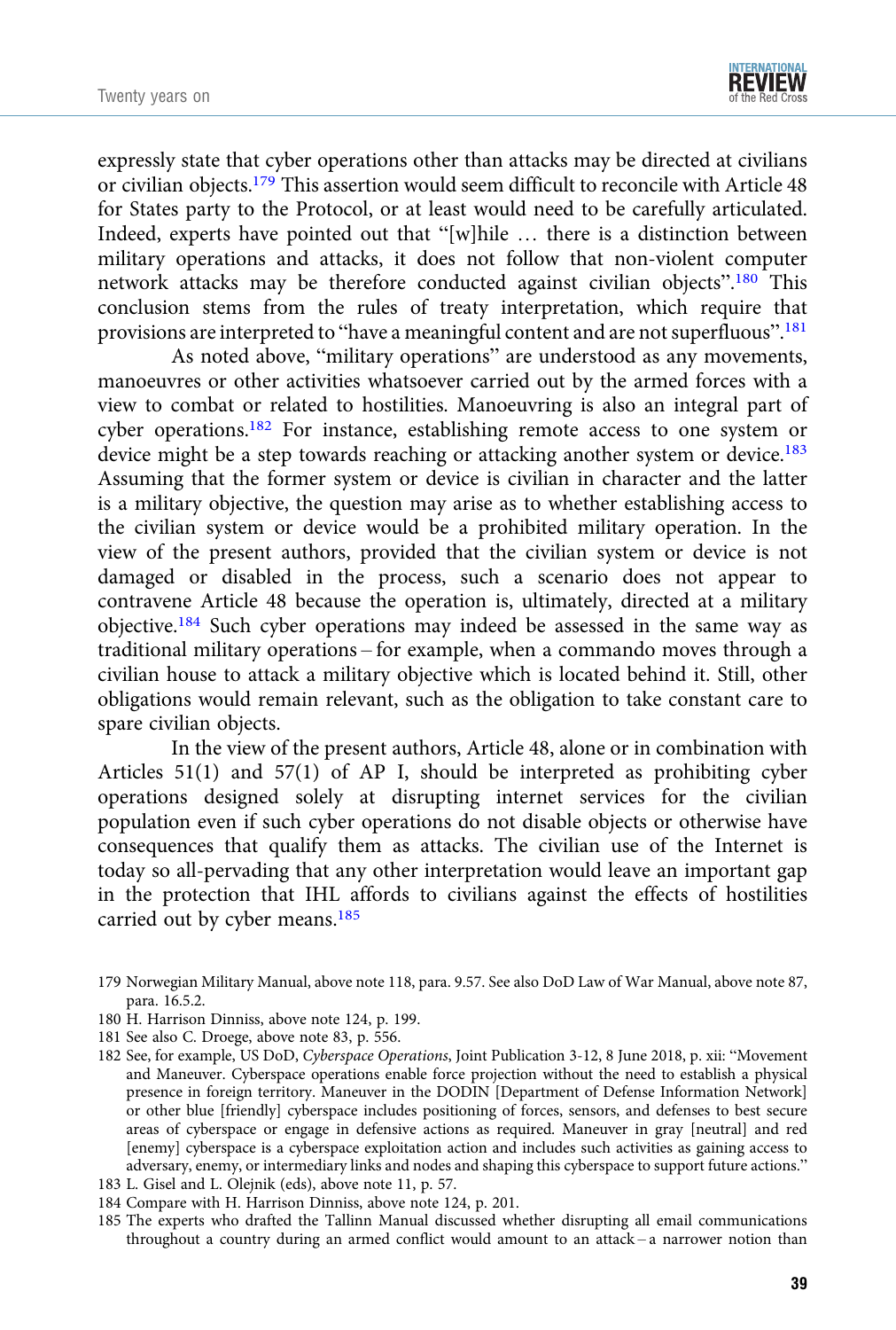As discussed above, some hold the view that not all cyber operations which disable objects, or which delete or manipulate data, constitute attacks. As a consequence of such interpretations, a significantly broader range of cyber operations would not be governed by the rules on attacks, including operations that would create a significant risk of harm. It is therefore all the more important for the protection of the civilian population that those who interpret narrowly the notions of "attack" and "objects" clarify whether they consider that cyber operations which merely disable objects or delete data amount to "military operations", and what this means for the application of the principle of distinction to such operations – in particular, what the requirement of Article 48 of AP I that parties to armed conflicts "shall direct their operations only against military objectives" entails. For instance, at least a certain level of protection would be retained if those who interpret the notion of "attack" narrowly accept that a cyber operation that merely disables objects is a "military operation" which as a consequence must be directed only against military objectives.

Even cyber operations that do not fall within the notion of "military operation" as understood in AP I might be regulated by some IHL rules stemming from the principle of distinction. For example, it has been noted that "directing" psychological operations or other types of propaganda at civilians would not violate Article 48 of AP I because these operations would not fall within the meaning of "military operations" as understood in Article 48.<sup>186</sup> Yet, psychological operations are not beyond the protective reach of other IHL norms. For instance, they must not amount to prohibited acts or threats of violence the primary purpose of which is to spread terror among the civilian population or encourage IHL violations.<sup>187</sup>

Limitations on cyber operations other than attacks may also stem from the principle of military necessity. Relying on the customary rule going back to the 1907 Hague Regulation, the US DoD Law of War Manual states that "[a] cyber operation that would not constitute an attack, but would nonetheless seize or destroy enemy property, would have to be imperatively demanded by the necessities of war".<sup>188</sup> The Manual also refers to military necessity in a more generic manner, specifying that cyber operations which do not amount to attack "must not be directed against enemy civilians or civilian objects unless the operations are militarily necessary".<sup>189</sup> In a similar manner, Australia notes that "[a]pplicable IHL rules will also apply to cyber operations in an armed conflict that do not constitute or rise to the level of an 'attack', including the principle of military necessity".<sup>190</sup> While these references to military necessity as a restraining principle are

military operations. While a minority held the view that the international community would generally regard such an operation as an attack, the majority held the view that IHL did not presently extend this far, but nevertheless considered that there was logic in characterizing these operations as attacks. Tallinn Manual 2.0, above note 13, para. 13 of the commentary on Rule 92.

188 DoD Law of War Manual, above note 87, para. 16.5.1.

<sup>186</sup> C. Droege, above note 83, p. 556.

<sup>187</sup> ICRC Challenges Report 2019, above note 36, pp. 28–29.

<sup>189</sup> Ibid., para. 16.5.2.

<sup>190</sup> Australian Department of Foreign Affairs and Trade, above note 94, p. 4.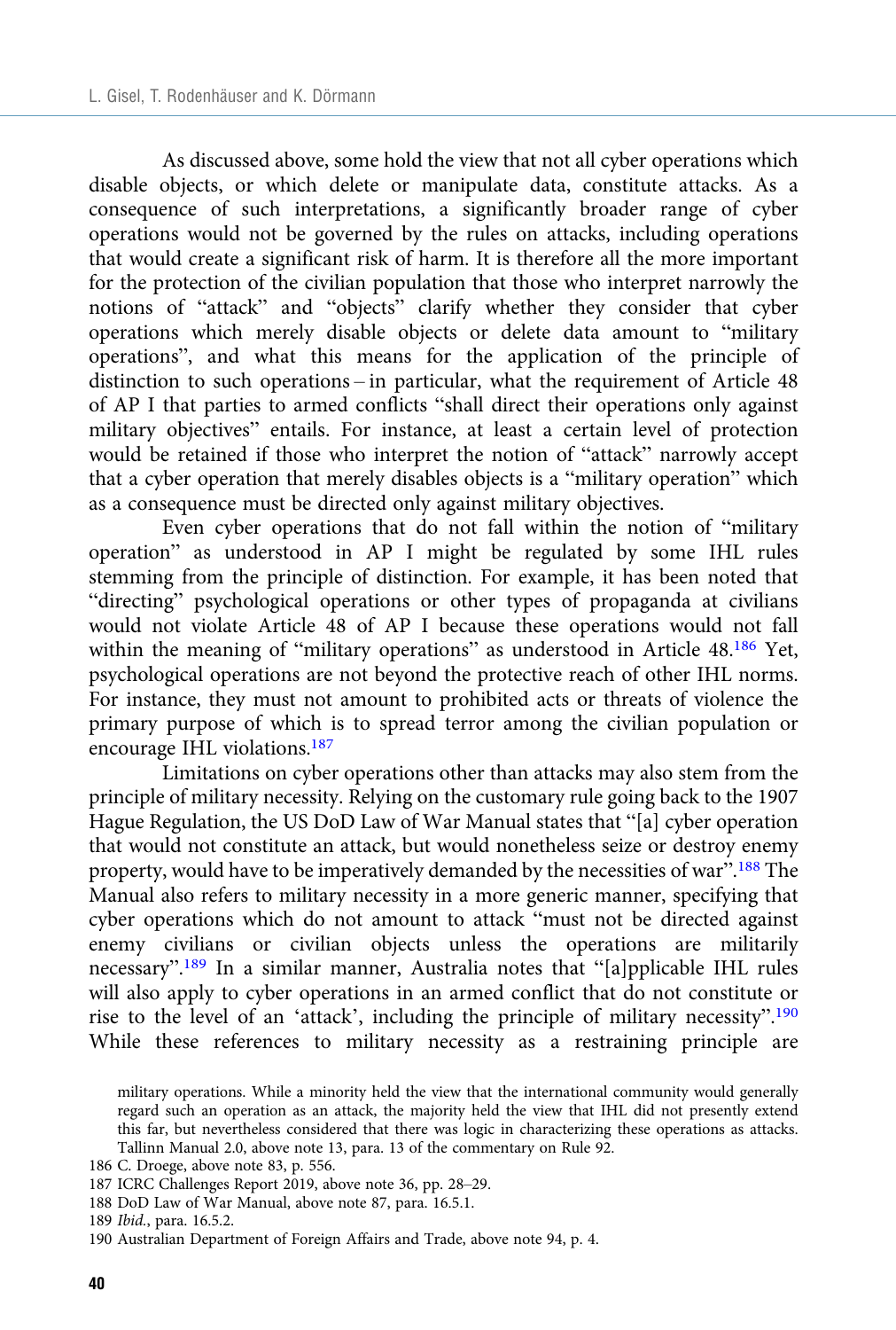

welcome, more clarity is needed on exactly what the principle of military necessity prescribes when conducting cyber operations.

This brief discussion shows that cyber operations other than attacks are not unregulated. The legal regime governing military operations remains, however, less complete, precise and demanding than the legal regime governing operations that amount to attacks under IHL. To address this protection gap at least to some extent, Schmitt has put forward a suggestion that States should apply – as a matter of policy – an adapted proportionality assessment to cyber operations that do not amount to attacks.191

The specific protection that IHL provides to certain persons and objects further restricts the scope of permissible military operations.

#### IHL rules protecting objects indispensable to the survival of the civilian population, medical services, and humanitarian relief operations

In addition to the general rules on the conduct of hostilities, IHL sets out specific regimes for certain objects and services that afford additional and stronger protection than the protection granted to all civilians and civilian objects.

For instance, IHL specifically makes it illegal "to attack, destroy, remove or render useless objects indispensable to the survival of the civilian population".<sup>192</sup> This rule protects, for example, "food-stuffs", "agricultural areas for the production of food-stuffs", and "drinking water installations and supplies and irrigation works".<sup>193</sup> While the experts who drafted the Tallinn Manual held that the Internet as such cannot be considered as an object indispensable to the survival of the civilian population, they noted that "cyber infrastructure indispensable to the functioning of electrical generators, irrigation works and installations, drinking water installations, and food production facilities could, depending on the circumstances, qualify".<sup>194</sup> The explicit mention of "rendering useless" must be understood as covering a broader range of operations that may impact these goods, beyond attacks or destruction. As noted in the ICRC Commentary on Article 54(2) of AP I, the intent of the drafters was "to cover all possibilities" of how objects for the subsistence of the civilian population can be rendered useless.195 Today, cyber operations that are designed, or can be expected, to render objects indispensable for the civilian population useless are prohibited, regardless of whether they amount to an attack. The debate on whether military operations against these objects amount to an attack (as discussed above) is therefore moot for these objects.

192 See AP I, Art. 54(2); AP II, Art. 14; ICRC Customary Law Study, above note 63, Rule 54.

<sup>191</sup> M. N. Schmitt, above note 67, p. 347: "States would commit, as a matter of policy, to refraining from conducting cyber operations to which the IHL rules governing attacks do not apply when the expected concrete negative effects on individual civilians or the civilian population are excessive relative to the concrete benefit related to the conflict that is anticipated to be gained through the operation."

<sup>193</sup> AP I, Art. 54(2).

<sup>194</sup> Tallinn Manual 2.0, above note 13, para. 5 of the commentary on Rule 141.

<sup>195</sup> ICRC Commentary on the APs, above note 110, paras 2101, 2103.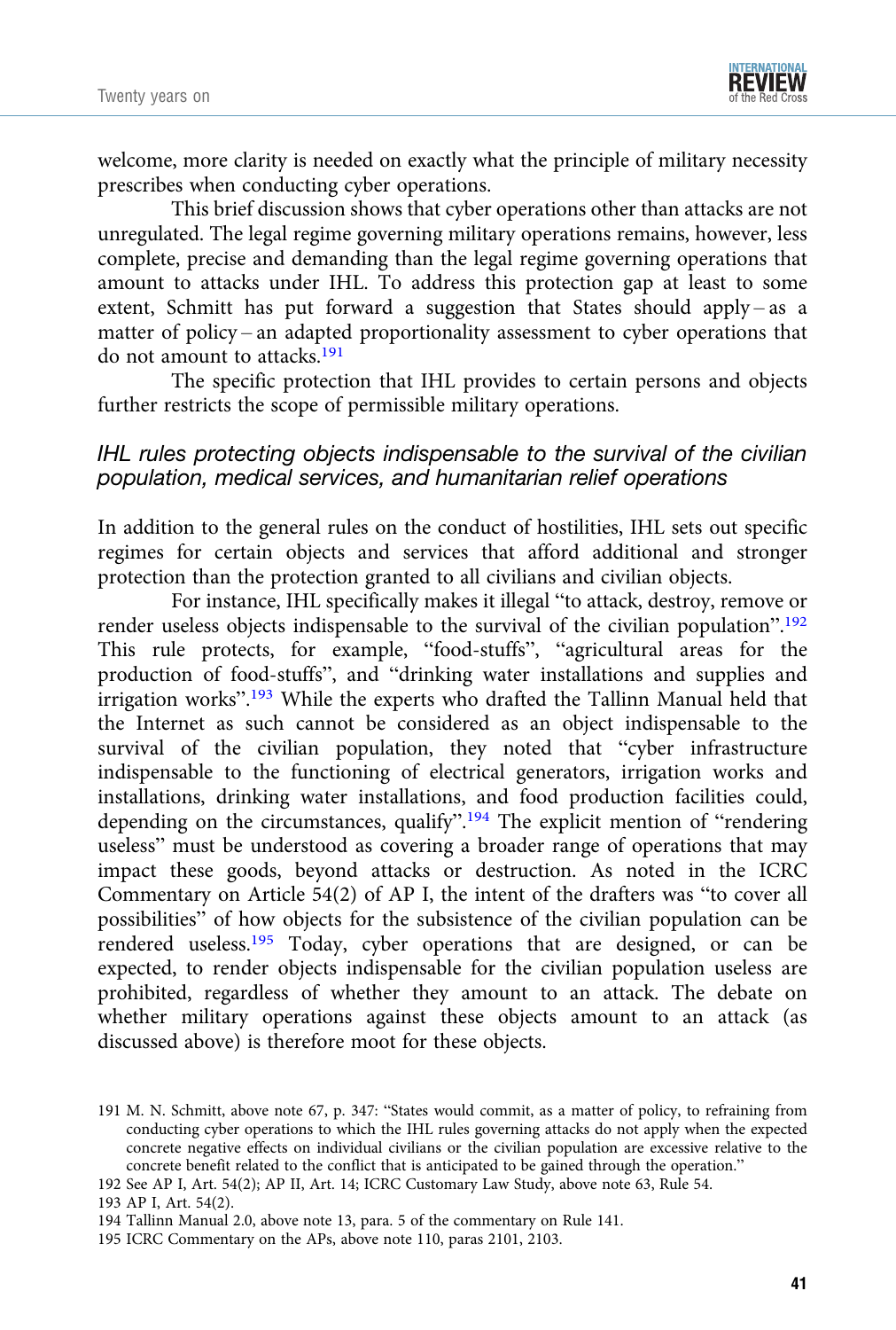IHL also provides specific protection for medical services. Given the fundamental importance of health care for anyone affected by armed conflict, belligerents must respect and protect medical facilities and personnel at all times.196 The obligation to "respect" medical facilities and personnel is understood as not only protecting them against operations that amount to attacks – it is prohibited to "harm them in any way. This also means that there should be no interference with their work (for example, by preventing supplies from getting through) or preventing the possibility of continuing to give treatment to the wounded and sick who are in their care."<sup>197</sup> The special protection of medical facilities includes medical communication: while jamming enemy communication is generally considered permissible, "an intentional disruption of [medical] units' ability to communicate for medical purposes" may not be permissible, even if medical units communicate with the armed forces.198 Moreover, the obligation to respect and protect medical facilities encompasses a prohibition against deleting, altering or otherwise negatively affecting medical data.199 It may also provide protection against cyber operations directed at the confidentiality of medical data, which at least in some circumstances would be hard to reconcile with the obligation to protect and respect medical facilities.<sup>200</sup> Relevant data in the medical context include "data necessary for the proper use of medical equipment and for tracking the inventory of medical supplies" as well as

- 196 See, for instance, GC I, Art. 19; GC II, Art. 12; GC IV, Art. 18; AP I, Art. 12; AP II, Art. 11; ICRC Customary Law Study, above note 63, Rules 25, 28, 29; Tallinn Manual 2.0, above note 13, Rules 131– 132. Protection of medical facilities and personnel ceases only if they commit, or are used to commit, outside their humanitarian duties, acts harmful to the enemy. Protection may, however, cease only after a due warning has been given, naming, in all appropriate cases, a reasonable time limit, and after such warning has remained unheeded. See GC I, Art. 21; GC II, Art. 34; GC IV, Art. 19; AP I, Art. 13; AP II, Art. 11(2); ICRC Customary Law Study, above note 63, Rules 25, 28, 29; Tallinn Manual 2.0, above note 13, Rule 134.
- 197 ICRC Commentary on the APs, above note 110, para. 517. See also ICRC Commentary on GC I, above note 69, para. 1799; Oxford Statement, above note 32, point 5 ("During armed conflict, international humanitarian law requires that medical units, transport and personnel must be respected and protected at all times. Accordingly, parties to armed conflicts: must not disrupt the functioning of health-care facilities through cyber operations; must take all feasible precautions to avoid incidental harm caused by cyber operations, and; must take all feasible measures to facilitate the functioning of health-care facilities and to prevent their being harmed, including by cyber operations"); Tallinn Manual 2.0, above note 13, para. 5 of the commentary on Rule 131 ("For instance, this Rule [Rule 131, which states that "[m]edical and religious personnel, medical units, and medical transports must be respected and protected and, in particular, may not be made the object of cyber attack"] would prohibit altering data in the Global Positioning System of a medical helicopter in order to misdirect it, even though the operation would not qualify as an attack on a medical transport").
- 198 ICRC Commentary on the APs, above note 110, para. 1804.
- 199 See ICRC Challenges Report 2015, above note 118, p. 43.
- 200 See L. Gisel and L. Olejnik (eds), above note 11, p. 36, discussing the hypothetical of hacking into the medical or administrative records of a medical facility in order to gain knowledge of an enemy commander's medical appointment so as to locate him in order to capture or kill him on the way to or back from the medical facility. This could indeed unduly impede the facility's medical functioning and hinder the ability of health-care professionals to uphold their ethical duty of preserving medical confidentiality. The Tallinn Manual 2.0, above note 13, para. 2 of the commentary on Rule 132, proposes the following as an example of an operation that would not violate IHL: "non-damaging cyber reconnaissance to determine whether the medical facility or transports (or associated computers, computer networks, and data) in question are being misused for militarily harmful acts".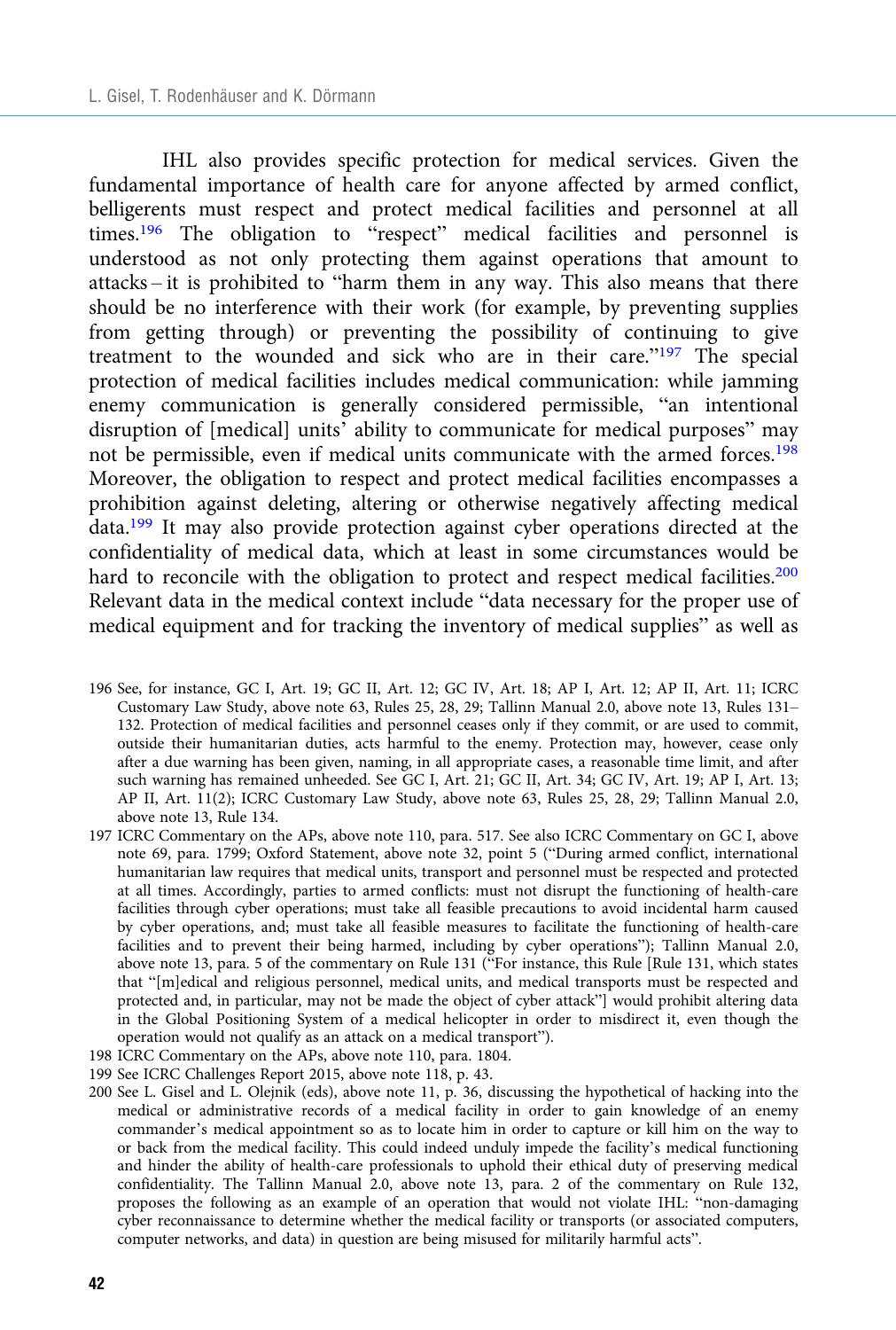

"personal medical data required for the treatment of patients".<sup>201</sup> The obligation to "protect" medical facilities, including their data, entails positive obligations. Parties to the conflict must actively take measures to protect medical facilities from harm to the extent feasible, including harm resulting from cyber operations.<sup>202</sup>

IHL also prescribes that humanitarian personnel and relief consignments must be respected and protected.<sup>203</sup> This obligation certainly prohibits any "attacks" against humanitarian operations. In the same way as for the obligation to respect and protect medical personnel and facilities, relevant rules should also be understood as prohibiting "other forms of harmful conduct outside the conduct of hostilities" against humanitarians or undue interference with their work.204 Moreover, parties to armed conflicts are required to agree, allow and facilitate humanitarian relief operations.205 Accordingly, Rule 145 of the Tallinn Manual 2.0 states that "cyber operations shall not be designed or conducted to interfere unduly with impartial efforts to provide humanitarian assistance", and specifies that such operations are prohibited "even if they do not rise to the level of an 'attack'".<sup>206</sup> The obligation to respect and to protect relief personnel and operations should also be understood as protecting relevant data.207 At least for States party to AP I, the protection of humanitarian data should encompass data of the ICRC that the organization needs "to carry out the humanitarian functions assigned to it by the [Geneva] Conventions and this Protocol in order to ensure protection and assistance to the victims of conflicts".<sup>208</sup>

These special protections show that IHL provides more stringent rules for military operations against certain goods or services that are essential for the survival, health and well-being of the civilian population.

# The importance of legal reviews of cyber means and methods of warfare to ensure respect for IHL

In light of the particular challenges that the characteristics of cyberspace pose to the interpretation and application of some IHL principles in the conduct of hostilities, parties to armed conflicts who choose to develop, acquire or adopt weapons, means or methods of warfare relying on cyber technology need to exercise care in doing so. In this respect, States party to AP I that develop or acquire cyber warfare

- 201 Tallinn Manual 2.0, above note 13, para. 3 of the commentary on Rule 132.
- 202 ICRC Commentary on GC I, above note 69, paras 1805–1808; Tallinn Manual 2.0, above note 13, para. 6 of the commentary on Rule 131.
- 203 AP I, Arts 70(4), 71(2); ICRC Customary Law Study, above note 63, Rules 31, 32.
- 204 ICRC Commentary on GC I, above note 69, paras 1358, 1799.
- 205 See, for instance, GC IV, Art. 59; AP I, Arts 69–70; ICRC Customary Law Study, above note 63, Rule 55.
- 206 Tallinn Manual 2.0, above note 13, para. 4 of the commentary on Rule 80.
- 207 For further discussion, see Tilman Rodenhäuser, "Hacking Humanitarians? IHL and the Protection of Humanitarian Organizations against Cyber Operations", EJIL: Talk!, 16 March 2020, available at: [www.](https://www.ejiltalk.org/hacking-humanitarians-ihl-and-the-protection-of-humanitarian-organizations-against-cyber-operations/) [ejiltalk.org/hacking-humanitarians-ihl-and-the-protection-of-humanitarian-organizations-against-cyber](https://www.ejiltalk.org/hacking-humanitarians-ihl-and-the-protection-of-humanitarian-organizations-against-cyber-operations/)[operations/](https://www.ejiltalk.org/hacking-humanitarians-ihl-and-the-protection-of-humanitarian-organizations-against-cyber-operations/).
- 208 AP I, Art. 81. Such data include, for example, those needed to establish tracing agencies to collect information on persons reported missing in the context of an armed conflict, or those collected by the ICRC when visiting and interviewing detainees without witnesses.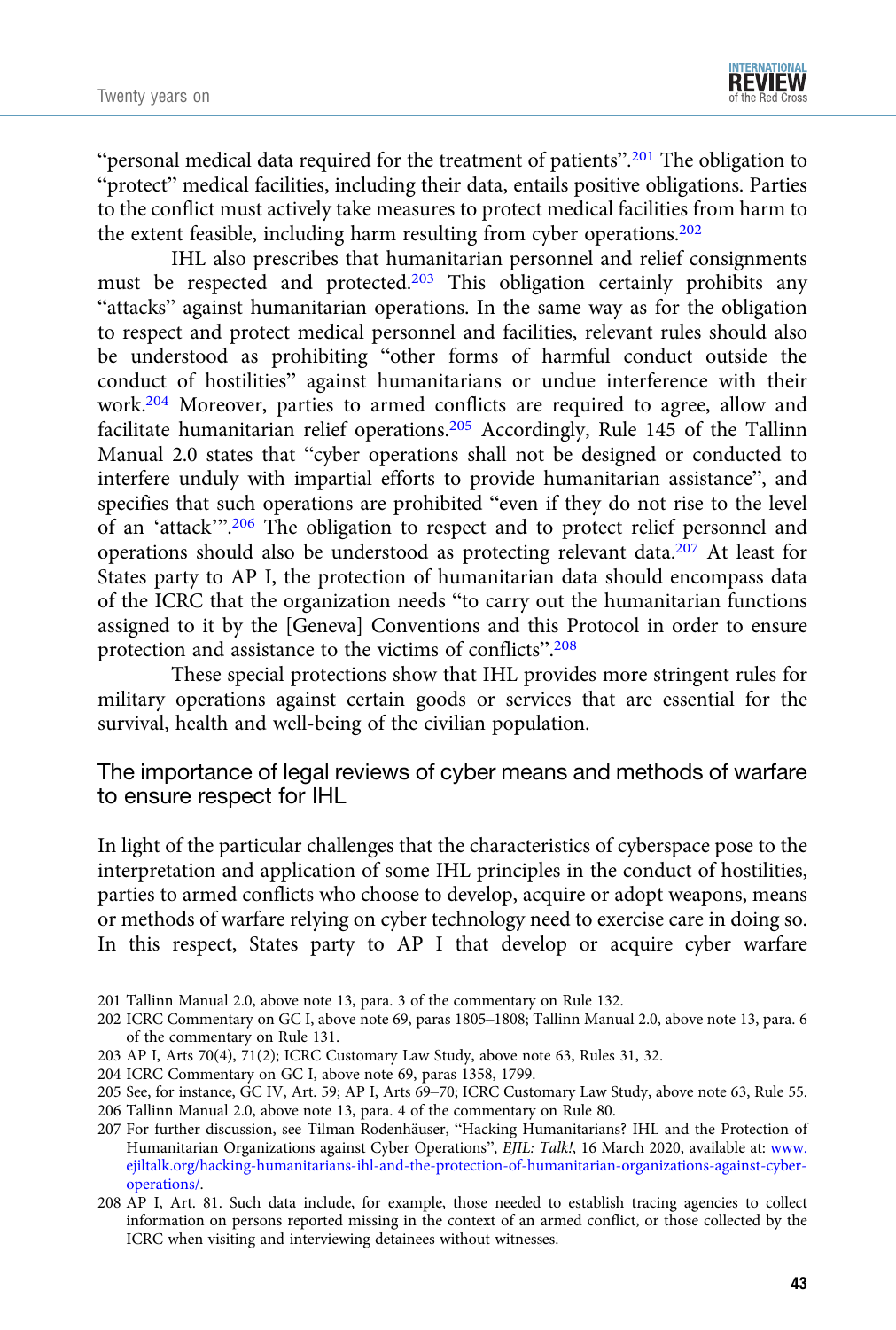capacities – whether for offensive or defensive purposes – have an obligation to assess whether the employment of the cyber weapon, means or method of warfare would be prohibited by international law in some or all circumstances.<sup>209</sup> More broadly, legal reviews are critical for all States to ensure respect for IHL by their armed forces,<sup>210</sup> so that they only use weapons, means or methods of warfare, including those relying on cyber technology, that comply with the State's obligations under IHL.211 Such reviews should involve a multi-disciplinary team including legal, military and technical experts as relevant.212 These legal reviews need to be conducted earlier and in more depth than the analysis of the legality of the actual use of a tool in the specific circumstance of an attack.

In view of the novelty of the technology, it is critical that the legal review of cyber weapons, means and methods of warfare is given particular attention. The prohibition of weapons that are by nature indiscriminate may be particularly relevant considering the ability of certain cyber tools to self-propagate autonomously.213 The legal review of cyber weapons, means and methods of warfare may, however, present a number of challenges. In the following, we illustrate some issues, without being exhaustive.

First, a State conducting a legal review needs to determine against which legal standards it reviews a cyber tool. In other words, the State will need to have answers to some of the questions discussed above, such as whether the use of a tool will qualify as an attack and is therefore subject to a broad range of IHL rules. For matters where the law is unclear or unsettled, a cautious approach may be warranted to avoid the subsequent appearance that the employment of a cyber tool was, or should have been deemed, unlawful.

Second, a State needs to determine what needs to be reviewed. This may not necessarily be evident with regard to cyber tools or cyber capabilities, as shown by the widespread use of these terms instead of notions such as cyber weapons. Commentators have discussed whether and which cyber tools or capabilities are weapons, means or methods of warfare, and what the implications are with respect to their legal review.214 In any case, as noted above, States party to AP I must review all cyber tools or capabilities that qualify as weapons, means or methods of warfare. For States that are not party to AP I, the obligation to respect and ensure respect for IHL by their armed forces and the newness of the use of cyber technologies as weapon, means or method of warfare would make it

<sup>209</sup> AP I, Art. 36.

<sup>210</sup> See common Article 1; ICRC Customary Law Study, above note 63, Rule 139.

<sup>211</sup> ICRC, A Guide to the Legal Review of New Weapons, Means and Methods of Warfare: Measures to Implement Article 36 of Additional Protocol I of 1977, Geneva, 2006, p. 1.

<sup>212</sup> Ibid., pp. 22–23.

<sup>213</sup> See ICRC Customary Law Study, above note 63, Rule 71. For an illustration of some of the issues raised by the legal review of cyber weapons, see "Scenario 10: Cyber Weapons Review", in K. Mačák, T. Minárik and T. Jančárková (eds), above note 68.

<sup>214</sup> Jeffrey T. Biller and Michael N. Schmitt, "Classification of Cyber Capabilities and Operations as Weapons, Means, or Methods of Warfare", International Law Studies, Vol. 95, 2019, p. 219.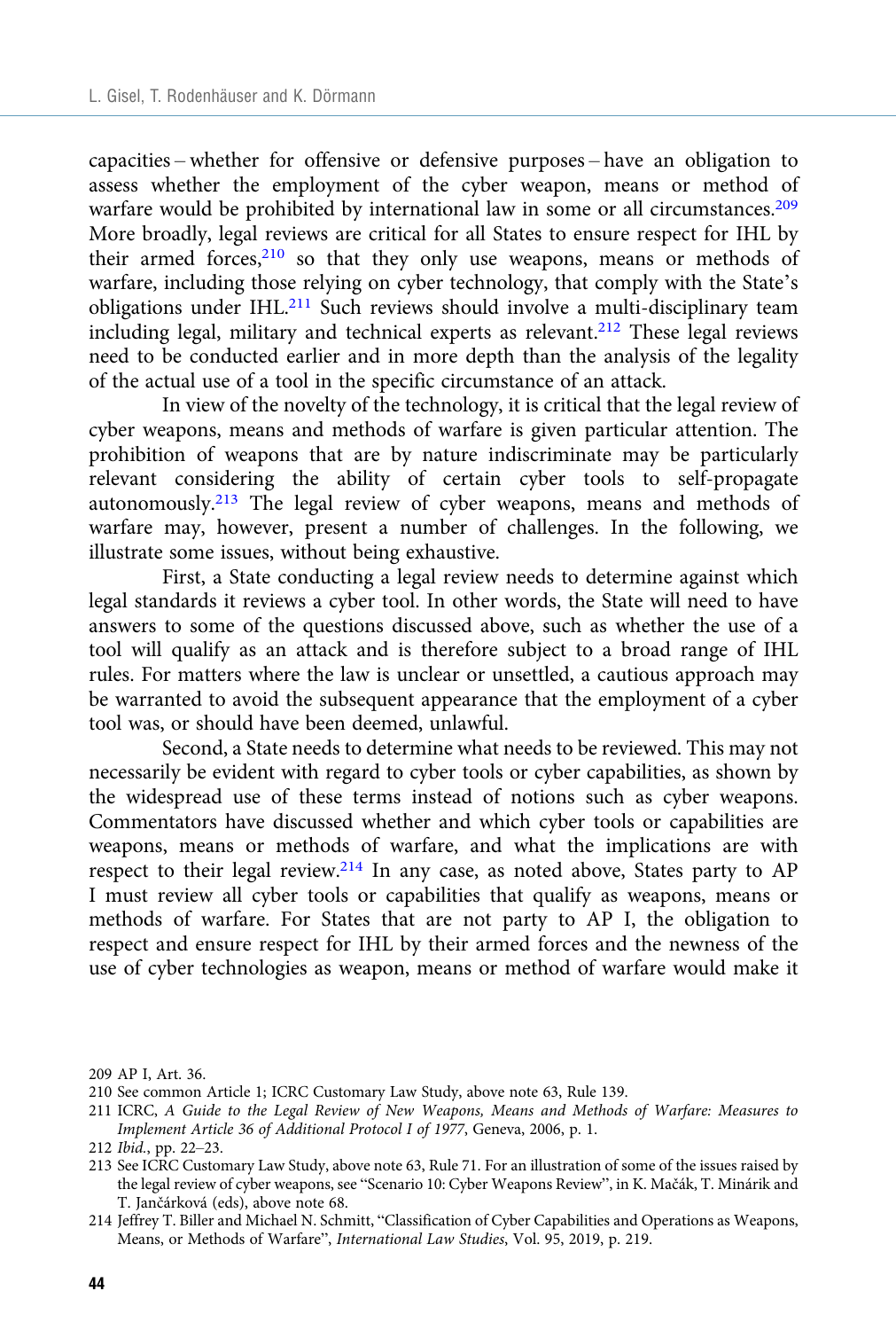

prudent to cast as large a net as possible in terms of the capabilities being reviewed.215

Third, a weapon or means of warfare should not be assessed in isolation from the way in which it will be used, meaning that the normal or expected use of the weapon or means of warfare must be considered in the legal review. Military cyber capabilities might, however, be less standardized than kinetic weapons, especially if designed for a specific operation. This would mean that the review needs to be done in view of the specific cyber environment in which the weapon will likely be used.

Fourth, and relatedly, a State should conduct a legal review not only for a weapon, means or method of warfare it intends to acquire or adopts for the first time, but also when it modifies a weapon, means or method that has already passed a legal review. This may pose a challenge with regard to cyber tools that are likely to be subject to frequent adaptation, including to respond to the software security upgrades that a potential target undergoes. While the question of the type and extent of change that would require a new legal review might need to be further clarified, a new legal review must be conducted, notably, when the weapon, means or method of warfare is modified in a way that alters its function or when the modification could otherwise have an impact on whether the employment of the weapon, means or method would comply with the law.<sup>216</sup> It has been noted in this respect with regard to cyber weapons that "the assessment of whether a change will affect a program's operation must be qualitative rather than quantitative in nature".<sup>217</sup> For legal reviews to be effective, States that study, develop, acquire or adopt new weapons, means or methods relying on new technologies need to navigate these and other complexities. In other words, testing regimes must adapt to the unique characteristics of cyber technology. In light of the above-mentioned complexities, a good practice to ensure respect for IHL by all States would be to share information about a State's legal review mechanisms and, to the extent feasible, about the substantive results of legal reviews.218 This would be especially important where problems of compatibility of a weapon with IHL arise, in order to avoid other States encountering the same problems and to notify other States of the testing State's conclusions that such tools are prohibited by IHL. Exchange of information on legal reviews of weapons, means or methods relying on new technologies can also help build expertise and facilitate the identification of good practices, which may

<sup>215</sup> For example, while the US DOD had the policy of carrying out legal review of weapons, including weapons that employ cyber capabilities (DoD Law of War Manual, above note 87, para 16.6), the relevant US Air Force instruction mandates the review of weapons and cyber capabilities: US Department of the Air Force, Legal Reviews of Weapons and Cyber Capabilities, Air Force Instruction 51-402, 27 July 2011.

<sup>216</sup> ICRC, above note 211, p. 10.

<sup>217</sup> Gary D. Brown and Andrew O. Metcalf, "Easier Said than Done: Legal Reviews of Cyber Weapons", Journal of National Security Law and Policy, Vol. 7, 2014, p. 133.

<sup>218</sup> This has been proposed in the introductory remarks delivered by Helen Durham, Director of International Law and Policy of the ICRC, during the 22 January 2019 public hearing conducted by the Global Commission on the Stability of Cyberspace (statement on file with the ICRC).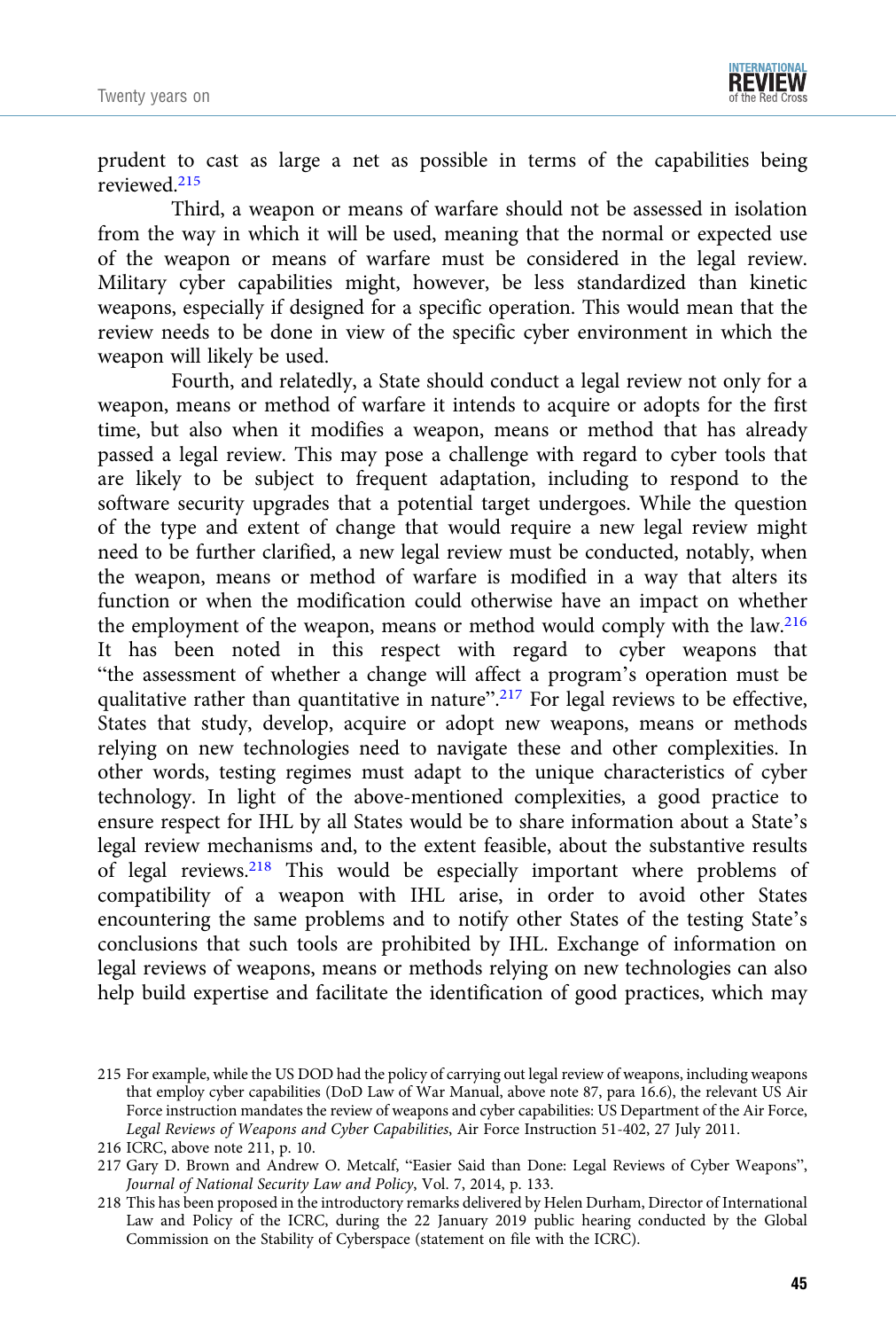assist States that wish to establish or strengthen their own legal review mechanisms.219

# **Conclusion**

For the protection of the civilian population and civilian infrastructure in armed conflict, it is fundamentally important to recognize that cyber operations conducted during armed conflicts do not occur in a legal void but are regulated by international law, most notably IHL. As this article shows, recognizing IHL applicability is, however, not the end of the conversation. More discussion – in particular among States – is needed on how IHL is to be interpreted in cyberspace. Any such discussion should be informed by an in-depth understanding of the development of military cyber capabilities, the potential human cost they may cause, and the protection afforded by existing law. This article is meant to provide a basis for such discussions. While the use of cyber operations during armed conflicts, their potential human cost and States' legal positions on the subject are evolving, the analysis in this article presents a number of conclusions.

First, cyber operations during armed conflicts are a reality in today's armed conflicts and their use is likely to increase in the future. They can cause significant harm to the civilian population, especially if affecting critical civilian infrastructure such as medical facilities, electricity, water or sanitation. While the risk of causing human harm does not appear extremely high based on current observations, especially considering the destruction and suffering that conflicts always cause, the evolution of cyber operations requires close attention due to existing uncertainties and the rapid pace of change.

Second, in the ICRC's view, there is no question that cyber operations during armed conflicts are regulated by IHL – just as is any weapon, means or method of warfare used by a belligerent in a conflict, whether new or old. While the issue does not (yet) enjoy universal agreement, a careful examination of the various arguments raised in multilateral discussions shows that affirming IHL applicability legitimizes neither the militarization of cyberspace nor the use of malicious cyber operations. A State that considers carrying out a cyber operation against another State must analyze the lawfulness of this operation under the UN Charter and IHL. These two frameworks are complementary when it comes to the protection of humans from war and its effects. While some of the terminology they use is similar, the two frameworks are legally separate and require distinct analyses, as similar terminology has (at times) distinct meaning. For instance, concluding that a cyber operation triggers the applicability of IHL does not necessarily mean that it amounts to an armed attack giving rise to the right of self-defence.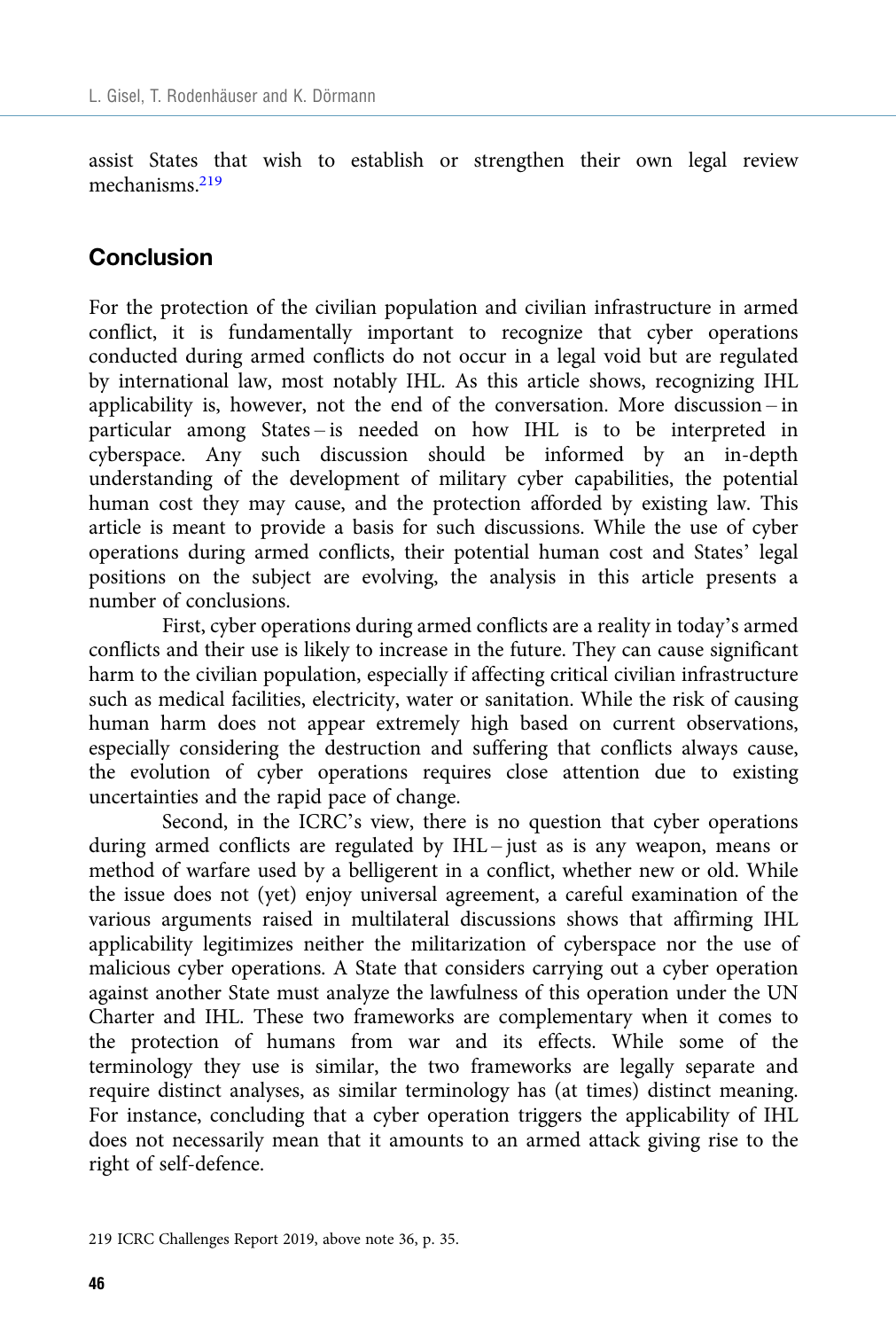

Third, the partly non-physical – i.e., digital – nature of cyberspace and the interconnectedness of military and civilian networks pose practical and legal challenges in applying the general IHL principles and rules protecting civilians and civilian objects. This is particularly the case with regard to the notion of "attack" under IHL, the question of whether civilian data enjoys similar protection as "civilian objects", and the protection of "dual-use" cyber infrastructure.

The question of whether or not an operation amounts to an "attack" as defined in IHL is essential for the application of many of the rules deriving from the principles of distinction, proportionality and precaution, which afford critical protection to civilians and civilian objects. For many years, the ICRC has taken the position that an operation designed to disable a computer or a computer network during an armed conflict constitutes an attack as defined in IHL whether the object is disabled through destruction or in any other way. This view is also reflected in the positions of a number of States.

While many of the general rules on the conduct of hostilities are limited to acts amounting to attacks as defined in IHL, some IHL rules governing the conduct of hostilities apply to a broader set of operations. IHL includes a few rules that apply to all "military operations", such as the obligation to take constant care to spare civilians and civilian objects. Moreover, IHL defines specific rules protecting certain categories of persons and objects, such as objects indispensable to the survival of the civilian population, medical services, and humanitarian relief operations. The protection they afford goes beyond the general protection afforded to civilians and civilian objects.

The protection of data against malicious cyber operations during armed conflict is becoming increasingly important because data is an essential component of the digital domain and a cornerstone of life in many societies. In the ICRC's view, the conclusion that cyber operations designed or expected to delete or tamper with essential civilian data would not be prohibited by IHL in today's ever more cyber-reliant world seems difficult to reconcile with the object and purpose of this body of norms, and raises significant concern.

In order to protect critical civilian infrastructure that relies on cyberspace, it is also crucial to protect the infrastructure of cyberspace itself. It is traditionally understood that a civilian object may become a military objective when its use for military purposes is such that it fulfils the definition of military objective even if it is simultaneously used for civilian purposes. However, a party to a conflict that considers carrying out an attack against cyberspace infrastructure must analyze which distinct parts of the infrastructure make an effective contribution to military action, and whether their destruction or neutralization would, in the circumstances ruling at the time, offer a definite military advantage. Furthermore, this party must take all feasible precaution to avoid or at last minimize incidental civilian harm, including harm caused by indirect or reverberating effects, and must refrain from carrying out the attack if such harm may be expected to be excessive.